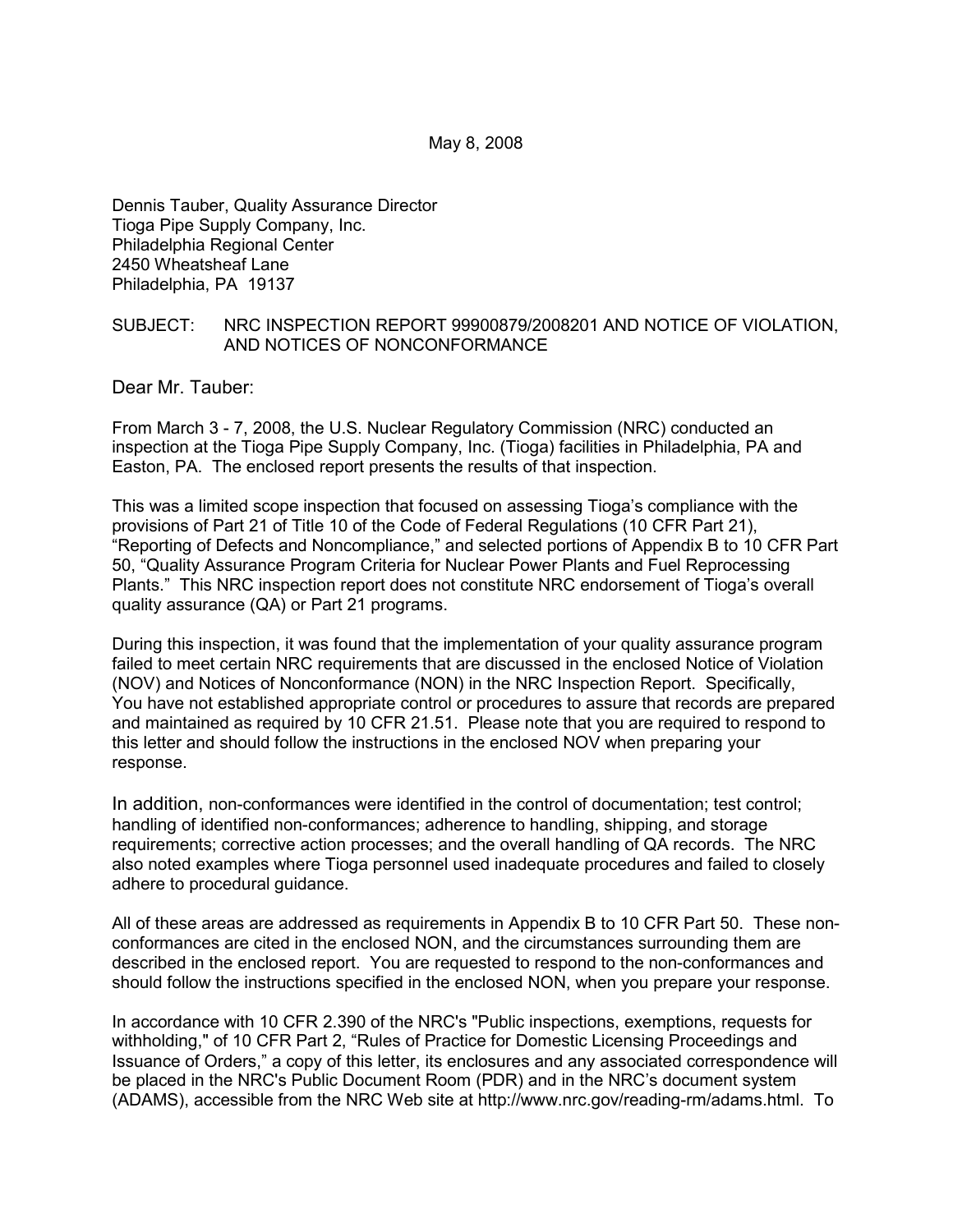the extent possible, your response should not include any personal privacy, proprietary, or safeguards information so that it can be made available to the Public without redaction.

Sincerely,

### **/RA/**

John A. Nakoski, Chief Quality and Vendor Branch 2 Division of Construction Inspection & Operational Program Office of New Reactors

Docket No.: 99900879

- Enclosure: 1. Notice of Violation
	- 2. Notice of Nonconformance
	- 3. Inspection Report No. 99900879/2008-201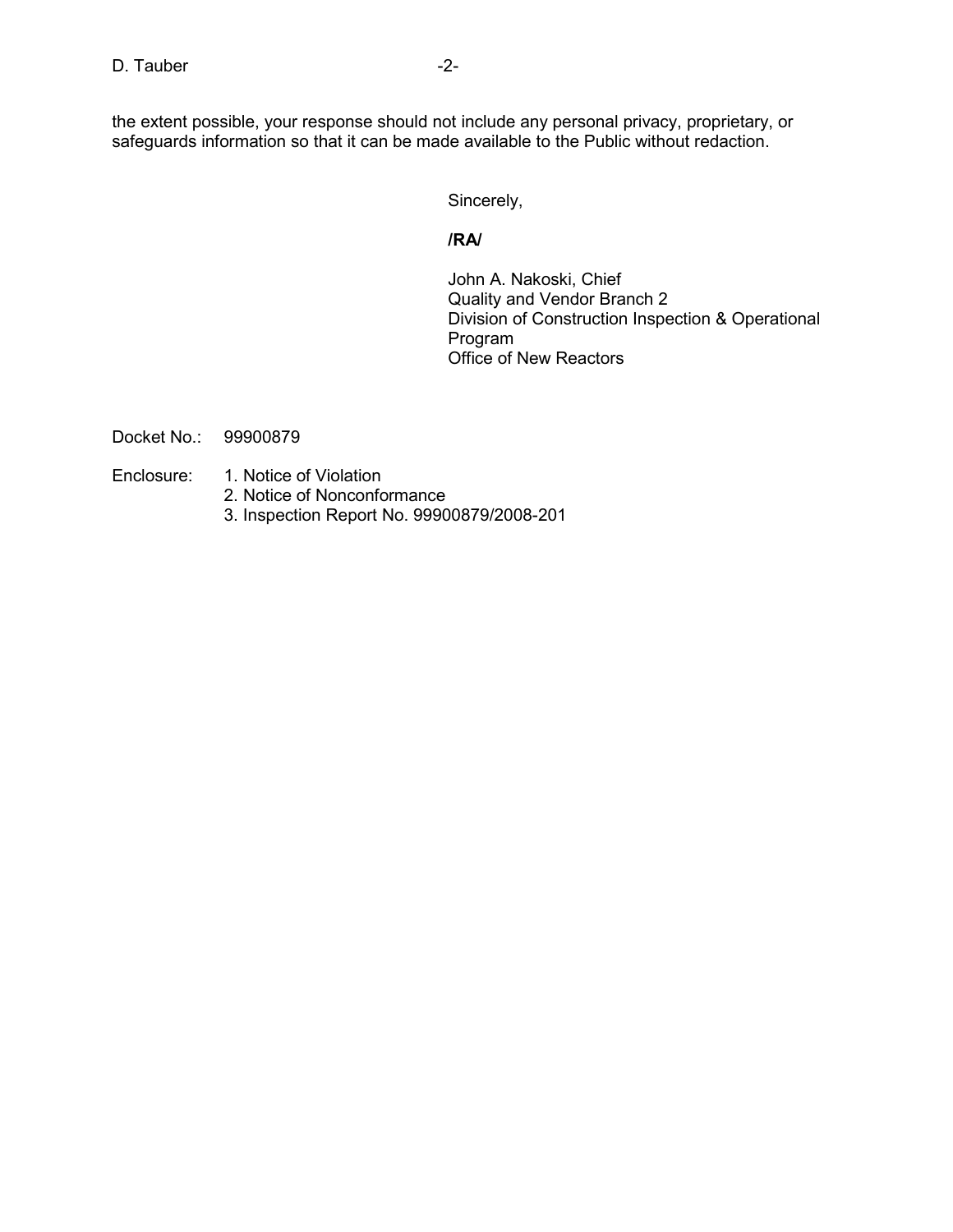the extent possible, your response should not include any personal privacy, proprietary, or safeguards information so that it can be made available to the Public without redaction.

Sincerely,

### */RA/*

John A. Nakoski, Chief Quality and Vendor Branch 2 Division of Construction Inspection & Operational Program Office of New Reactors

Docket No.: 99900879

# Enclosure: 1. Notice of Violation

- 2. Notices of Nonconformance
- 3. Inspection Report No. 99900879/2009-201

DISTRIBUTION:

**SCleavenger JFuller** KNaidu FTalbot RidsNroDcipCqvp RidsNroDcipCqvb ADAMS Accession Number: ML081260557

| <b>OFFICE</b> | I NRO/DCIP/CQVB | NRO/DCIP/CCIB | NRO/DCIP/CQVB:Chief |
|---------------|-----------------|---------------|---------------------|
| <b>NAME</b>   | MMorgan         | RPascarelli   | JNakoski            |
| II DATE       | 05/06/2008      | 05/08/2008    | 05/08/2008          |

OFFICIAL RECORD COPY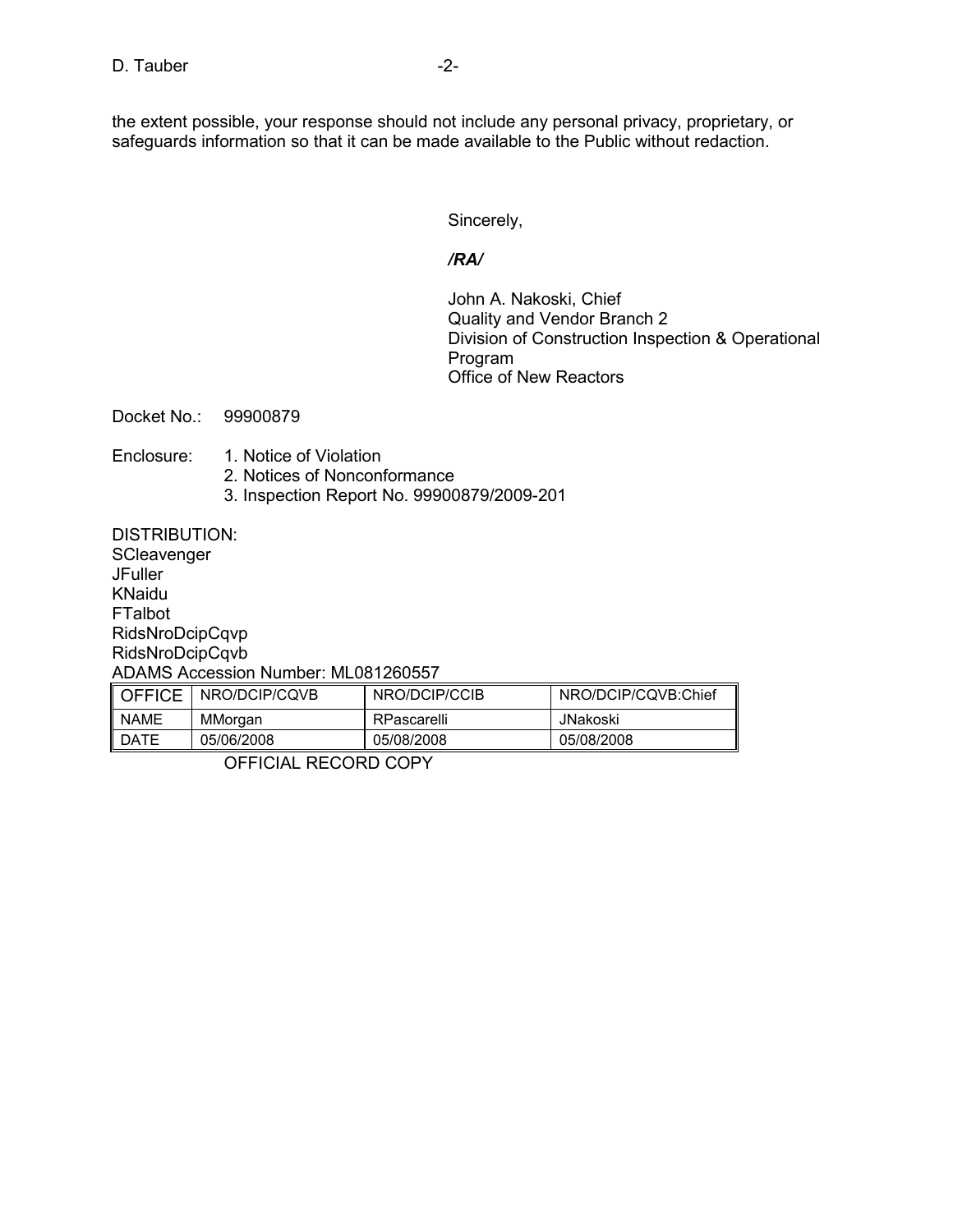# **NOTICE OF VIOLATION**

2450 Wheatsheaf Lane Philadelphia, PA 19137

Tioga Pipe Supply Docket Number 99900879 Philadelphia Regional Center Inspection Report Number 2008/201

Based on the results of a Nuclear Regulatory Commission (NRC) inspection conducted March 3-7, 2008, of activities performed at Tioga Pipe Supply Inc. (Tioga), a violation of NRC requirements was identified. In accordance with the NRC Enforcement Policy, the violation is provided below:

10 CFR Part 21, Section 21.51, "Maintenance of Records," requires, in part, that, "Each individual, corporation, or other entity subject to this part shall prepare and maintain records necessary to accomplish the purposes of this part."

10 CFR Part 21, Section 21.21, "Notification of failure to comply or existence of a defect and its evaluation," paragraph 21.21(a), requires, in part, each individual, corporation, partnership, or other entity subject to 10 CFR Part 21 shall adopt appropriate procedures to evaluate deviations and failures to comply associated with substantial safety hazards as soon as practicable.

Contrary to the above, as of March 7, 2008:

Tioga has not established appropriate controls or procedures to assure that records are prepared and maintained as required by 21.51.

This issue had been identified as Violation 99900879/2008-201-01.

This is a Severity Level IV violation (Supplement VII).

Pursuant to the provisions of 10 CFR 2.201, "Notice of Violation," Tioga is hereby required to submit a written statement or explanation to the U.S. Nuclear Regulatory Commission, ATTN: Document Control Desk, Washington, D.C. 20555-0001, with a copy to the Chief, Quality and Vendor Branch 1, Division of Construction Inspection and Operational Programs, Office of New Reactors, within 30 days of the date of the letter transmitting this Notice of Violation. This reply should be clearly marked as a "Reply to a Notice of Violation" and should include: (1) the reason for the violation, or, if contested, the basis for disputing the violation; (2) the corrective steps that have been taken and the results achieved; (3) the corrective steps that will be taken to avoid further violations; and (4) the date when full compliance will be achieved. Your response may reference or include previous docketed correspondence, if the correspondence adequately addresses the required response. Where good cause is shown, consideration will be given to extending the response time.

Because your response will be made available electronically for public inspection in the NRC Public Document Room or from the NRC's Agency-wide Documents Access and Management System (ADAMS), to the extent possible, it should not include any personal privacy, proprietary, or safeguards information so that it can be made available to the public without redaction. ADAMS is accessible from the NRC Web site at http://www.nrc.gov/reading-rm/adams.html. If personal privacy or proprietary information is necessary to provide an acceptable response,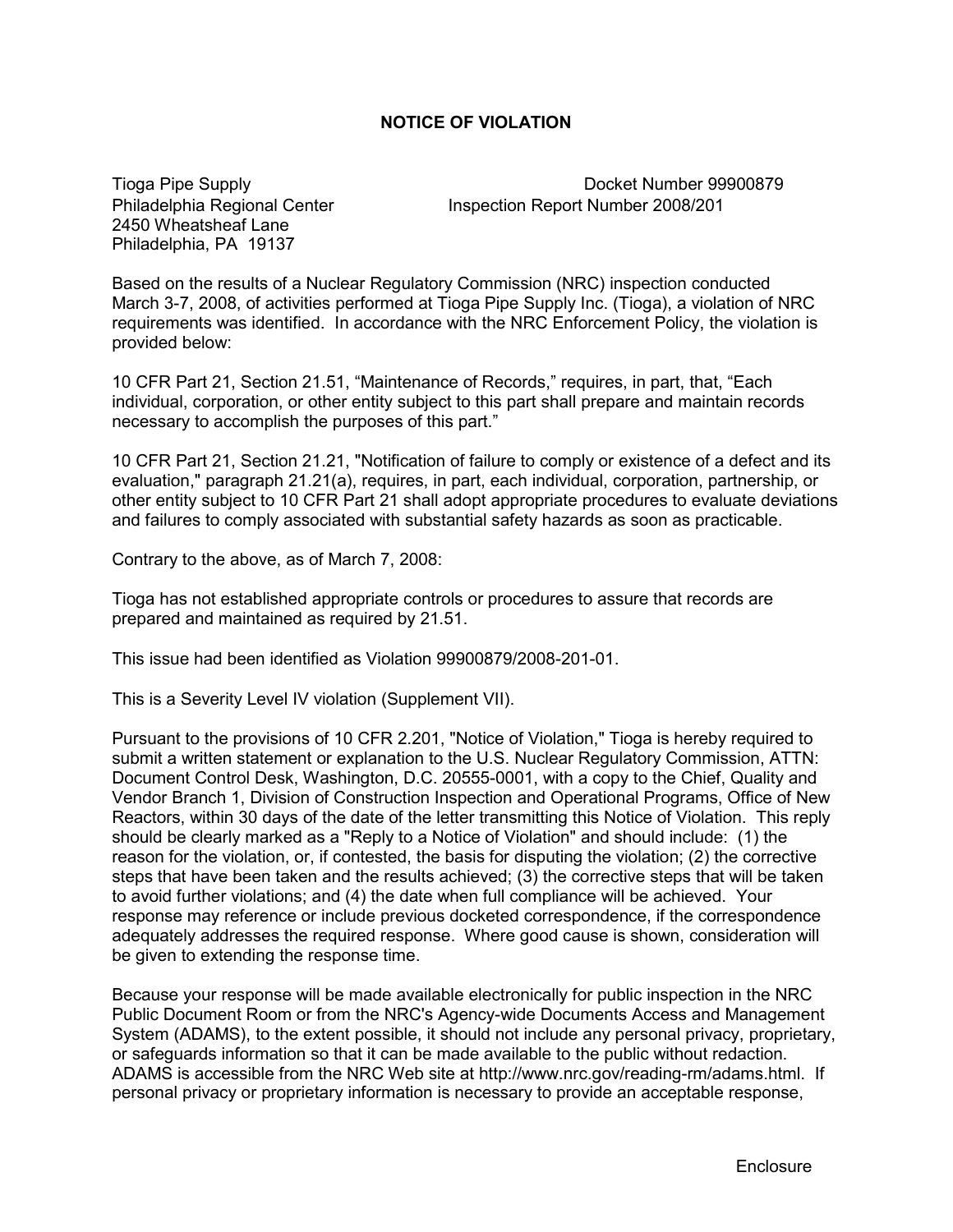then please provide a bracketed copy of your response that identifies the information that should be protected and a redacted copy of your response that deletes such information. If you request withholding of such material, you must specifically identify the portions of your response that you seek to have withheld and provide in detail the bases for your claim of withholding (e.g., explain why the disclosure of information will create an unwarranted invasion of personal privacy or provide the information required by 10 CFR 2.390(b) to support a request for withholding confidential commercial or financial information). If safeguards information is necessary to provide an acceptable response, please provide the level of protection, described in 10 CFR 73.21.

Dated at Rockville, Maryland this 8th day of May 2008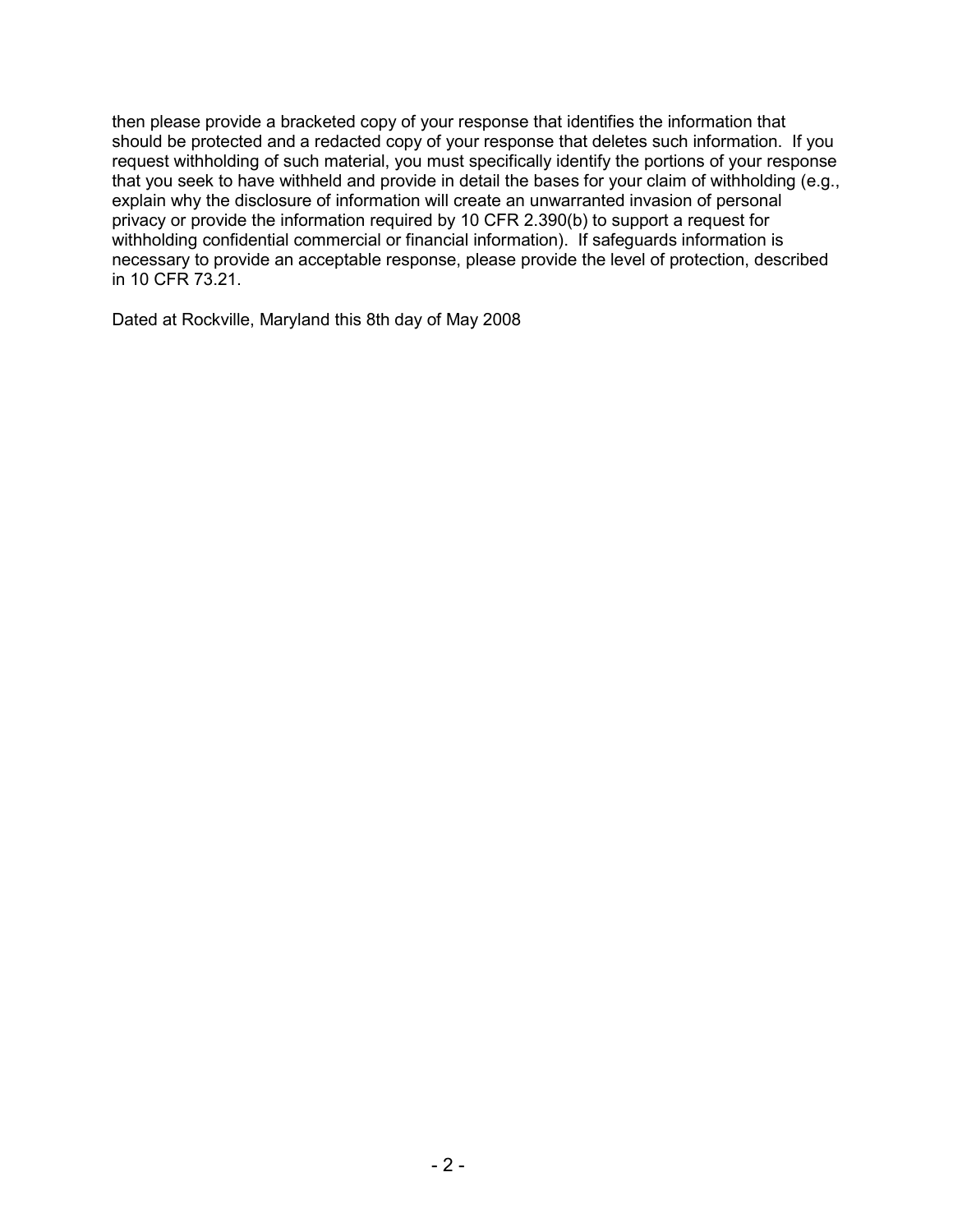# **NOTICES OF NONCONFORMANCE**

2450 Wheatsheaf Lane Philadelphia, PA 19137

Tioga Pipe Supply Docket Number 99900879 Philadelphia Regional Center **Inspection Report Number 2008/201** 

On the basis of the results of a Nuclear Regulatory Commission (NRC) inspection conducted March 3 - 7, 2008, of activities performed at Tioga Pipe Supply Company, Incorporated (Tioga), it appears that certain activities were not conducted in accordance with NRC requirements

A. Criterion VI, "Document Control," of Appendix B to 10 CFR Part 50, requires, in part, that measures shall be established to: 1) control the issuance of documents that prescribe activities affecting quality; 2) assure that documents, including changes, are reviewed for adequacy and approved for release by authorized personnel; and 3) assure that documents are distributed to and used at the location where the prescribed activity is performed.

Section 6.0, "Document Control," of the Tioga QSM, Revision 9, dated November 27, 2006, states that it is the responsibility of the Quality Assurance (QA) Manager to prepare the QSM and any revisions thereto. Tioga QSP-14, "Quality System & Quality Inspection Manual Control Procedure," Revision 7, dated October 10, 2003, describes Tioga's QSM revision and distribution process. Processing measures include the use of sequential, registered control numbers to manage controlled copies of the QSM. These measures also require the return of voided manual sections, by the manual holders, after a QSM revision, and performance of corrective actions for the failure of a manual holder to return the revised pages.

Contrary to the above:

- 1. On March 5, 2008, the NRC inspectors found instances where processes that Tioga had implemented for QSM distribution and revision control were not performed in accordance with QSP-14.
- 2. On March 6, 2008, the NRC inspectors found an inconsistency between Tioga's QSM and an associated QSP. Although QSP-21, "Auditor Training and Qualification Procedure", Revison 4, stated that the QA Manager will annually review Lead Auditor qualifications, Tioga's QSM stated that Lead Auditor certificates of qualification will be assessed annually by the QA Manager, the Executive Vice President, or another qualified Lead Auditor. Tioga failed to implement formal document control measures to assure uniformity between guidance provided in the QSM and guidance presented in their QSPs.
- 3. On March 7, 2008, the NRC inspectors found that although two copies of the Testing Instructions (TIs) were verbally identified as "controlled copies" by Tioga's QA manager, the TI Distribution Log did not specify that any of these copies were controlled. Also, the inspectors noted that the physical copies carried no formal identifiers, such as a control number or controlled copy stamping. The NRC inspectors were unable to identify any formal procedural measures for; 1) the control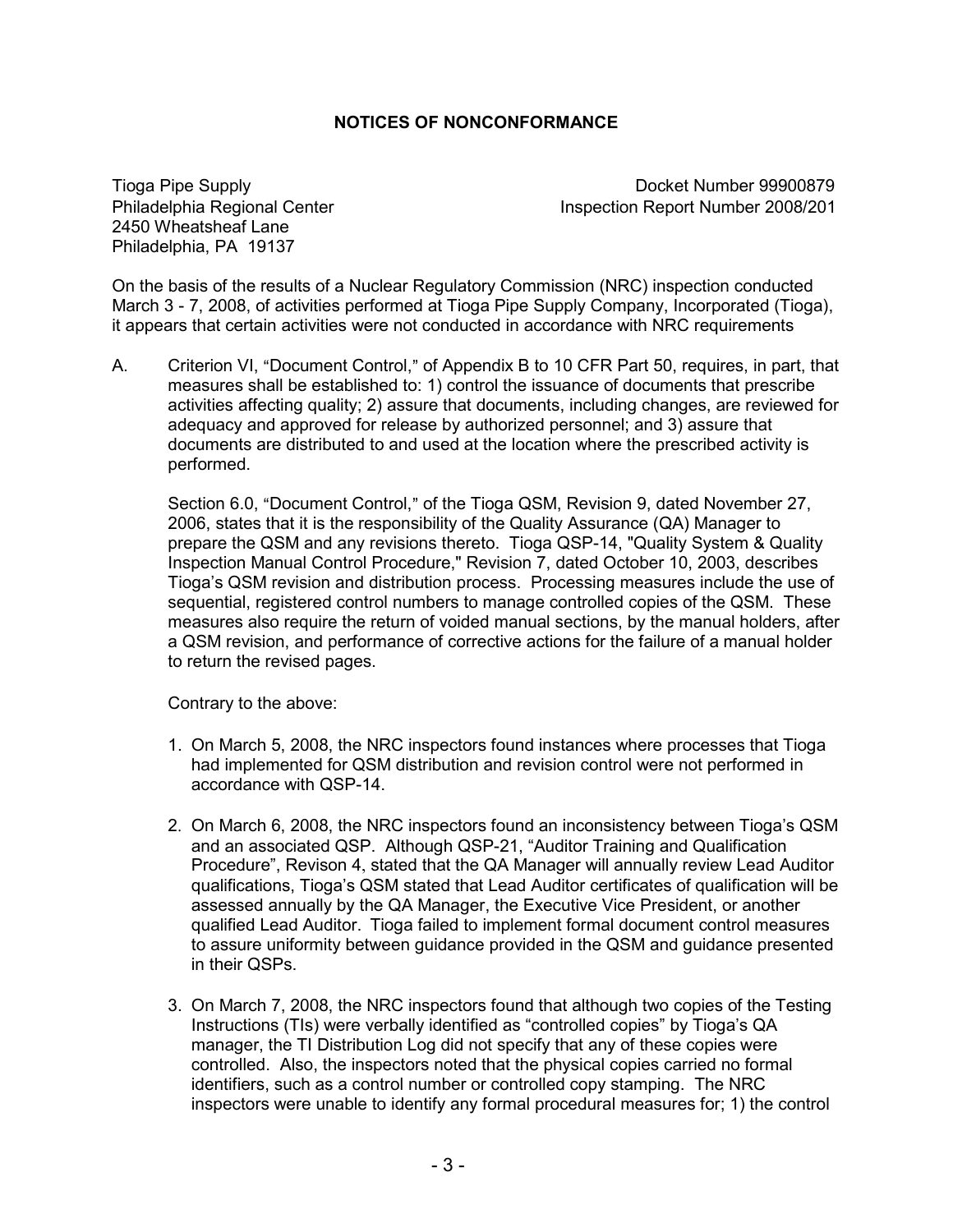and maintenance of controlled copies of the TIs, 2) revision of TIs, or 3) assurance that the TIs used at the various Tioga work and test sites were the latest revisions.

- 4. On March 7, 2008, the NRC inspectors reviewed TI-3, "Tension Testing," Revision 1, and noted that each tension test performed shall be documented on Form TI-3.1. Although "Form TI-3.1" was listed as an attachment to TI-3, the form was not attached to the controlled copy of the TI found in Tioga's Philadelphia office.
- 5. In accordance with Tioga's QSM and QSP-14, "Quality System & Quality Inspection Manual Control Procedure," Revision 7, when a revision is made to Tioga's QSM, "controlled QSM" manual holders are to receive a notification of the revision. The manual holders are then required to acknowledge receipt of the revision within a 15 work-day time period. On March 5, 2008, the NRC inspectors found that two receipt responses from employees at Tioga's Tennessee facility, in regard to a December 2006 QSM revision, were recorded after the 15 work-day time period allowed by the QSP. Tioga personnel failed to take the required corrective actions that were called for in the QSP.
- 6. On March 4, 2008, the NRC inspectors found that Tioga QA department personnel retained acknowedgements of the receipt of revised Tioga procedures instead of destroying them as required by QSP-15, "Quality System Procedure Control Instruction," Revision 9.

These issues have been identified as Nonconformance 99900061/2007-201-01.

B. Criterion XI, "Test Control," of Appendix B to 10 CFR Part 50 requires, in part, that test procedures shall include provisions for assuring that all prerequisites for the given test have been met, that adequate test instrumentation is available and used, and that the test is performed under suitable environmental conditions. Test results shall be documented and evaluated to assure that test requirements were satisfied.

Contrary to the above:

- 1. On March 6, 2008, the NRC inspectors found that Tioga personnel performing tension testing in accordance with Tioga Testing Instruction 3 (TI-3), "Tension Testing," Revision 1, did not perform step 6.6.2, performed steps 7.1 through 7.3 out of sequence, and performed step 7.4 incorrectly.
- 2. On March 5, 2008, the NRC inspectors found an unanalyzed, "dirty water" supply was used for conducting hydrostatic test activities at Tioga's Easton, PA facility. Exposing test piping to this environment could be detrimental to austenitic stainless steel piping material.
- 3. On March 5, 2008, the NRC inspectors found the acceptance criteria of TI-1, "Hydrostatic Testing," Revision 1 required holding hydrostatic pressure between a minimum and maximum pressure for a specified minimum "hold time." However, TI-1 does not require testing personnel to document maximum allowable test pressure or use an appropriate time measuring device to record the start and stop times of the test.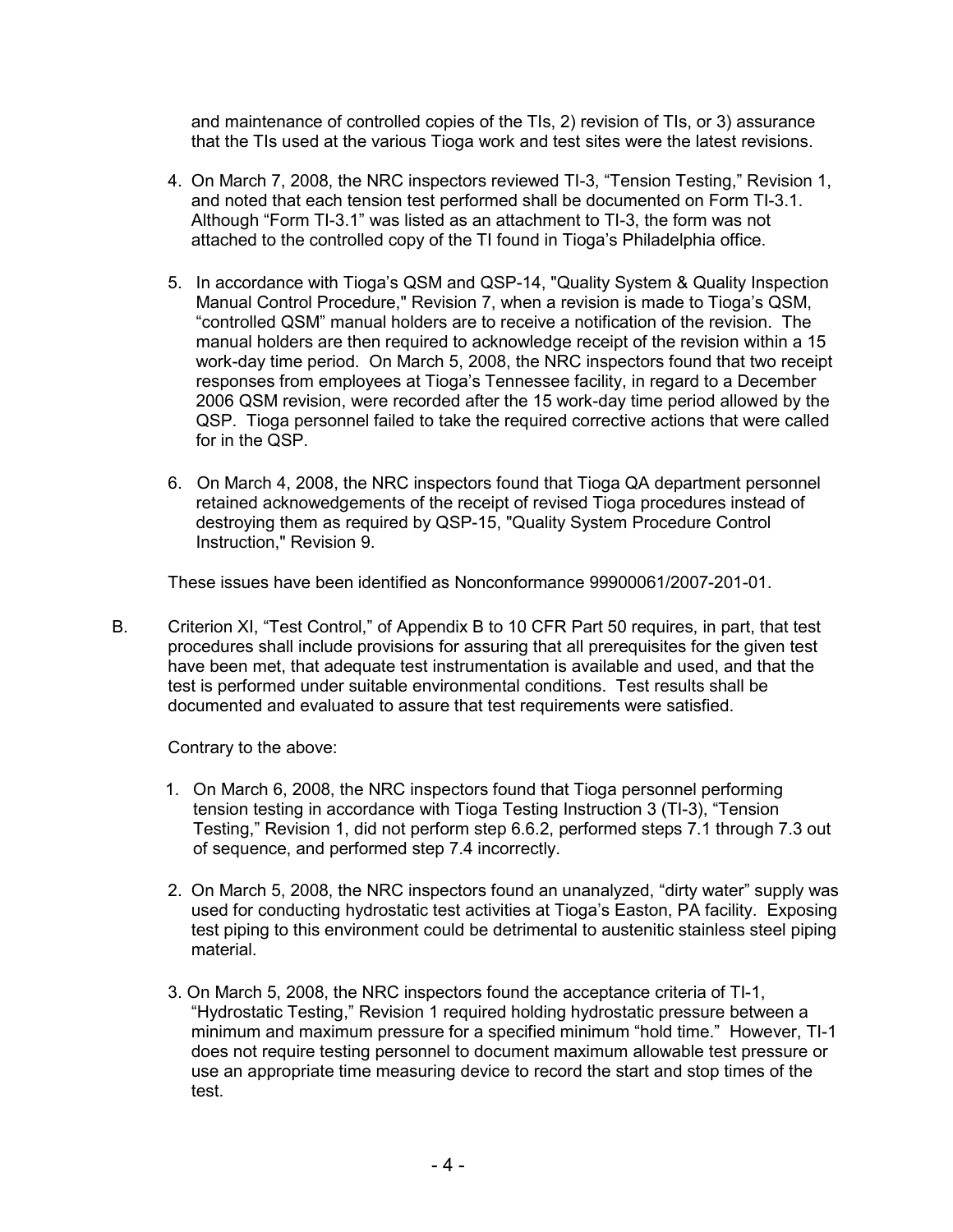4. On March 5, 2008, the NRC inspectors found that QSP-36, "Ultrasonic Thickness Gauging," Revision 2, does not require a post-test calibration check of the ultrasonic thickness instrument to verify that the instrument does not drift outside its calibration range during testing. This calibration check is specified in the test equipment manufacturer's operating instructions.

These issues have been identified as Nonconformance 99900061/2007-201-02.

C. Criterion XIII, "Handling, Storage and Shipping, " of Appendix B to 10 CFR Part 50, requires that measures are established to control the handling, storage, shipping, cleaning, and preservation of material and equipment in accordance with work and inspection instructions in order to prevent damage or deterioration.

 Tioga QSM, Section 13, "Control of Handling, Storage, Preservation and Shipping," Revision 6, dated November 27, 2006, states, "Austenitic stainless steel and nickel alloy steel materials are to be stored in a manner which prevents them from contacting carbon or low alloy material and any other material that could cause contamination of the austenitic stainless steel or nickel alloy steel material."

Contrary to the above,

- 1. On March 5, 2006, the NRC inspectors identified four examples of austenitic stainless steel coming in direct contact with non-stainless steel metal pins and unapproved and "unqualified" taping material at Tioga's Easton, PA facility.
- 2. QSP-10, "Final Material Inspection Procedure," Revision 10, describes Tioga's process for the shipping of material. On March 6, 2008, the NRC inspectors found that Tioga staff did not follow QSP-10 when a purchase order item was shipped to a customer with the wrong document package during the shipping of this item.

This issue has been identified as Nonconformance 99900061/2007-201-03.

D. Criterion XV, "Nonconforming Materials, Parts, or Components," of Appendix B to 10 CFR Part 50, states that measures shall be established to control materials, parts, or components which do not conform to requirements in order to prevent their inadvertent use or installation. Criterion XVI, "Corrective Actions," of Appendix B to 10 CFR Part 50, states that measures shall be established to assure that conditions adverse to quality, such as non-conformances, are promptly identified and corrected.

 Tioga QSM, Section 15, "Control of Non-conformances," Revision 15, dated October 10, 2003, states that "non-conformances are processed in accordance with an established written procedure covering the identification, documentation, segregation, and disposition."

 Tioga QSM Section 16, "Corrective Action," Revision 16, dated October 10, 2003, requires that a request for corrective action be generated when conditions adverse to quality exist that reflect a possible programmatic failure, such as repetitive nonconformances, deviation from Tioga Pipe's Quality program, or a significant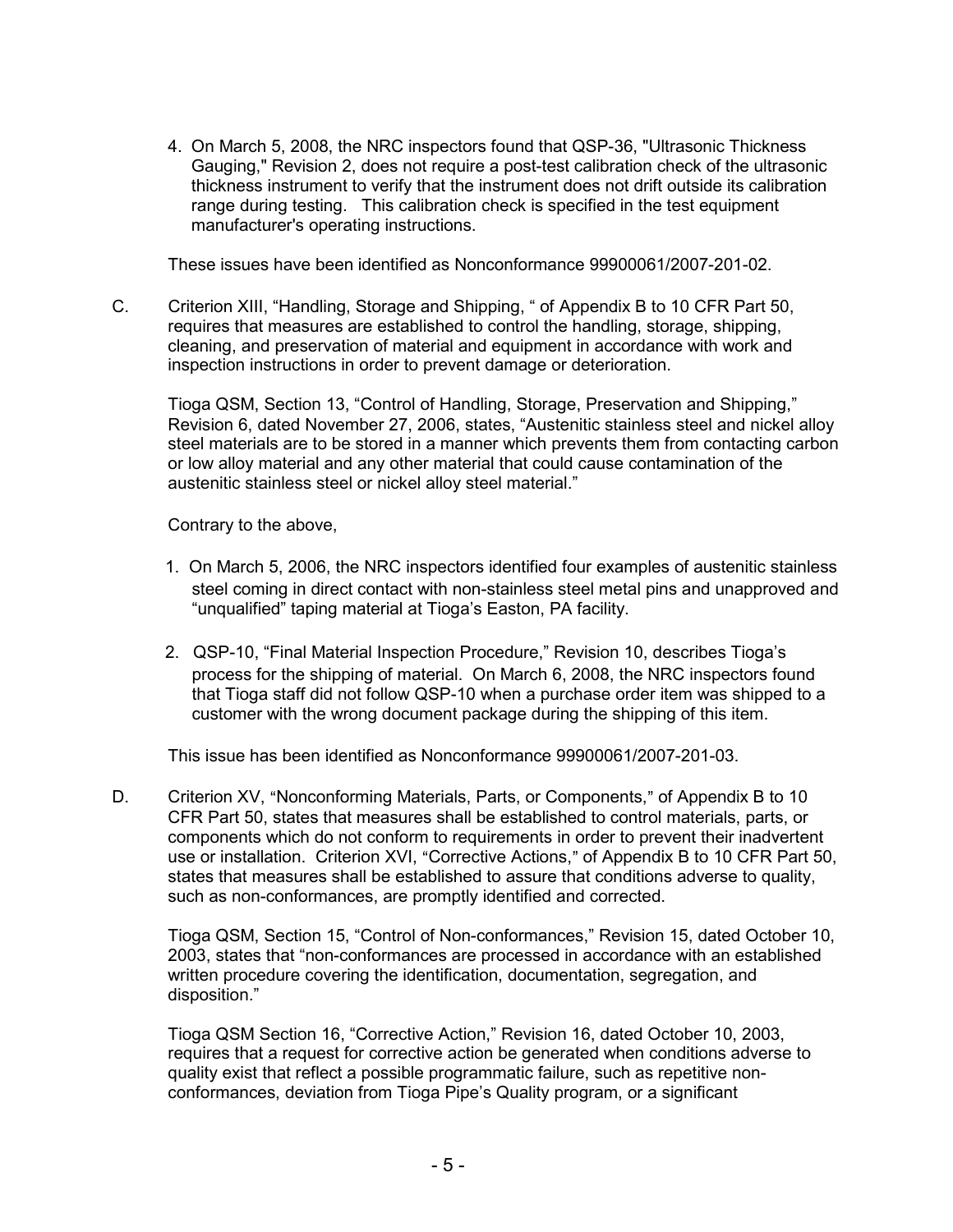nonconforming condition.

 Tioga QSP-17, "Non-Conformance Procedure," Revision 7, dated December 12, 2006, Step 4.5 requires that "if material has shipped to a customer and later found to be or suspected to be non-conforming, the QA Department shall notify the customer by issuing and sending a Nonconformance Report for their review and disposition." QSP-17 Step 4.6 requires that "during the evaluation for required corrective action, the QA manager will evaluate and document on the Nonconformance Report whether a determination for reportability under 10CFR21 must be performed."

Tioga QSP-26, "Corrective Action Procedure," Revision 8, dated October 10, 2008, references a corrective action report form used to track corrective actions for identified non-conformances.

Contrary to the above:

- 1. Tioga did not adhere to the requirements of Step 4.5 of QSP-17, "Nonconformance Procedure," Revision 7; on March 5, 2008, in that, when notified of a nonconforming condition by a customer, Tioga's QA department failed to initiate a notice of nonconformance report and an associated corrective action report.
- 2. Even though Tioga had identified numerous, repetitive non-conformances over a three-year period by two different sub-suppliers, a corrective action report form was not initiated as required by Tioga QSP-26, "Corrective Action Procedure," Revision 8.
- 3. On March 6, 2008, the NRC inspectors found that upon receiving a rejected "buttwelded elbow fitting" from a customer, Tioga personnel failed to follow steps 4.5 and 4.6 of QSP-17, "Nonconformance Procedure," Revision 7. Steps 4.5 and 4.6 required an issuance of a nonconformance report and initiation of a corrective action report.

These issues have been identified as Nonconformance 99900061/2007-201-04.

E. Criterion XVII, "Quality Assurance Records," of Appendix B to 10 CFR Part 50 requires records to be identifiable and retrievable and states, "requirements shall be established concerning record retention, such as duration and location." Basic Requirement 17 of NQA-1-1989 requires records to be protected against damage, deterioration, or loss.

 Further, Section 4 of NQA-1-1989 supplement 17S-1 states that records "shall be stored in facilities constructed and maintained in a manner which minimizes the risk of damage or destruction from the following: natural disasters such as winds, floods, or fires."

Contrary to the above, Tioga's QSM Section 17.0, "Quality Assurance Records," and QSP-16, Records Maintenance Procedure, Revision 10 dated October 10, 2003, did not specify requirements for the storage and preservation of QA records. Additionally, some single copy QA records were stored in one-hour fire-rated cabinets while others were only stored in standard, non-fire rated metal file cabinets at Tioga's facilities in Easton, PA and Philadelphia, PA.

This issue has been identified as Nonconformance 99900061/2007-201-05.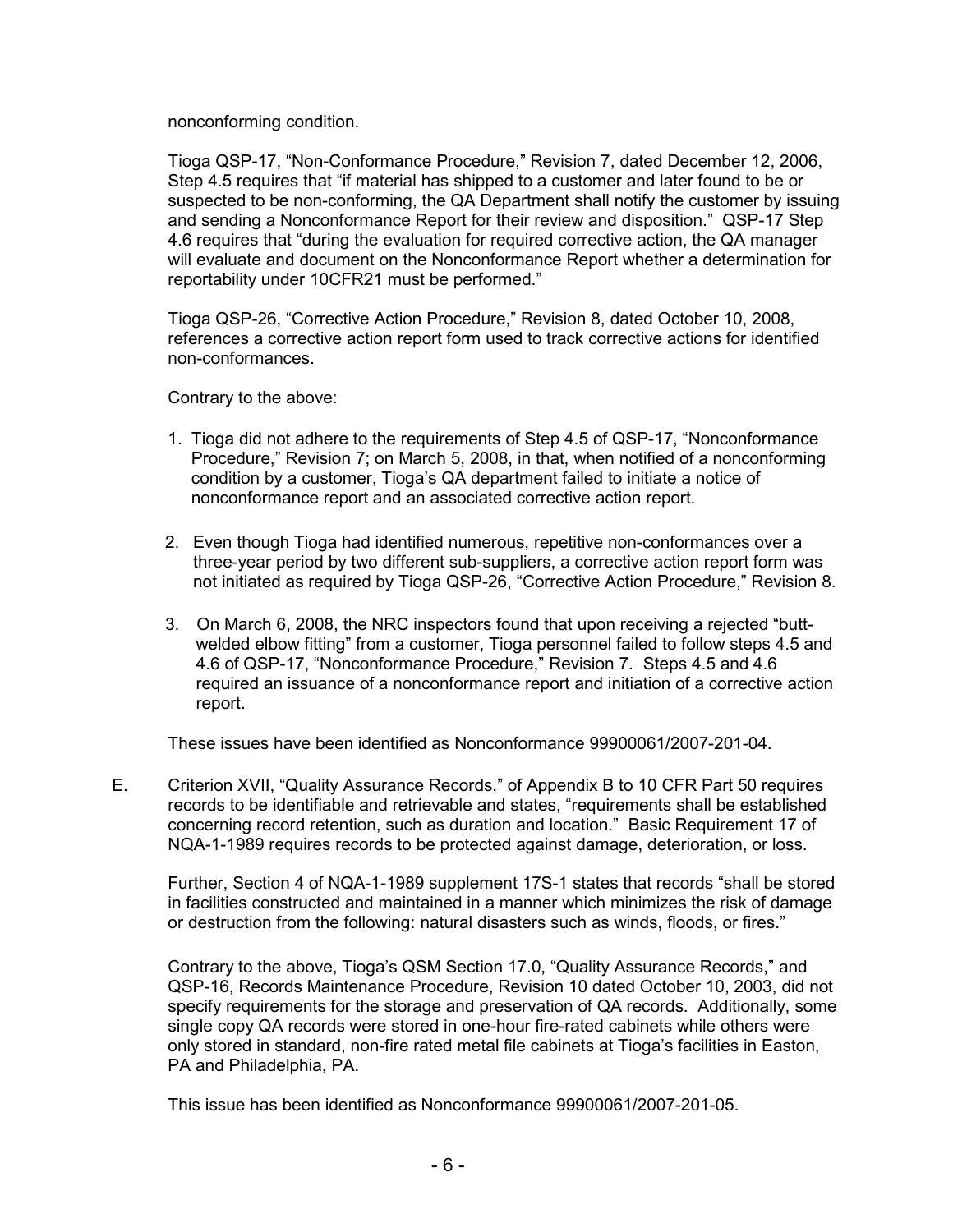Please provide a written statement or explanation to the U.S. Nuclear Regulatory Commission, ATTN: Document Control Desk, Washington, DC 20555-0001 with a copy to the Chief, Quality and Vendor Branch 2, Division of Construction Inspection and Operational Programs, Office of New Reactors, within 30 days of the date of the letter transmitting this Notice of Nonconformance. This reply should be clearly marked as a "Reply to a Notice of Nonconformance" and should include for each noncompliance: (1) the reason for the noncompliance, or if contested, the basis for disputing the noncompliance; (2) the corrective steps that have been taken and the results achieved; (3) the corrective steps that will be taken to avoid noncompliances; and (4) the date when your corrective action will be completed. Where good cause is shown, consideration will be given to extending the response time.

Because your response will be made available electronically for public inspection in the NRC Public Document Room or from the NRC's document system (ADAMS), to the extent possible, it should not include any personal privacy, proprietary, or safeguards information so that it can be made available to the public without redaction. ADAMS is accessible from the NRC Web site at http://www.nrc.gov/reading-rm/adams.html. If personal privacy or proprietary information is necessary to provide an acceptable response, then please provide a bracketed copy of your response that identifies the information that should be protected and a redacted copy of your response that deletes such information. If you request withholding of such material, you must specifically identify the portions of your response that you seek to have withheld and provide in detail the bases for your claim of withholding (e.g., explain why the disclosure of information will create an unwarranted invasion of personal privacy or provide the information required by 10 CFR 2.390(b) to support a request for withholding confidential commercial or financial information). If safeguards information is necessary to provide an acceptable response, please provide the level of protection, described in 10 CFR 73.21.

Dated this 8th day of May 2008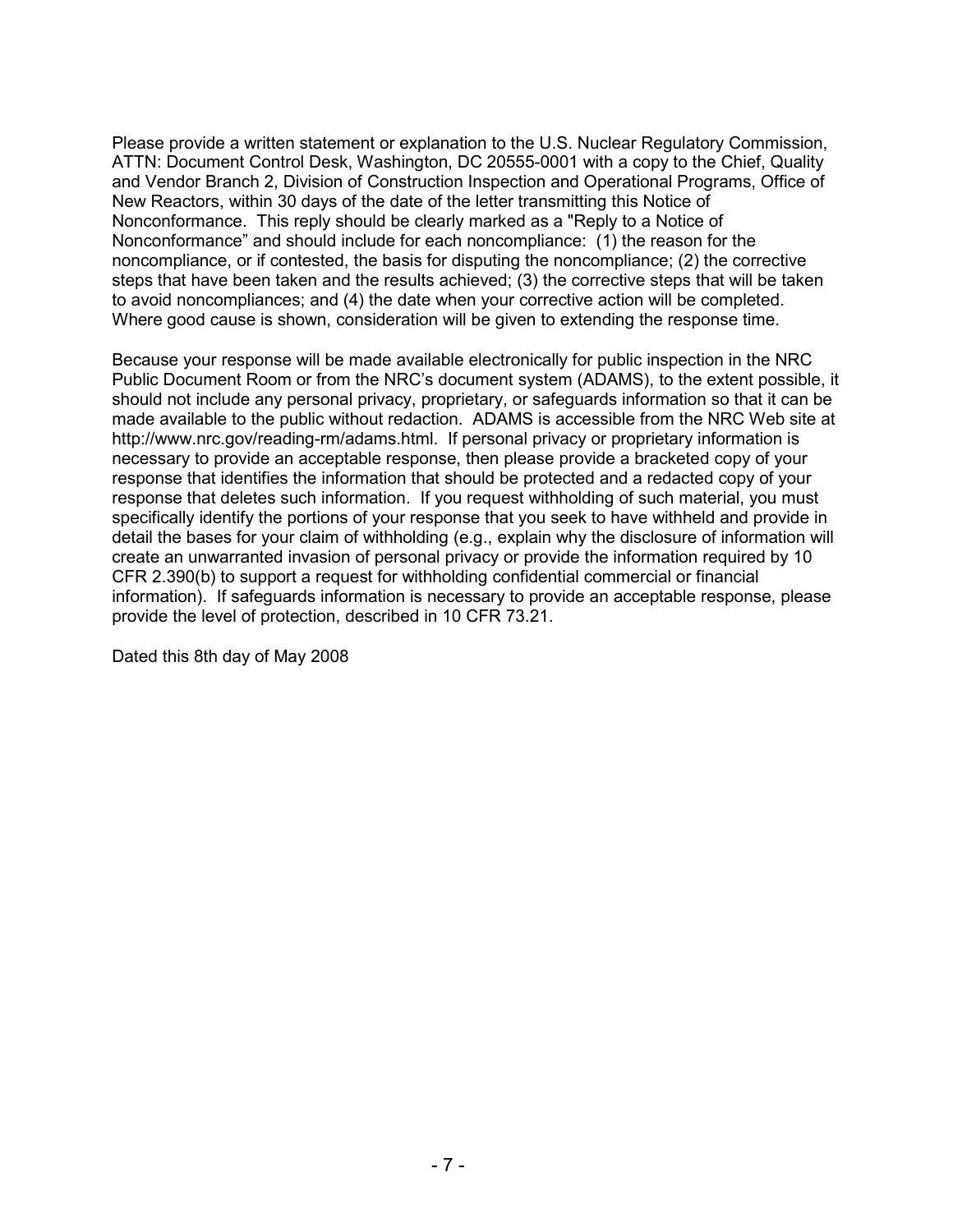### U.S. NUCLEAR REGULATORY COMMISSION OFFICE OF NEW REACTORS DIVISION OF CONSTRUCTION INSPECTION & OPERATIONAL PROGRAM VENDOR INSPECTION REPORT

| Report No:                                                                      | 99900879/2008-201                                                                                                                                                                                                                         |            |  |
|---------------------------------------------------------------------------------|-------------------------------------------------------------------------------------------------------------------------------------------------------------------------------------------------------------------------------------------|------------|--|
| Organization:                                                                   | Tioga Pipe Supply Company, Inc.<br>Philadelphia Regional Center<br>2450 Wheatsheaf Lane<br>Philadelphia, PA 19137                                                                                                                         |            |  |
| <b>Vendor Contact:</b>                                                          | Dennis Tauber, Quality Assurance Director<br>Tioga Pipe Supply Company, Inc.<br>Philadelphia Regional Center<br>2450 Wheatsheaf Lane<br>Philadelphia, PA 19137<br>Tel: 215-831-0700<br>E-mail address: dtauber@tiogapipe.com              |            |  |
| Nuclear Industry:                                                               | Tioga Pipe Supply Company, Inc. (Tioga) supplies safety-related<br>and non-safety related piping and replacement piping to the<br>nuclear power industry.                                                                                 |            |  |
| <b>Inspection Dates:</b>                                                        | March 3-7, 2008                                                                                                                                                                                                                           |            |  |
| Inspection Team Leader:                                                         | Michael J. Morgan, NRC/NRO/DCIP/CQVB                                                                                                                                                                                                      |            |  |
| Inspector:<br>Inspector:<br>Inspector:<br>Inspector:<br>Inspector:<br>Observer: | Francis X. Talbot, NRC/NRO/DCIP/CQVB<br>Sabrina D. Cleavenger, NRC/NRO/DCIP/CQVB<br>John A. Nakoski, NRC/NRO/DCIP/CQVB<br>Justin D. Fuller, NRC/R-II/DCI/CIB2<br>Kamal Naidu, NRC/NRO/DCIP/CQVB<br>Wesley D. Deschaine, NRC/NRO/DCIP/CQVB |            |  |
| Approved By:                                                                    | /RA/                                                                                                                                                                                                                                      | 05/08/2008 |  |
|                                                                                 | John A. Nakoski<br>Quality & Vendor Branch 2<br>Division of Construction Inspection<br>& Operational Program (DCIP)<br>Office of New Reactors (NRO)                                                                                       | Date       |  |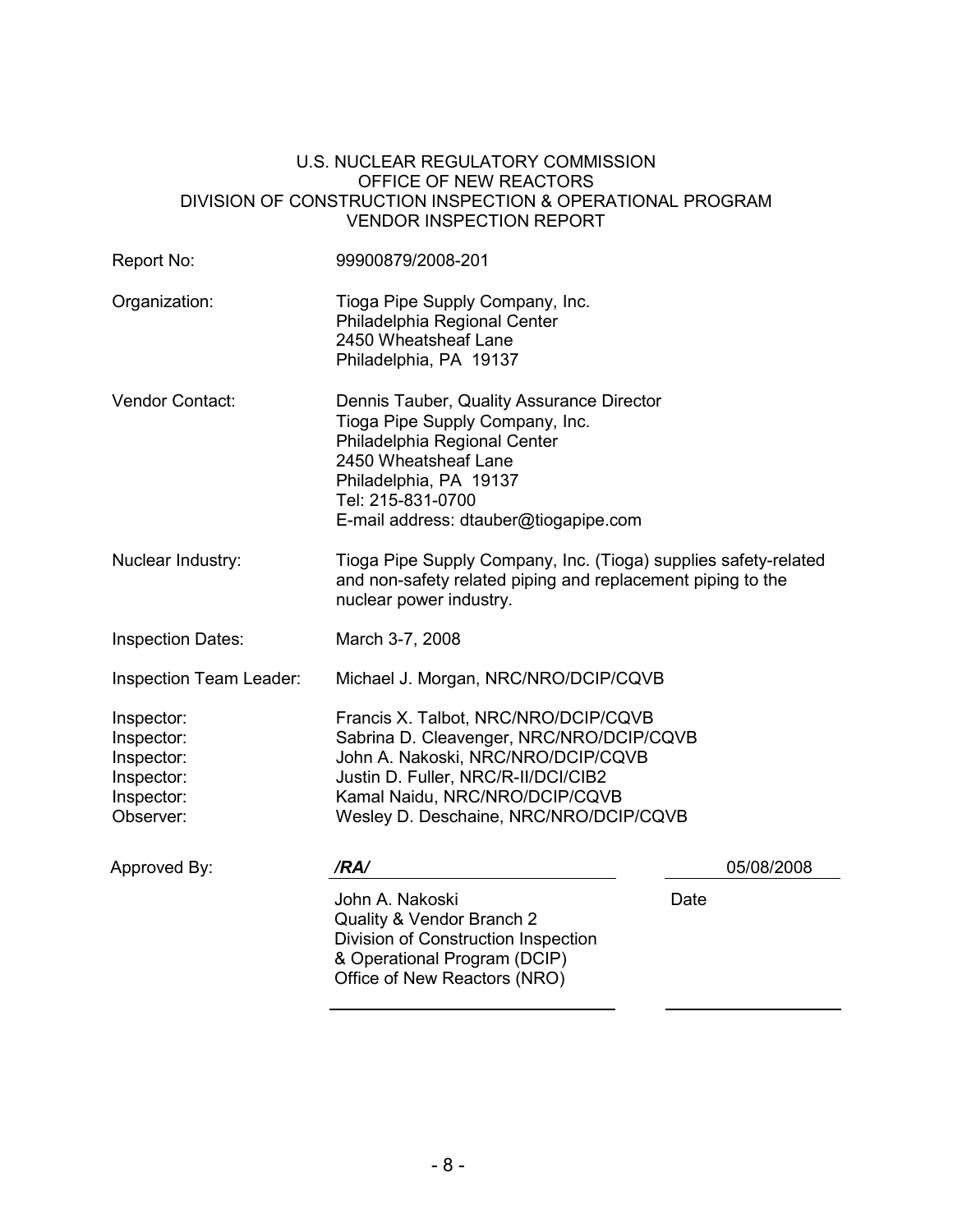# 1.0 INSPECTION SUMMARY

The purpose of this inspection was to review selected portions of the quality assurance (QA) and 10 CFR Part 21 (Part 21) controls that Tioga Pipe Supply Company, Inc. (Tioga) has established and implemented as an organization providing safety related materials to the commercial nuclear power industry. The inspection was conducted at Tioga's facilities in Philadelphia, PA and Easton, PA. The NRC inspection bases were:

- Appendix B, "Quality Assurance Criteria for Nuclear Power Plants and Fuel Reprocessing Plants," to Part 50 of Title 10 of the Code of Federal Regulations, and,
- 10 CFR Part 21, "Reporting of Defects and Noncompliance."
- NRC Inspection Procedure, 43002, "Routine Inspections of Nuclear Vendors"
- NRC Inspection Procedure, 36100, "Inspection of 10 CFR Part 21 and 10 CFR 50.55(E) Programs for Reporting Defects and Noncompliance"
- 1.1 NOTICE OF VIOLATION
	- Notice of Violation 99900879/2008-201-01 was identified and is discussed in Section 3.16 of this report.
- 1.2 NOTICES OF NONCONFORMANCE
	- Nonconformance 99900879/2008-201-01 was identified and is discussed in Section 3.3 of this report.
	- Nonconformance 99900879/2008-201-02 was identified and is discussed in Section 3.7 of this report.
	- Nonconformance 99900879/2008-201-03 was identified and is discussed in Section 3.9 of this report.
	- Nonconformance 99900879/2008-201-04 was identified and is discussed in Section 3.10 and 3.16 of this report.
	- Nonconformance 99900879/2008-201-05 was identified and is discussed in Section 3.11 of this report.
- 2.0 STATUS OF PREVIOUS INSPECTION FINDINGS

There were no previous NRC inspections performed at Tioga's facilities in Philadelphia, PA or Easton, PA, prior to this inspection.

- 3.0 INSPECTION FINDINGS AND OTHER COMMENTS
- 3.1 PROCUREMENT DOCUMENT CONTROL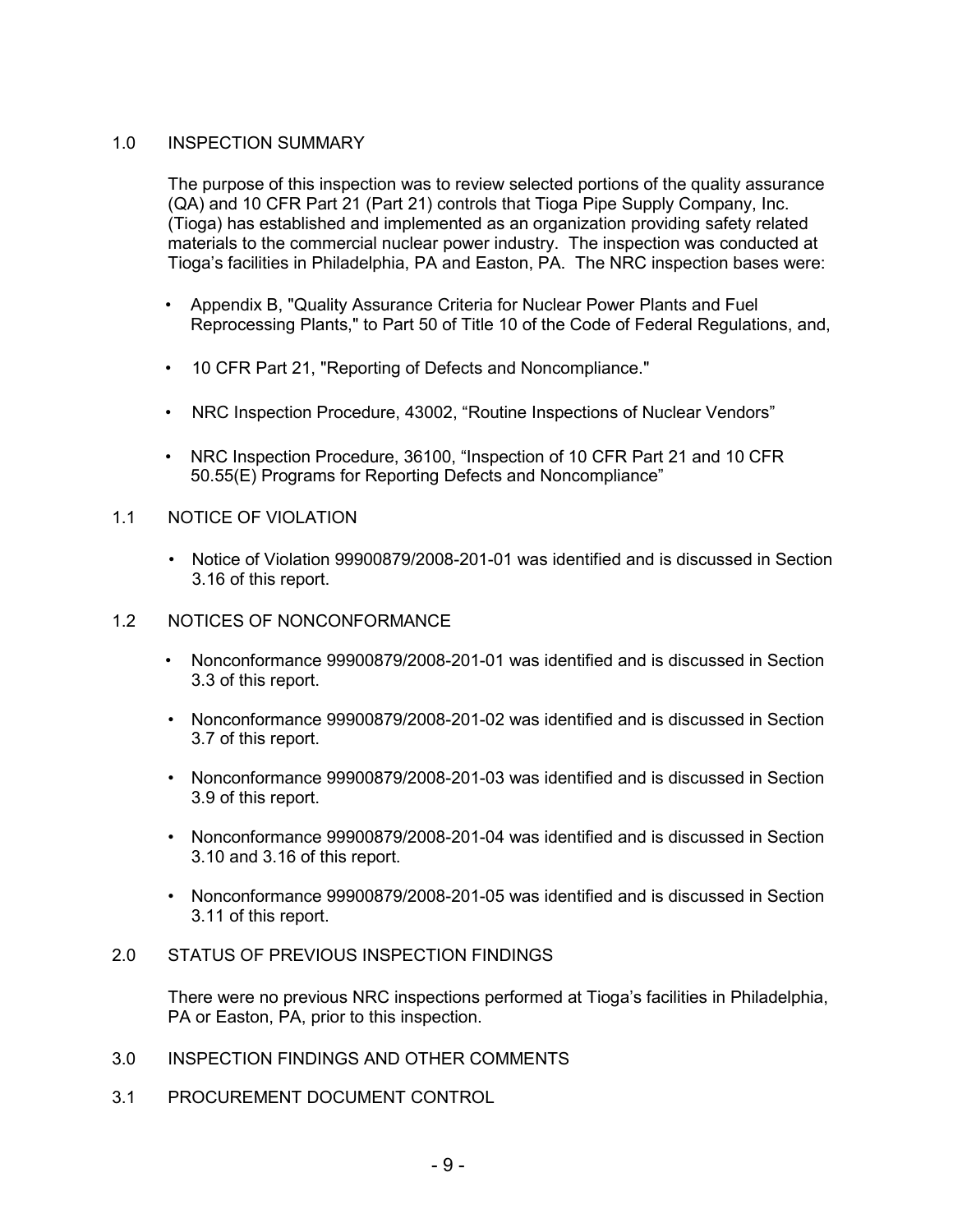### a. Inspection Scope

The NRC inspectors reviewed procedural requirements and the implementation of Tioga's quality assurance (QA) processes governing procurement document control for adherence to the requirements of Criterion IV, "Procurement Document Control," of Appendix B to 10 CFR Part 50.

The NRC inspectors reviewed the following Tioga QA procedures used to implement polices and procedures that govern the control of Tioga's procurement document control program:

- Quality Systems Manual (QSM), "Quality Systems Program," Revision 10, dated November 27, 2006
- Quality Systems Procedure (QSP), QSP-1, "Sales Order Processing," Revision 13, dated February 1, 2008
- QSP-2, "Material Procurement" Revision 9, dated December 12, 2006
- QSP-3, Sub-Vendor's Certified Material Test Report (CMTR) Review Procedure, Revision 8, dated October 11, 2000
- QSP-4, "Documentation Review Procedure Checklist" Revision 7, dated October 11, 2000
- QSP-7, "Quality System Procedure Final Cleaning and Preservation Procedure," Revision 6, dated October 11, 2000
- QSP-9, "Material Packing and Shipping Procedure," Revision 6, dated October 11, 2000
- QSP-11, "Measurement Equipment Control," Revision 10, dated October 10, 2003, Quality Assurance Checklist Form

The NRC inspectors also evaluated the following sample of Customer Purchase Orders (PO) for safety related piping. This evaluation was performed in order to verify compliance with and adequate implementation of Tioga's procurement document control program:

- Duke Energy Carolinas PO 00000916000864, dated February 5, 2008
- Nuclear Management Company LLC (NMC) PO 00021275, dated December 12, 2007
- Florida Power and Light Company PO K120878, dated December 17, 2007
- b. Observations and Findings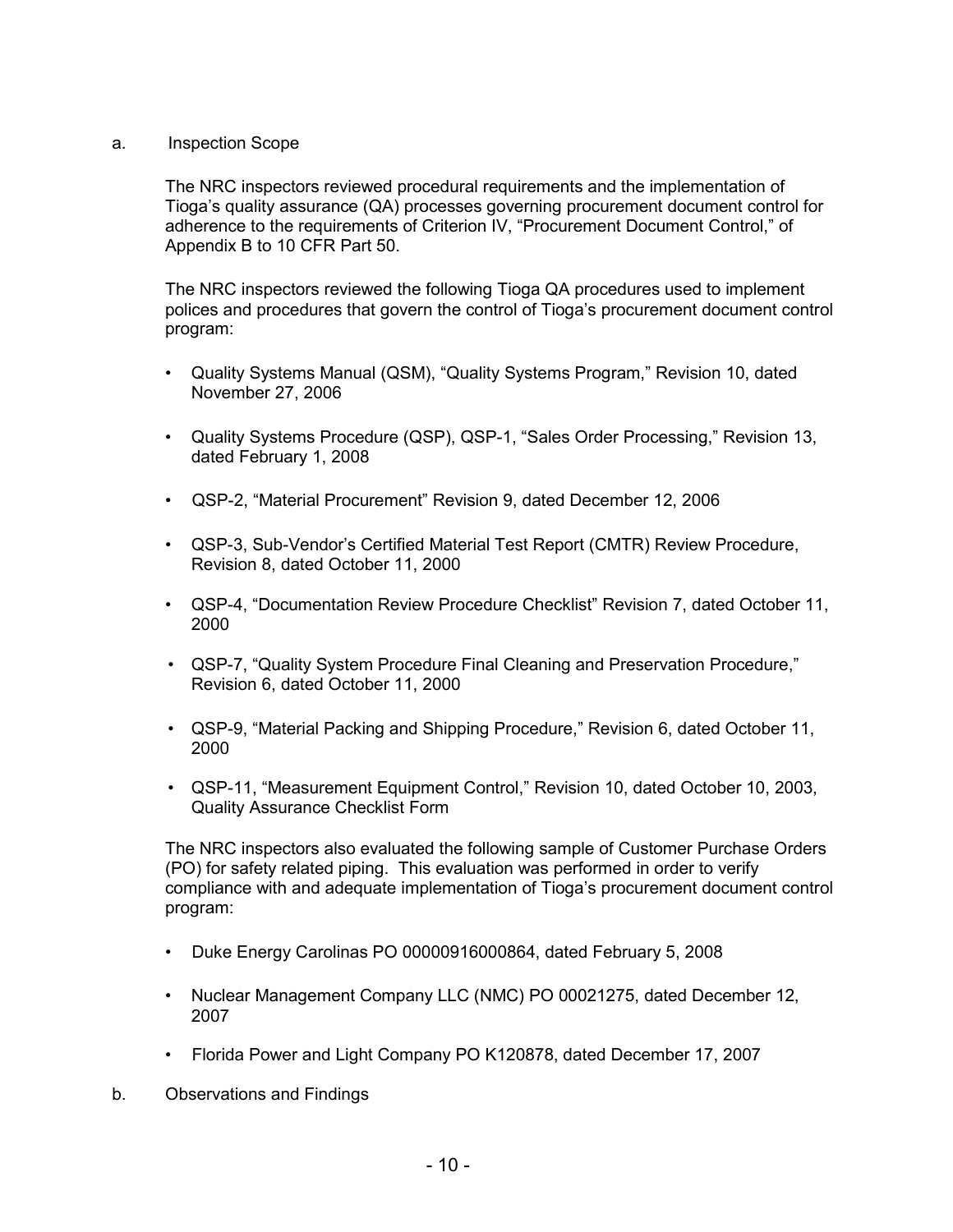# b.1 Procurement Document Control Process Items Reviewed

In accordance with the requirements of QSP-1, the NRC inspectors observed that all the relevant attributes and other appropriate information in the customers' PO were translated to the associated Tioga internal order. QSP-1 outlines the methods utilized by Tioga's QA staff to translate the requirements from a customer's sales order into a Purchase Order (PO). For each customer PO, the Tioga QA staff prepared a traveler and a Quality Assurance Checklist, in which the requirements of the customer's PO were listed and the relevant Tioga QSP procedure was referenced.

On the basis of the review completed by the NRC inspectors, the NRC found that 1) QSP-2 provides requirements that assure POs are only issued to vendors on Tioga's approved suppliers list and applicable requirements from its customer's POs are passed on to Tioga's suppliers and subsuppliers; 2) QSP-3 provides appropriate requirements for CMTRs; 3) reviews of POs are required to be conducted by Tioga's QA staff to assure the POs meet QSP-4 requirements, and 4) using the QA checklist in QSP-11, the Tioga QA staff verifies the following attributes:

- Tioga shop customer purchaser order
- Nondestructive Tests (NDT): Ultrasonic Tests (UT), Liquid Penetrant Tests (PT), Magnetic Particle Tests (MT), Radiograph Tests (RT) and Hydrostatic Tests
- If the vendor had to submit procedures for the above for approval
- Charpy 'V' notch tests, tensile flattening tests, destructive testing, etch tests, corrosion tests
- Cleaning to be performed to the latest revision of QSP-7
- Marking to be performed to the latest revision of QSP-8
- Packing to be performed to the latest revision of QSP-9
- Pipe end preparation
- If 10 CFR Part 21 applies

The checklist also lists the documents that are usually submitted to the customer with an instruction that each customer's PO list the quality control requirements on Tioga products. These requirements may include; 1) NDE, 2) destructive testing, 3) level of cleaning and packaging, 4) Customer PO stencil markings on the component, and 5) the following enclosed checklist of documents that are required to be with the specific PO:

- CMTR
- Tensile Test Reports
- Flatness Test Reports
- Hydrostatic Test Reports
- Any special statement on the certificate of conformance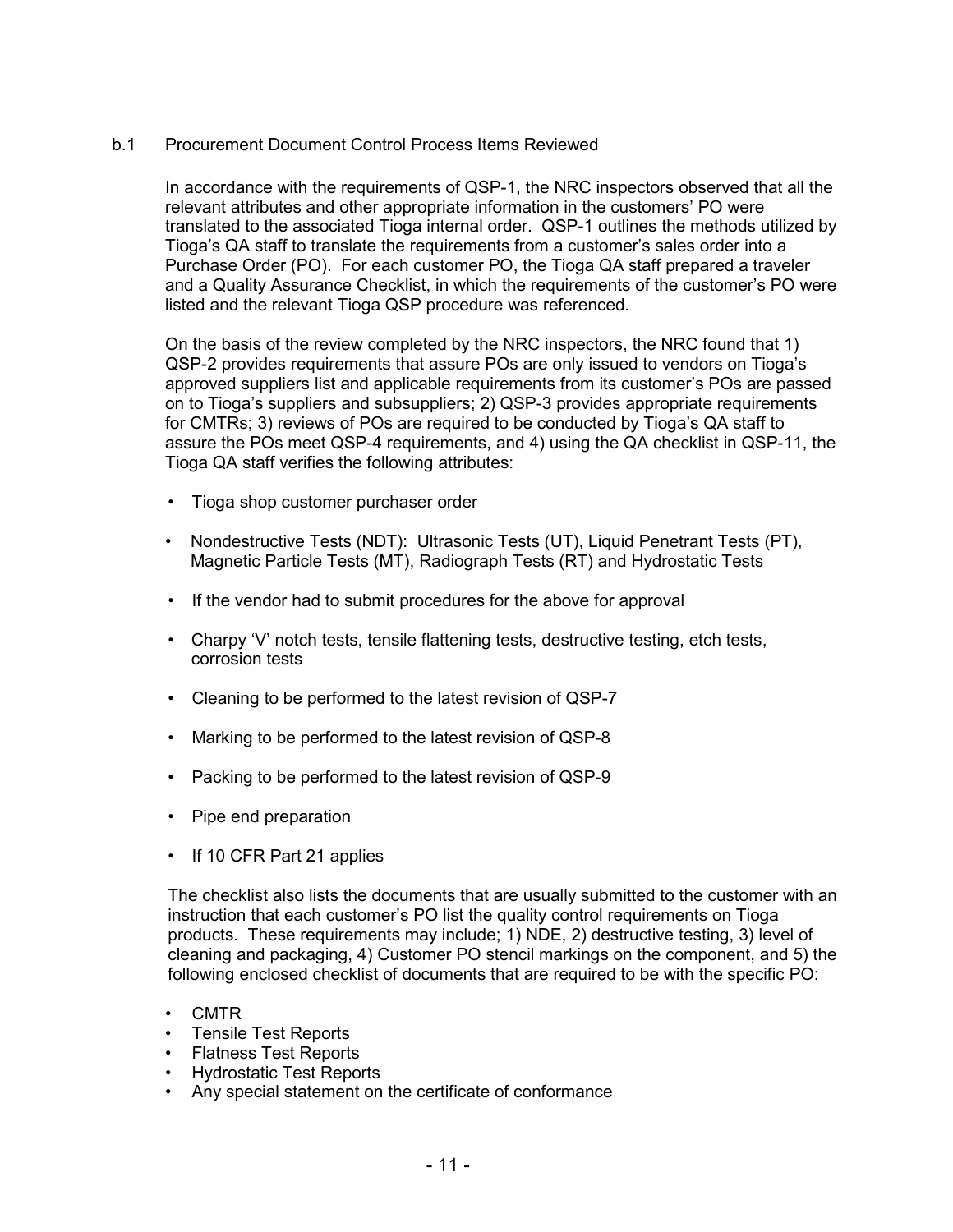- Nondestructive Test Reports such as UT, PT and MT Reports
- Spectrograph Chemical Test Reports
- Documentation sent to the customer

In the checklist, Tioga QA staff listed all the applicable QSPs that were required to be verified. For example, one checklist specified QSP-7, (for cleaning), or it would specify QSP-9, (for packaging). When the purchase order manufacturing process had been completed and the products were ready for shipment, the Tioga QA staff verified that the QA checklist requirements were satisfied and summarized the results.

b.2 Review of Purchase Orders (POs)

The NRC inspectors reviewed Tioga's control of the following PO documents for POs it received from licensees and for POs Tioga issued to its sub-suppliers purchase material, components, and services:

• Duke Energy Carolinas (DEC)

PO 00000916000864, dated February 5, 2008, to Tioga for the supply of four, 1 inch diameter, 3000 lb. socket weld couplings, QA Level 1. The PO invoked 10 CFR Part 21, American Society of Mechanical Engineers (ASME) Section III, Subsection NB, required CMTR approval of deviations and changes, and documents to be shipped with the items.

• Nuclear Management Company, LLC (NMC), Wisconsin

NMC issued, for the Prairie Island Nuclear Generating Plant, PO 00021275 dated December 12, 2007, for the supply of 21 feet of 1.5 inch, plain seamless schedule 80 (Sch. 80) carbon steel ASME-SA-106 Grade B pipe. The PO specified that substitution of items was not permitted, and that NMC was the only entity to authorize revisions to the PO for the supply of this pipe. Shipping containers were required to be clearly marked with NMC's PO Number. In addition, services and items were required to be provided in accordance with 10 CFR 50, Appendix B, or ANSI 452- 1997 and 10 CFR Part 21. In accordance with the PO, Tioga was also required to report any nonconformance related to this pipe.

• Florida Power and Light Company

Florida Power and Light issued, for the Duane Arnold Energy Center, PO K120878, dated December 17, 2007, for the supply of 100 linear feet of 2 inch diameter, SA 106, Grade B, Schedule 80, seamless pipe in accordance with the requirements of ASME Section III and Section XI, Subsection NB, Class 1 1971 Edition. In addition to specifying the ASME requirements, Florida Power and Light required Tioga to perform: 1) a UT examination of the pipe with the UT report, 2) no weld repair on the pipe, and 3) a 2500-psig hydrostatic test meeting the requirements of ASME Section III, NCA 3800, Subsection NC, Class 1, 2004 Edition. The PO also specified that tests would be performed on the pipe to verify chemical composition of the material and the physical properties, including ultimate strength, yield strength, elongation, and Rockwell B hardness.

In all the above reviewed POs, the NRC inspectors verified that the POs contained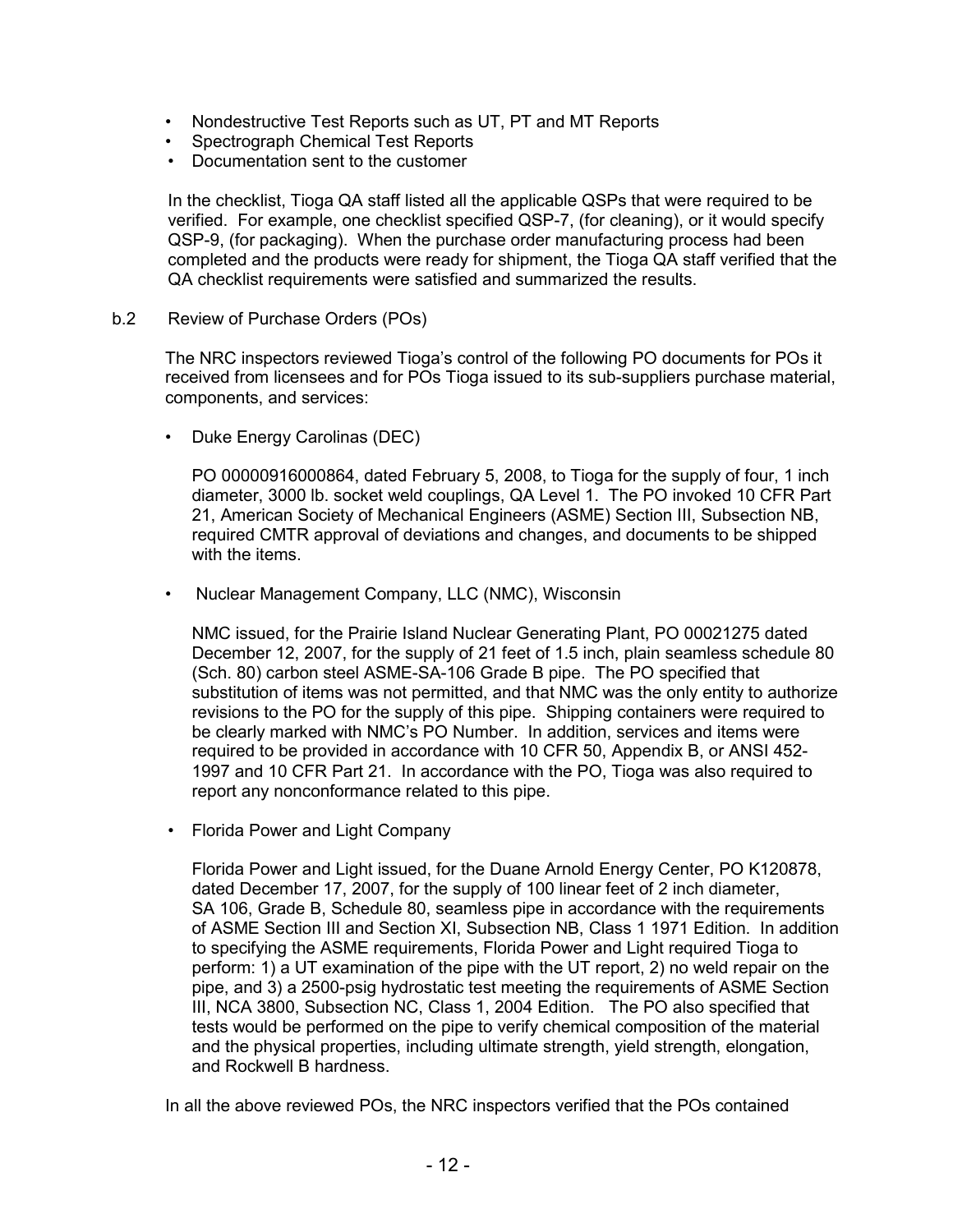elements required by Tioga's QA program. The NRC inspectors also verified that they contained elements consistent with Tioga's QSM and the applicable QSPs (See Subsection b.1). All of the reviewed, customer-generated, POs were completed in accordance with a QA program that was approved by Tioga.

### c. Conclusions

The NRC inspectors concluded that Tioga's procurement control program is consistent with the regulatory requirements in Criterion IV of Appendix B to 10 CFR Part 50. Based upon the limited sample reviewed, the NRC inspectors also determined that Tioga's QAM and associated procurement control procedures were being effectively implemented. The NRC inspectors did not identify any issues in this area.

# 3.2 INSTRUCTIONS, PROCEDURES, AND DRAWINGS

### a. Inspection Scope

The NRC inspectors reviewed Tioga's QSM and implementing policies and procedures that govern instructions, procedures, and drawings to assess compliance with Criterion V, "Instructions, Procedures, and Drawings," of Appendix B to 10 CFR Part 50. The NRC inspectors reviewed the following sample of instructions, procedures, and drawings related to safety-related activities to verify compliance with program requirements and adequate implementation of those requirements:

- QSP-36, "Ultrasonic Thickness Gauging," Revision 2, dated October 11, 2000
- Testing Instruction 3 (TI-3), "Tension Testing," Revision 1, dated March 15, 1996
- PO 100066 a 3.5" seamless, austenitic stainless steel pipe (ASME SA312 TP304)

# b. Observations and Findings

The NRC inspectors reviewed TI-3 and observed tension testing activities for PO 100066. The NRC inspectors observed that some procedural steps were not performed or were performed out of sequence. Specifically, Tioga personnel did not complete step 6.6.2, performed steps 7.1 through 7.3 out-of-sequence, and performed step 7.4 incorrectly. Step 6.6.2 requires Tioga testing personnel to verify that the V grips or flat grips are approximately  $\frac{1}{2}$ " inside the crosshead once the test specimen is secured. Steps 7.1 through 7.4 direct proper testing setup and configuration of the tension testing machine.

On March 5, 2008, the NRC inspectors reviewed QSP-36 that describes Tioga's process for inspecting the wall thickness of metal pipe. The NRC inspectors also reviewed the manufacturers' operating instruction for the testing equipment. QSP-36 does not specify that a calibration check should be done after an inspection to verify that the test instrument provided accurate results since the last calibration check. This calibration check is specifically recommended by the manufacturer's operating instructions. The manufacturer acknowledges that the testing machine can drift out of calibration.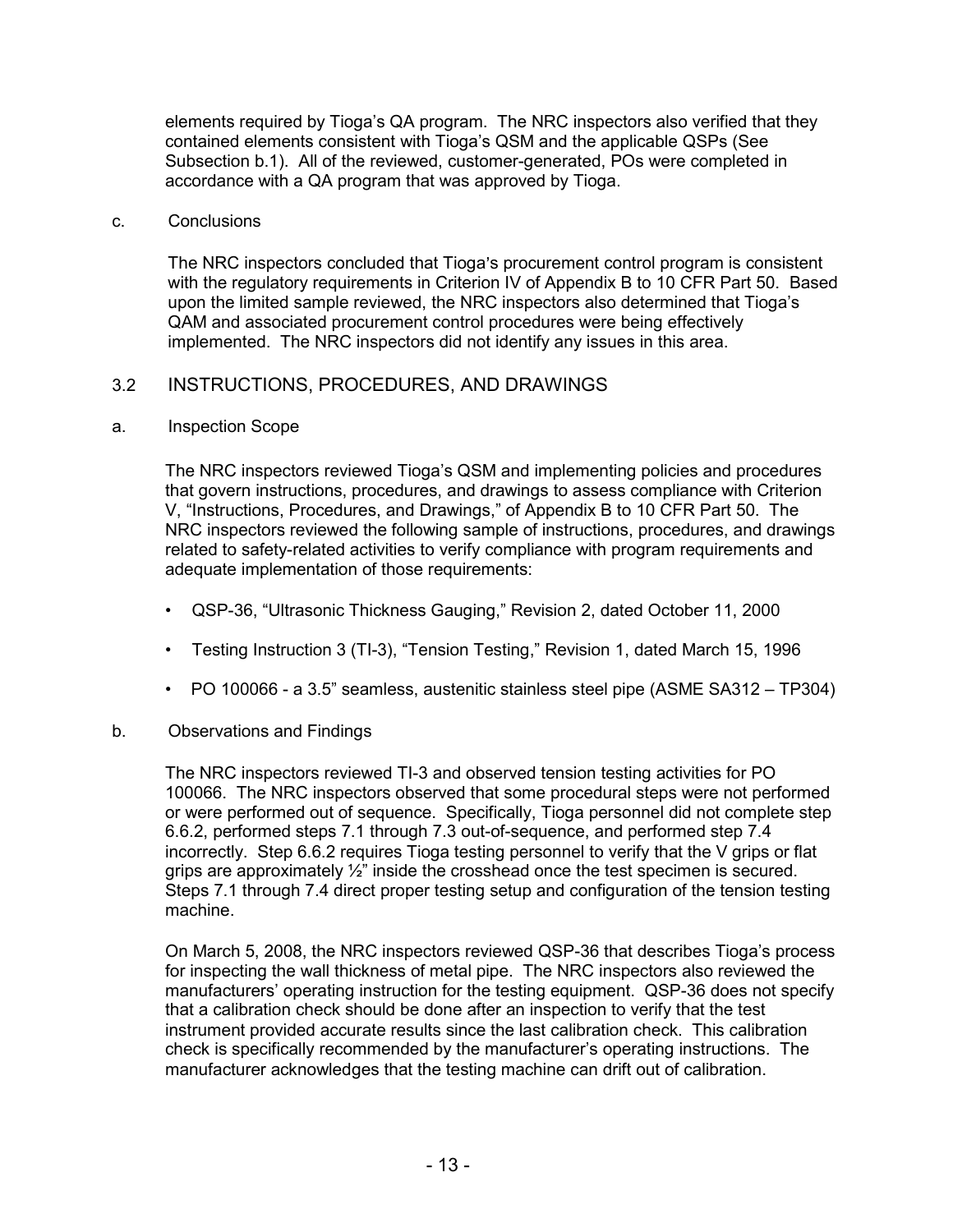Criterion V, of Appendix B to 10 CFR Part 50, requires that activities affecting quality shall be prescribed by documented instructions, procedures, or drawings of a type appropriate to the circumstances and be accomplished in accordance with these instructions, procedures, or drawings. The NRC inspectors identified that tension testing activities were not accomplished in accordance with quality related testing instructions, in that some procedural steps were not performed or were performed out of sequence. This issue has been identified as an example of the vendor failing to follow procedures for activities affecting quality and is included in Nonconformance 99900879/2008-201-01.

In addition, activities affecting quality were not adequately prescribed by documented procedures, in that QSP-36, Revision 2, did not adequately implement the manufacturer's operating instructions for equipment calibration. Tioga entered this issue in its corrective action program as Corrective Action Report (CAR) 282. This issue is an example of an inadequate quality procedure for activities affecting quality and is another example of Nonconformance 99900879/2008-201-02.

### c. Conclusions

Except for the issues identified in Nonconformance 99900879/2008-201-01 and 99900879-201-02, the NRC inspectors concluded that Tioga's instructional, procedural, and drawing requirements are consistent with the regulatory requirements of Criterion V of Appendix B to 10 CFR Part 50. Based on the limited sample of documentation reviewed, the NRC inspectors also determined that Tioga's QSM and associated instructional, procedural, and drawing documents were effectively implemented.

# 3.3 DOCUMENT CONTROL

#### a. Inspection Scope

The NRC inspectors reviewed implementation of Tioga's processes for document control for the supply of materials subject to the regulations of 10 CFR Part 50, Appendix B. The inspectors reviewed policies and procedures governing Tioga's document control processes to verify the overall extent and effectiveness of its programs at meeting the requirements of Criterion VI, "Document Control," of Appendix B to 10 CFR Part 50. The inspectors verified that Tioga's quality-related documents were developed, reviewed, approved, issued, used, and revised under an established program.

The following procedures, documents, and records were within the scope of the inspection in this area:

- QSM, Section 6, "Document Control," Revision 9, dated November 27, 2006
- QSP-1, "Sales Order Processing Procedure'" Revision 13, dated February 1, 2008
- QSP-2, "Material Procurement Procedure," Revision 9, dated December 12, 2006
- QSP-4, "Documentation Review Procedure/Checklist," Revision 7, dated October 11, 2000
- QSP-15, "Quality System Procedure Control Instruction," Revision 9, dated October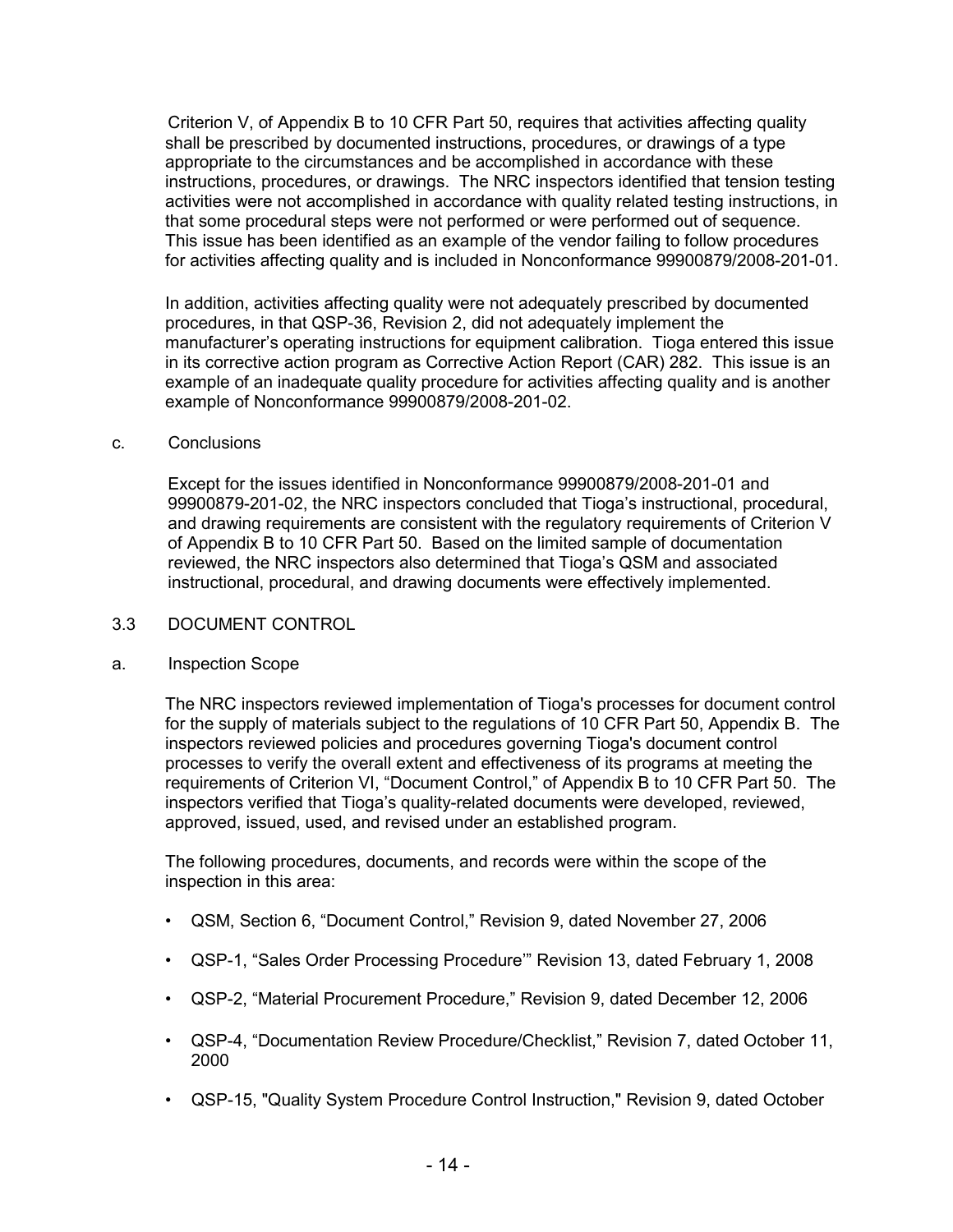10, 2003

- QSP-14, "Quality System & Quality Inspection Manual Control Procedure," Revision 7, dated October 10, 2003
- QSP-21, "Auditor Training and Qualification Procedure," Revision 4, dated October 11, 2000
- QSP-29, "Control of In-House Testing," Revision 5, dated October 11, 2000
- TI-3, "Tension Testing," Revision 1, dated March 15, 1996
- b. Observations and Findings
- b.1 Policies and Procedures for Document Control

Criterion VI of Appendix B to 10 CFR Part 50 states that, "Measures shall be established to control the issuance of documents, such as instructions, procedures, and drawings, including changes thereto, which prescribe all activities affecting quality. These measures shall assure that documents, including changes, are reviewed for adequacy and approved for release by authorized personnel and are distributed to and used at the location where the prescribed activity is performed. Changes to documents shall be reviewed and approved by the same organizations that performed the original review and approval unless the applicant designates another responsible organization."

b.2 Inconsistencies Between QSM and QSPs

Section 6 of Tioga's QSM describes the processes in place to control the development, review, approval, issuance, use, and revision of documents. The documents described by the QSM include the QSM, customer orders, customer change orders, QSPs, vendor procedures, testing instructions (TIs), and manufacturing orders.

QSP-14 describes the process Tioga has implemented for control of the distribution of the QSM. The QSP states that the QA department will distribute copies of the controlled QSM and control this distribution with a sequential, registered control number. The distribution of controlled copies of the QSM is documented in a distribution log (Form QSP 14.1). In the event of a revision to the QSM, the manual holder is required to return the voided manual sections within 15 working days of receipt of the revised sections (applicable to Tioga copies only).

In the event that an owner of a controlled copy of the Tioga QSM fails to respond to a QSM revision transmittal within 15 working days, QSP-14 states that the QA manager will be notified and he will assign a member of the QA department to personally resolve the situation. However, according to Tioga's QSM, should an owner of a controlled copy of the Tioga QSM fail to respond to a revision transmittal within 15 days, the QA department shall perform a follow-up for corrective action. In addition, the QSM only requires return of the receipt acknowledgement, not the voided pages. These examples represent inconsistencies between guidance contained in the QSM and in QSP-14.

The NRC inspectors noted another inconsistency between the QSM and QSPs.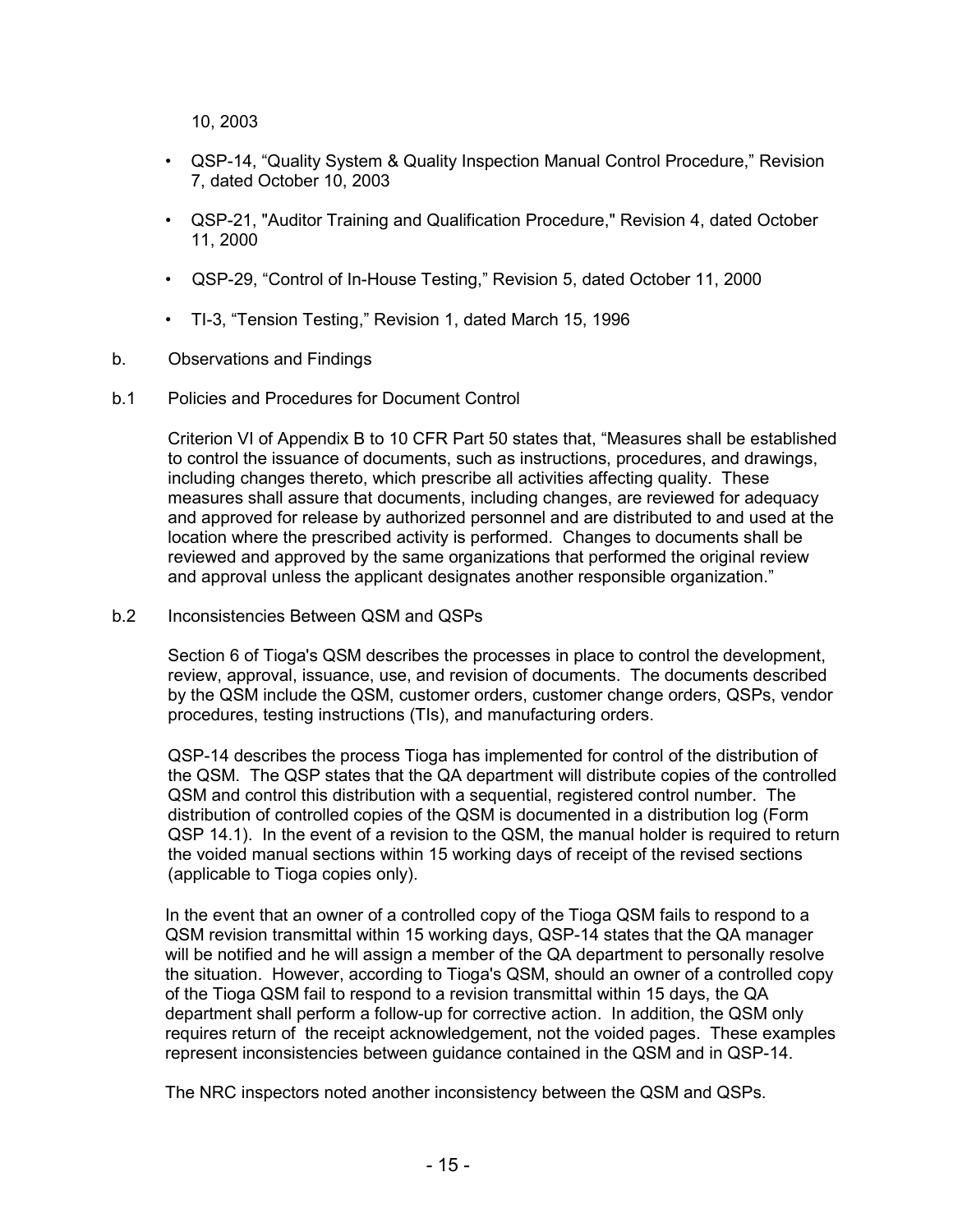Specifically, QSP-21 states, in reference to lead auditor qualification, "the Quality Assurance Manager will annually review each Lead Auditor and may extend the qualification, require retraining, or requalification. This review will be documented in writing." However, the QSM states that "certificates of qualification for Lead Auditor will be assessed annually by the Quality Assurance Manager, the Executive Vice President, or another qualified Lead Auditor to determine the Lead Auditor has maintained proficiency."

On the basis of the review of the QSM and associated QSPs, the NRC inspectors determined that there are no formal document control measures in place to assure consistency between the guidance provided in the QSM and the QSPs. As such, contrary to the requirements of Criterion VI of Appendix B to 10 CFR Part 50, the NRC inspectors concluded that the process Tioga implemented for control of the distribution and the revision of the QSM were not accomplished in accordance with quality-related instructions. This issue is identified as an example of Tioga failing to establish measures that assure documents, including changes, are reviewed for adequacy and is an example of Nonconformance 99900879/2008-201-01.

### b.3 Document Controls

 QSP-15 provides guidance for control of the QSPs. The procedure provides instructions for distributing revisions of the QSPs and maintaining controlled and uncontrolled copies of the QSPs. QSP-15 also identifies Tioga's QA department as having responsibility for conceiving, distributing, revising, and implementing the QSPs. However, the inspectors determined that the procedure does not provide formal steps or guidelines for the QA department to follow to assure proper content, format, and timely revision of the QSPs.

As an example, each QSP has a banner header containing the Tioga logo, document type (QSP), Section (QSP number), page number, revision, and date. Each QSP is also signed by the QA Manager on the last page of the document to indicate approval of the procedure or revision. Step 2.1.6 of QSP-15 states that "all procedures will be signed by the QA Manager. No procedure is to be issued or used unless signed." The staff noted a number of QSPs in which the date found in the banner was earlier than the QA approval date. The Tioga QA manager indicated that the date referenced in the banner of the procedure is the date on which the revision was made, not the actual issue date of the procedure. There was no guidance provided in the QSM nor QSP-15 to indicate what the date in the QSP header truly means or to identify why it is different from the QA approval date.

QSP-15 also requires that revisions to existing procedures are to be prepared and distributed by Tioga's QA department. The NRC inspectors verified that 3 sets of the controlled copies of the QSPs were of the correct revision. However, the NRC inspectors also observed that there were no formal measures in place to control the issuance of the QSPs. Specifically, the NRC inspectors reviewed the QSP Revision Distribution Log (Form QSP-15.2) and found that procedure revisions were transmitted in various groups with varying and different revision dates. This could be interpreted to mean that the QSPs could be revised and approved without being issued and distributed promptly. For instance, one revision transmittal reviewed by the NRC inspectors contained revisions for 3 QSPs, the actual revision and approval dates of which spanned more than a 2 month period. Neither the QSM, nor QSP-15 provide specific controls for the revision, approval, and issuance of QSP. As such, the decision of when to issue and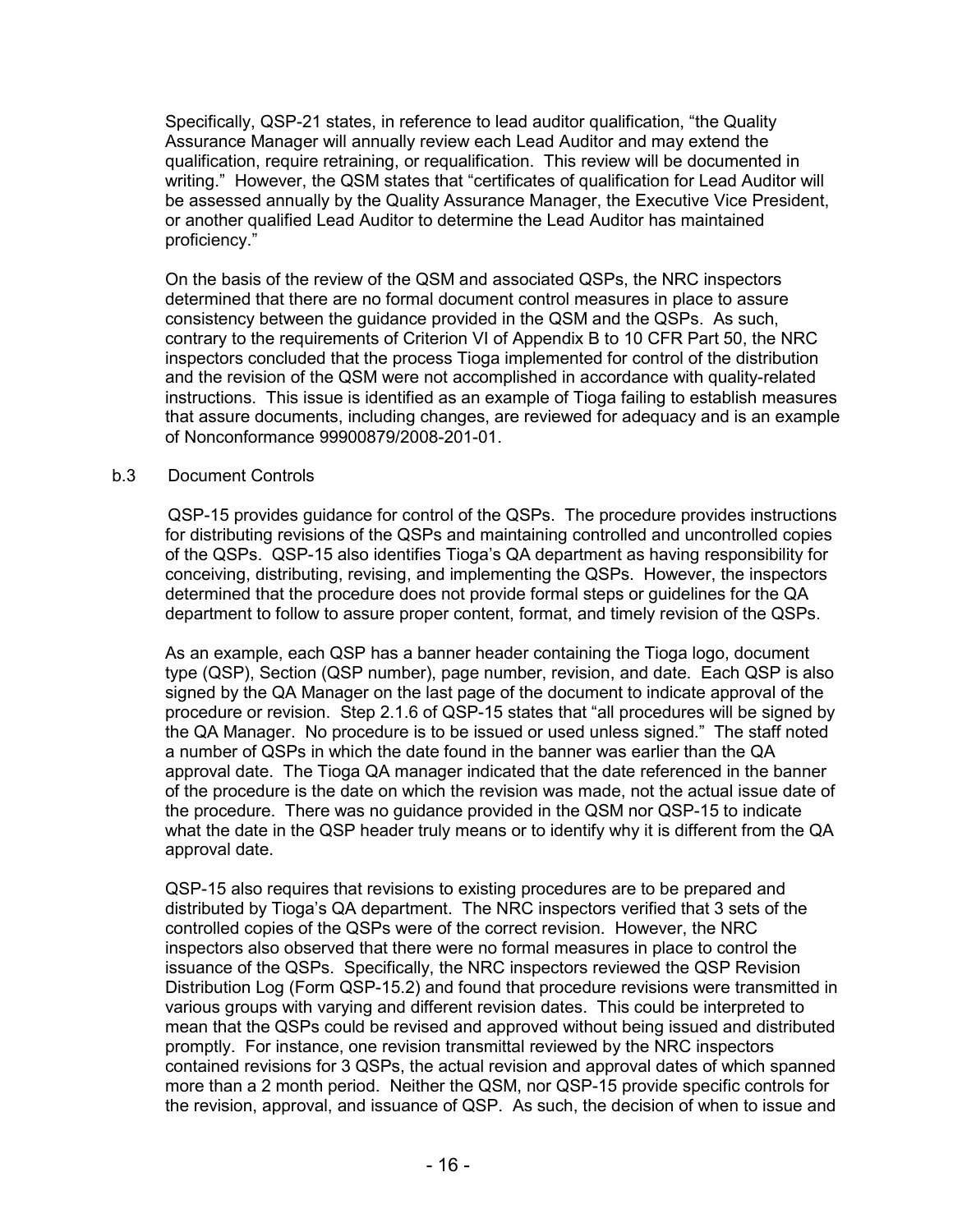distribute a change relies on the QA manager's judgement of the significance of the revision. The lack of formal controls for the revision, approval, and issuance of procedures could lead to inconsistencies between related procedures.

Document controls for TIs are described in the QSM and briefly in QSP-29. QSP-29 states that the QA manager will "generate specific testing instructions applicable to each testing operation unless the testing technique is detailed in the testing standard." The QSM assigns Tioga's QA department with the responsibility for the conception, distribution, and implementation of all TIs within the Quality System Program. The NRC inspectors were unable to identify any formal guidance, either in the QSM or QSPs, for development, issuance, or revision of TIs or for the control and maintenance of controlled copies of the TIs. The TI Distribution Log indicated, by signature, that a copy of each TI was distributed to the previous QA manager at Tioga's Philadelphia facility, and to an inspector at Tioga's Easton facility. These 2 copies were stated to be the "controlled copies" of the TIs by Tioga's current QA manager. However, the TI distribution log did not identify the copies as controlled, and the copies carried no formal identifier such as a control number or a "controlled copy" stamp. Additionally, the NRC inspectors found no formal procedural control measures in place to assure that the TIs in use at the work/testing stations were of the latest revision.

TI-3, states that "each tension test performed shall be documented on Form TI-3.1." Form TI-3.1 is listed as an attachment to TI-3; however, the "controlled" copy retained at Tioga's Philadelphia office did not have the form attached. The NRC inspectors verified that the copy at the Easton facility was complete and that both copies were of the correct revision.

On the basis of the examples cited above, the NRC inspectors determined that there are no formal document control measures in place to assure that procedures governing activities affecting quality (QSM, QSPs, and TIs) are reviewed for adequacy and approved for release by authorized personnel and are distributed to and used at the location where the prescribed activity is performed. This is contrary to the requirements of Criterion VI of Appendix B to 10 CFR Part 50. The NRC inspectors concluded that this issue is an example of Tioga failing to establish measures that assure documents, including changes, are reviewed for adequacy and is another example of Nonconformance 99900879/2008-201-01.

# b.4 Implementation of Document Control Programs

The NRC inspectors reviewed 5 controlled copies of the QSM to verify that they were being maintained in accordance with Tioga's document control program. The NRC inspectors observed that the copies were of the most recent revision and properly identified the effective date, registered control number, and owner. Tioga's QSM also requires that distribution of revisions to the QSM shall not be made until ASME acceptance has been received in writing. The QSM also requires that accepted revisions shall be implemented within 30 days of ASME acceptance. The NRC inspectors verified that these time requirements were met for the latest two (2) revisions to the QSM, Revisions 9 and 10.

As described above, Tioga employees that are holders of controlled copies of the QSM, are required to respond to the receipt of a manual revision within 15 working days. The NRC inspectors reviewed the QSM Distribution Log for Controlled Copies of the QSM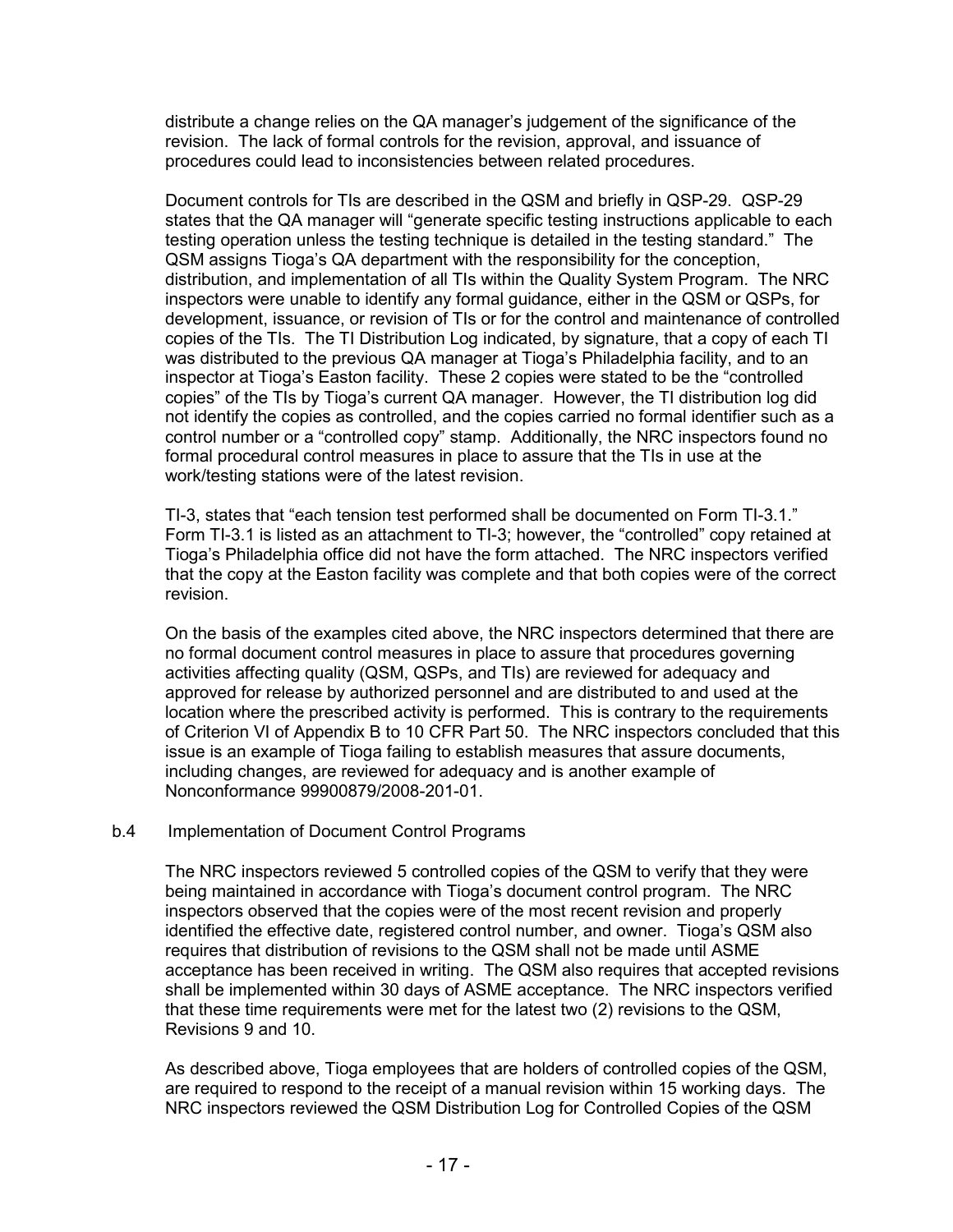(Form QSP 14.1) and observed that Controlled Copies #7 and #8 were sent to employees at Tioga's Chattanooga, TN facility on December 20, 2006, and responses were not recorded until January 24, 2007. This period is beyond the 15 working days allowed by the QSM and QSP-14. However, no corrective action had been taken per the requirements of the QSM. The QSP requires the QA manager to be notified when a response is not received within 15 days and that the QA manager assign a member of the QA department to resolve the issue. In a discussion with Tioga's QA manager, he stated that he had not been made aware of the condition and had not assigned someone to remedy the situation. The QA manager discussed this issue with members of his staff. The QA manager suggested that the acknowledgement and voided pages may have been received earlier than the date recorded on the form and they may have been recorded in the log on the day the pages were destroyed rather than received. No evidence was furnished to support this explanation. On the basis of available records, this issue is an example of a failure to follow a document control procedure affecting quality and is identified as an example of Nonconformance 99900879/2008-201-01.

QSP-15 states that "after the receipt of acknowledgement of receipt of the revised procedures, the Quality Assurance representative will make the required log entry then destroy the acknowledgement." Contrary to this requirement, on March 4, 2008, the NRC inspectors found that Tioga's QA department was actually retaining the acknowledgements. This issue is another example of a failure to follow a document control procedure affecting quality and is part of Nonconformance 99900879/2008-201- 01.

QSP-15 requires that new holders of controlled copies of the QSPs return a written acknowledgement to the QA department and that the written acknowledgement be retained on file. The NRC inspectors verified this requirement was met for 2 employees designated as holders of controlled copies of the QSPs.

QSP-15 also requires a QA representative to record the revised revision level in the "Table of Contents" on the QSP Revision Distribution Log for each transmittal. The NRC inspectors observed that this information was missing for three transmittals. The QA manager added the information to the log in pen and initialed the changes. This issue is an example of a failure to follow a document control procedure affecting quality and is another example of Nonconformance 99900879/2008-201-01.

The QSM and QSP-1 require that sales orders be forwarded to QA for review and the addition of any applicable QA requirements. This review is denoted by initial and date. The NRC inspectors reviewed: 1) a sales order (#612559) for the sale of seamless carbon pipe to Velan, Inc; 2) a sales order (#424467) for the sale of standard bore flanges to Nuclear Management Company, LLC, Palisades Nuclear Plant; and 3) a sales order (#32347) for the sale of Schedule 80 butt welding pipets to Bechtel. The inspectors verified that these 3 sales orders had all received QA review, as indicated by QA personnel initials and dates.

 QSP-2 requires that purchase change orders of quality and regulatory purchase orders for other than non-quality changes be reviewed by QA prior to distribution. The NRC inspectors reviewed the Change Order for Tioga's Purchase Order #833558 to WFI International, Inc. and the Change Order for Tioga's Purchase Order #830153. The inspectors verified that both had been reviewed by QA as indicated by initials and dates.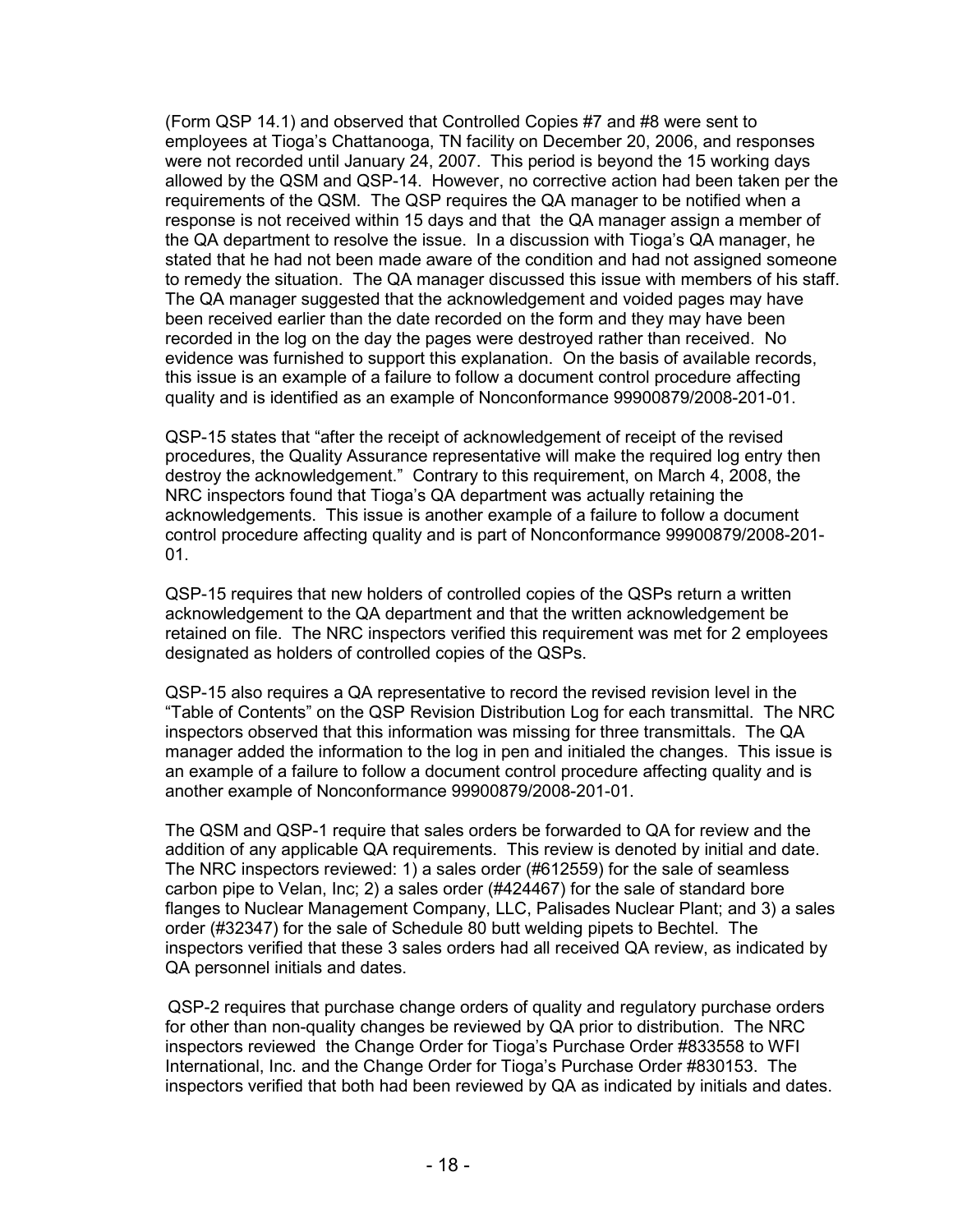The NRC inspectors reviewed Tioga PO #73733 for purchase of 1  $\frac{1}{2}$  " seamless carbon pipe from Quanex Corp. QSP-4 requires that sub-vendor CMTRs contain a QA acceptance stamp and date for the review performed by QA. The NRC inspectors found that the date contained on page 1 of the CMTR, November 7, 1997, differed from that contained on page 2, November 7, 1994. After identification of the inconsistency to the QA team, the date on page 2 was corrected by pen and ink change to the proper date, November 7, 1997.

c. Conclusions

In the areas of 1) assuring procedures are adequately reviewed and controlled and 2) implementing document control procedural requirements the NRC inspectors concluded that Tioga's document control program was not in compliance with the requirements of Criterion VI of Appendix B to 10 CFR Part 50, as identified in Nonconformance 99900879/2008-201-01. No other areas of nonconformance were identified. The remaining document control program requirements are consistent with the regulatory requirements of Criterion VI of Appendix B to 10 CFR Part 50.

- 3.4 CONTROL OF PURCHASED, MATERIALS, EQUIPMENT, AND SERVICES
- a. Inspection Scope

The NRC inspectors reviewed Tioga's QSM and implementing policies and procedures that govern the purchase of services to assess compliance with the requirements of Criterion VII, "Control of Purchased Material, Equipment, and Services," of Appendix B to 10 CFR Part 50. The NRC inspectors also evaluated a limited sample of vendor survey reports to verify compliance with and adequate implementation of the program requirements.

The following procedures, documents, and records were within the scope of the inspection in this area:

- QSP-32, "Control of Services," Revision 4, dated October 11, 2000
- Tioga's PO 06433, dated September 7, 2007
- Tioga's PO 06327, dated June 11, 2007
- Tioga's PO 06326, dated June 8, 2007
- b. Observations and Findings

The inspectors reviewed the following three Tioga POs to one of its qualified subcontractors, Laboratory Testing Incorporated (LTI), that provides nondestructive testing and other testing services.

• Tioga's PO 06433 to its subcontractor required the subcontractor to perform magnetic particle tests on four pieces of 6-inch nominal pipe size (NPS), Schedule 80, butt weld "tees", Material SA 234, wrought product, Grade B (WPB), identified with heat code 448. The subcontractor performed the tests and provided a test report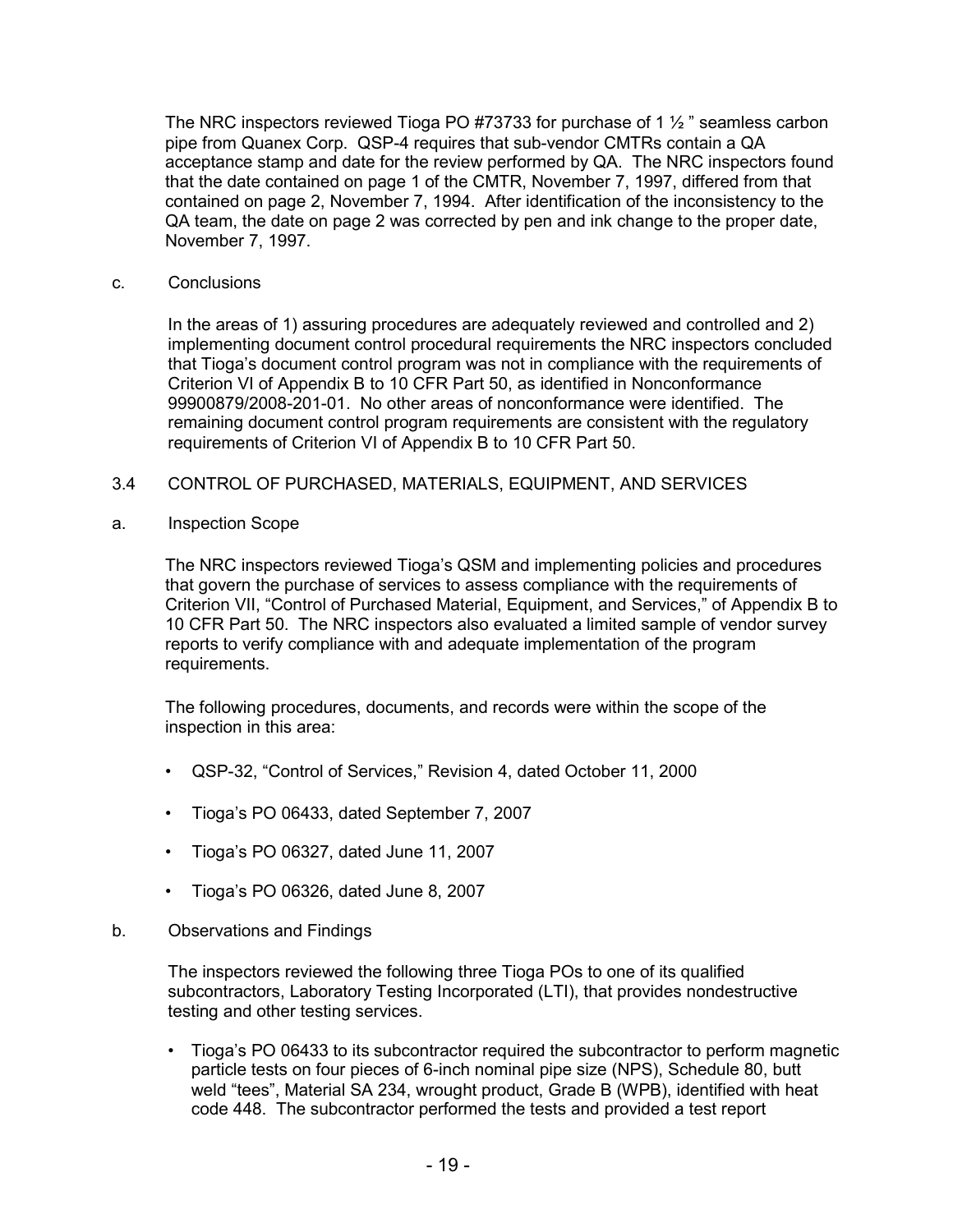indicating that it used its Magnetic Particle Procedure MP-111-1, Revision 15, dated September 25, 2006, inspected four pieces of 6-inch NPS butt weld "tees," and rejected two of them due to oversize linear indications on the outside diameter.

- Tioga's PO 06327 to its subcontractor required the subcontractor to perform elongation tests on four specimens of 0.25 inch NPS (0.088-inch wall thickness) ASTM A 312-956, ASME SA 312, 1898 Edition, no addenda, Grade TP 316/36L, heat number OPW 677. The subcontractor's test report, dated June 21, 2007, indicates that the results of the tensile and yield strengths and elongation exceeded the minimum values required for type 316-316L type stainless steel.
- Tioga's PO 06326 to its subcontractor required the subcontractor to perform a UT on 4" NPS (0.0337-inch wall thickness) Type SA 106, Grade B pipe with heat number 63CB3359. The subcontractor provided a test certificate that its Level II inspector performed UT utilizing Procedure UT-111-1, Revision 9, dated May 4, 2006, on six lengths of pipe totaling 117 feet 3 inches. All pieces were acceptable.

In all its POs, Tioga invoked the requirements of 10 CFR Part 21. The inspector verified that the PO required the subcontractor to certify that the material was handled in accordance with a QA program that was approved by Tioga. Further, the subcontractor was required to provide certifications referencing the material shown on its POs including the heat number, lot size, serial number, and all applicable specifications. Tioga's POs required that the certificates provided by the subcontractor were signed by authorized personnel and that all material provided under the POs was tagged with the referenced PO.

The NRC inspectors reviewed "material verification reports" that were prepared to meet the requirements of QSP-32 and attached to the Tioga POs. The NRC inspectors observed that the purpose of QSP-32 was to outline requirements to control materials supplied to contractors providing destructive and nondestructive examinations. The NRC inspectors also observed that traceability was continuously maintained.

The NRC inspectors reviewed two of Tioga's POs to its subcontractor for calibration services. The equipment to be calibrated was listed with unique Tioga identification numbers. Attachment 1 to the PO indicated additional intervals at which the pressure gauges had to be calibrated. For example, for a 1000 psi gauge, the subcontractor was to verify the calibration at 250 and 670 psi. Attachment "SCS-1," Subcontracted Calibration Services," required the subcontractor to identify:

- The specific procedure number and its revision that was used for calibration
- The standards used to perform calibration
- Traceability to the National Institute of Standards and Test (NIST)
- Date of calibration
- Equipment serial number or Tioga identification number

The NRC inspectors reviewed two of Tioga's POs issued to Tinius Olsen, Horsham, Pennsylvania to perform the calibration of Universal Testing Machines and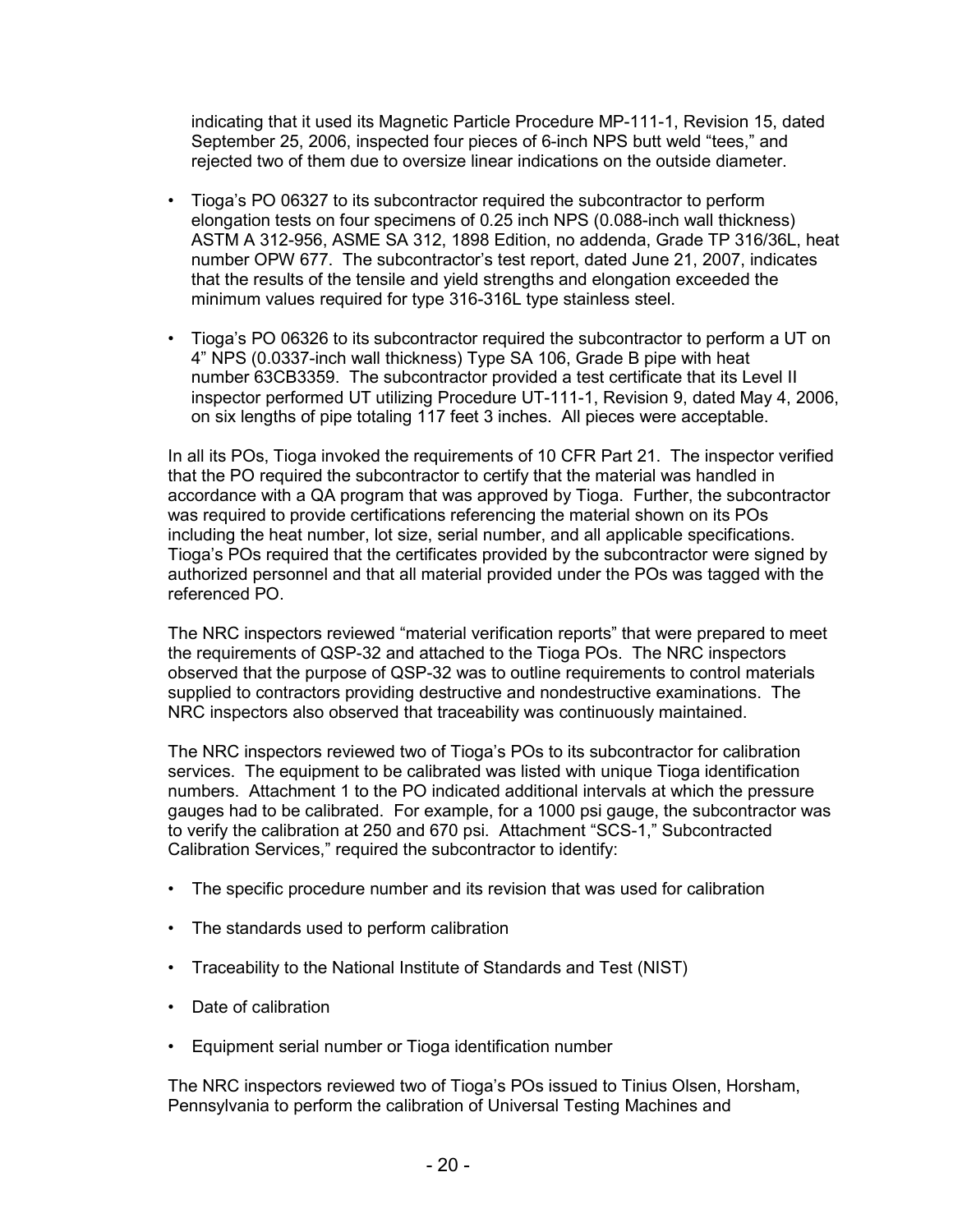Extensometers. The requirements of 10 CFR Part 21 applied. The calibration was performed on the testing machines located at Tioga's Easton Facility, and all the Universal Testing Machines were in good condition and did not need any adjustments.

### c. Conclusions

The NRC inspectors concluded that Tioga's program for the control of purchased equipment, material, and services is consistent with the regulatory requirements of Criterion VII of Appendix B to 10 CFR Part 50. Based on the limited sample reviewed, the NRC inspectors also determined that Tioga's QSM and associated procurement control procedures were being effectively implemented. The NRC inspectors did not identify any issues in this area.

# 3.5 CONTROL OF SPECIAL PROCESSES

# a. Inspection Scope

The NRC inspectors reviewed Tioga's QSM and applicable implementing policies and procedures for the control of special processes to assess compliance with the requirements of Criterion IX, "Control of Special Process," of Appendix B to 10 CFR Part 50. The NRC inspectors also reviewed the written practice for Tioga subcontractors who perform activities that are considered special processes. The NRC inspectors reviewed the following sections of Tioga's QSM:

- QSM Section 7, "Control of Purchased Materials and Services"
- QSM Section 9.4, "NDE Procedure Qualifications"
- QSM Section 9.5, "NDE Personnel Qualifications"
- QSM Section 9.6, "Control of Heat Treating"
- QSM Section 11.2.2, "Control of Examination and Testing"

# b. Observations and Findings

The NRC inspectors reviewed Tioga's quality assurance program as it relates to the control of special processes. The NRC inspectors noted that Tioga does not perform any activities that qualify as special process, such as nondestructive testing, heat treating, or welding. All special processes, if required, are performed by a subcontractor that is qualified in accordance with Tioga's QSM, Section 7, "Control of Purchased Materials and Services." The inspectors reviewed the QSM to assure Tioga maintained a quality assurance program capable of qualifying its subcontractors for any work that is considered a special process.

c. Conclusions

The NRC inspectors concluded that Tioga has established adequate measures to assure that subcontracted special processes, including nondestructive testing and heat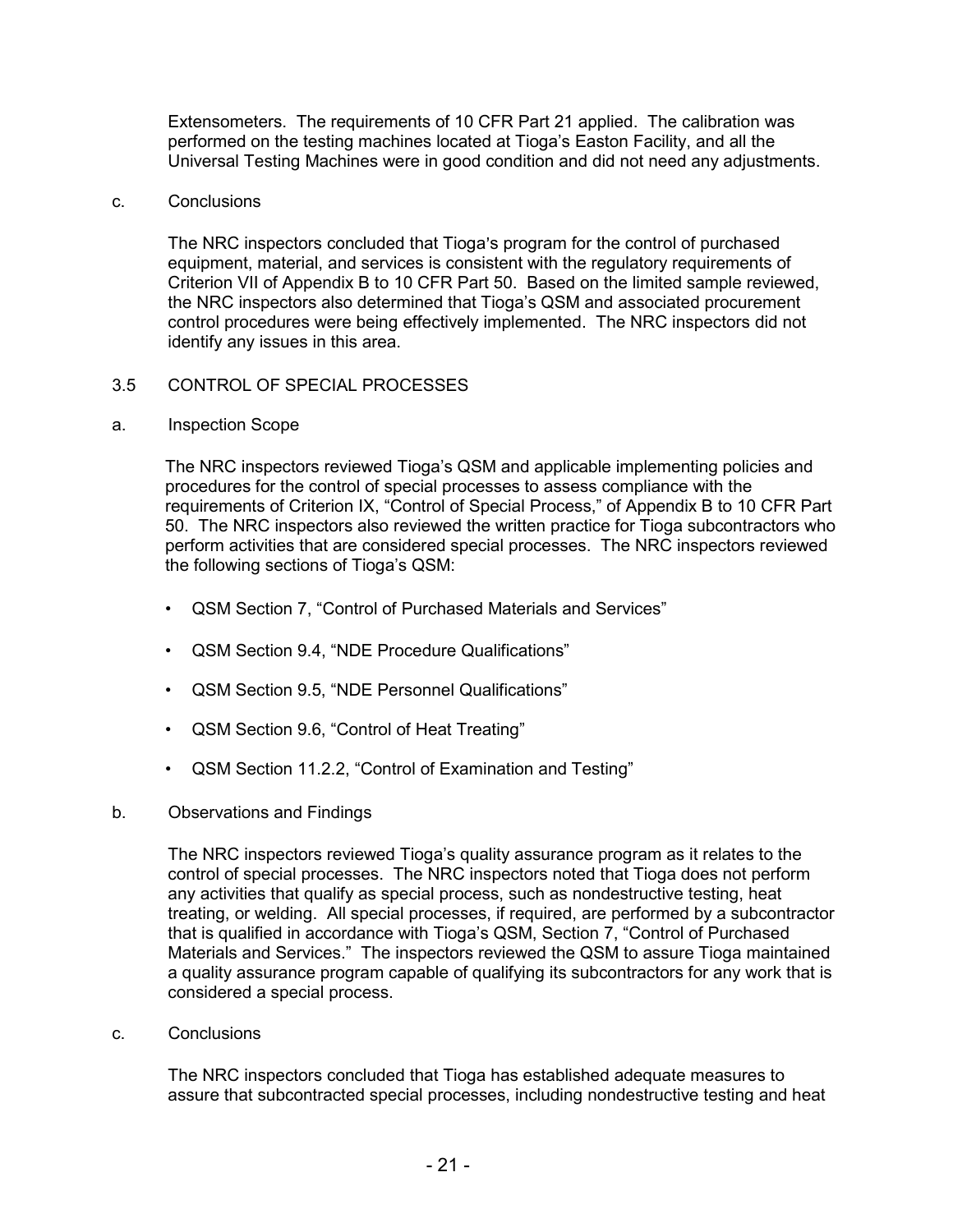treating, are properly controlled and accomplished by qualified personnel using qualified procedures in accordance with applicable codes, standards, specifications, criteria, and other special requirements as applicable. The NRC inspectors determined that Tioga's program, procedures, and activities adequately implemented the requirements of Criterion IX of Appendix B to 10 CFR Part 50. The NRC inspectors did not identify any issues in this area.

- 3.6 INSPECTIONS
- a. Inspection Scope

The NRC inspectors reviewed Tioga's QSM and applicable implementing policies and procedures for the inspection of activities affecting quality to assess compliance with the requirements of Criterion X, "Inspections," of Appendix B to 10 CFR Part 50. The NRC inspectors observed a sample of in-process inspections and reviewed a sample of completed inspection records. The NRC inspectors also reviewed a sample of purchase order documents to verify that specified design requirements were properly translated into inspection requirements and appropriate acceptance criteria.

The NRC inspectors reviewed the following sections of the Tioga QSM and QSPs:

- QSM Section 10.0, "Control of Inspection, Examination and Testing," Revision 6
- QSM Section 1.13, "Inspection Personnel," Revision 9
- QSM Section 2.4.1, "Qualification of Tioga Quality Assurance Inspection and Testing Personnel," Revision 9
- QSM Section 8.2AB, "Warehouse Receiving," Revision 8
- QSM Sections 9.1.11, 9.1.12, and 9.1.13, "Customer Order Control," Revision 9
- QSM Section 9.12.E, "Inspection and Test Plan(s)," Revision 9
- QSP-13, "Training and Qualification of Inspection and Test Personnel," Revision 7, dated October 11, 2000
- QSP-10, "Final Material Inspection Procedure," Revision 10, dated October 11, 2000
- QSP-5, "Material Receiving Inspection Procedure," Revision 11, dated December 12, 2006
- b. Observations and Findings

The NRC inspectors reviewed sections of the Tioga QSM and associated implementing QSPs to verify that Tioga maintains a program that effectively controls examinations and measurements that were used to verify whether an item or activity conformed to specified requirements.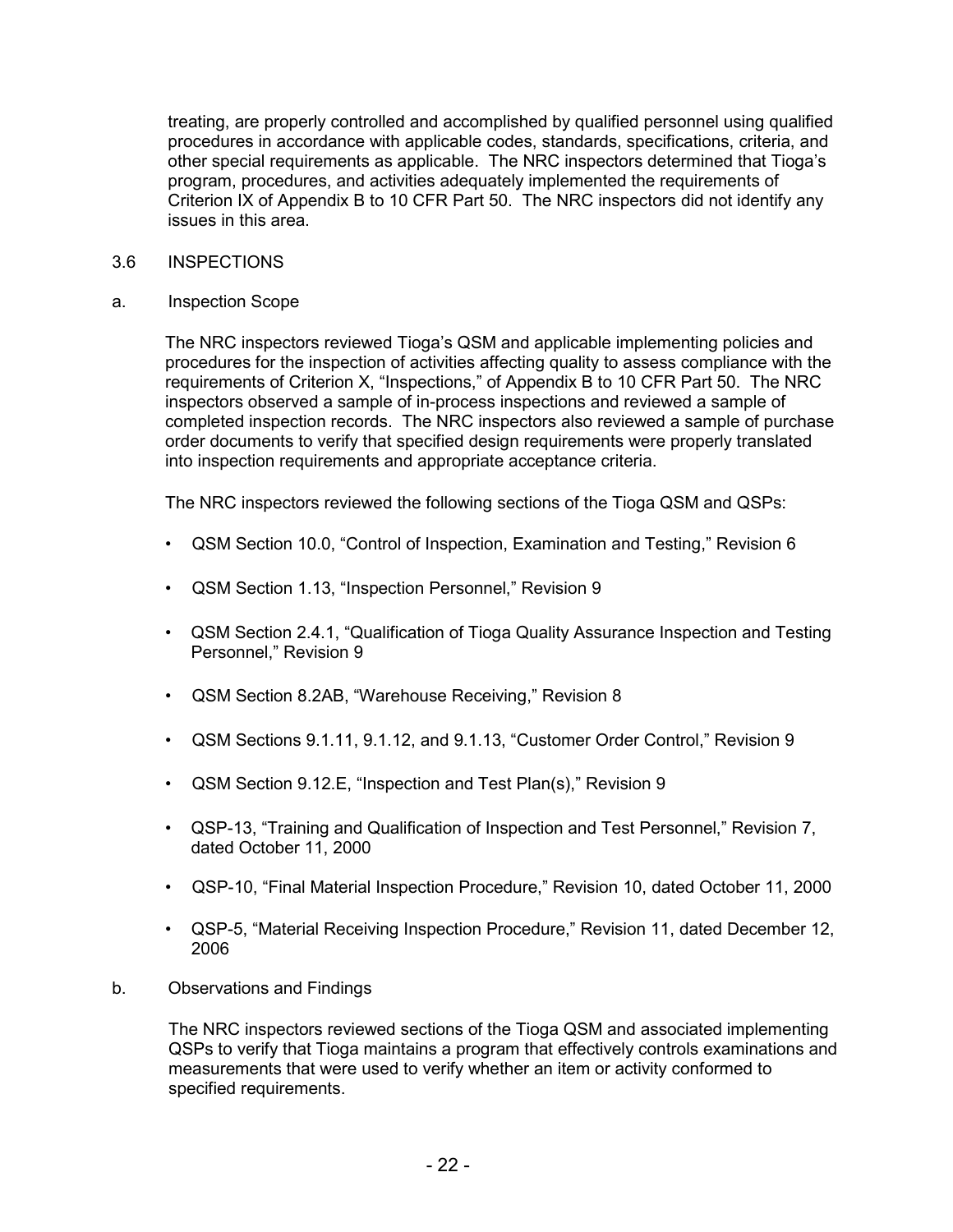The NRC inspectors observed receipt inspection activities for POs 147476 and 115719. The NRC inspectors verified that the material was inspected in accordance with requirements specified in QSP-5. Inspectors also observed the final inspection of PO 91600843 and verified that the material was properly inspected in accordance with requirements specified in QSP-10. The NRC inspectors noted that characteristics to be inspected and inspection methods were correctly specified and that inspection results were properly documented.

The NRC inspectors also reviewed a sample of PO packages to determine that inspections were completed as required by Tioga's QA program. The NRC inspectors reviewed the completed final inspection checklist, lab memo, and the certificate of conformance for PO 91600708 (a 2.5 inch seamless carbon steel pipe) and for PO 91600803 (a 0.5 inch carbon steel socket weld coupling). The inspector noted that the inspections were completed as required by Tioga's QA program.

#### c. Conclusions

The NRC inspectors concluded that Tioga's inspection program requirements are consistent with the regulatory requirements of Criterion X of Appendix B to 10 CFR Part 50. Based on the limited sample of records reviewed and activities observed the NRC inspectors also determined that Tioga's QAM and associated inspection procedures were effectively implemented. The NRC inspectors did not identify any issues in this area.

# 3.7 TEST CONTROL

# a. Inspection Scope

The NRC inspectors reviewed Tioga's QSM and applicable implementing policies and procedures for the control of test programs that are performed to demonstrate that the applicable item will perform satisfactorily in service to assess compliance with the requirements of Criterion XI, "Test Control," of Appendix B to 10 CFR Part 50. The NRC inspectors observed in-process testing activities such as hydrostatic pressure testing, spectrograph analysis, and tension testing. The NRC inspectors also reviewed a sample of completed test records and compared them to the requirements of the applicable purchase order and material specification.

The following procedures, documents, and records were within the scope of the inspection in this area:

- QSM, Section 11, "Control of Examination and Testing," Revision 7
- QSP-29, "Control of In House Testing," Revision 5, dated October 11, 2000
- PO 91600708 for a 2.5-inch seamless carbon steel pipe
- PO 91600803 for a 0.5-inch carbon steel socket weld coupling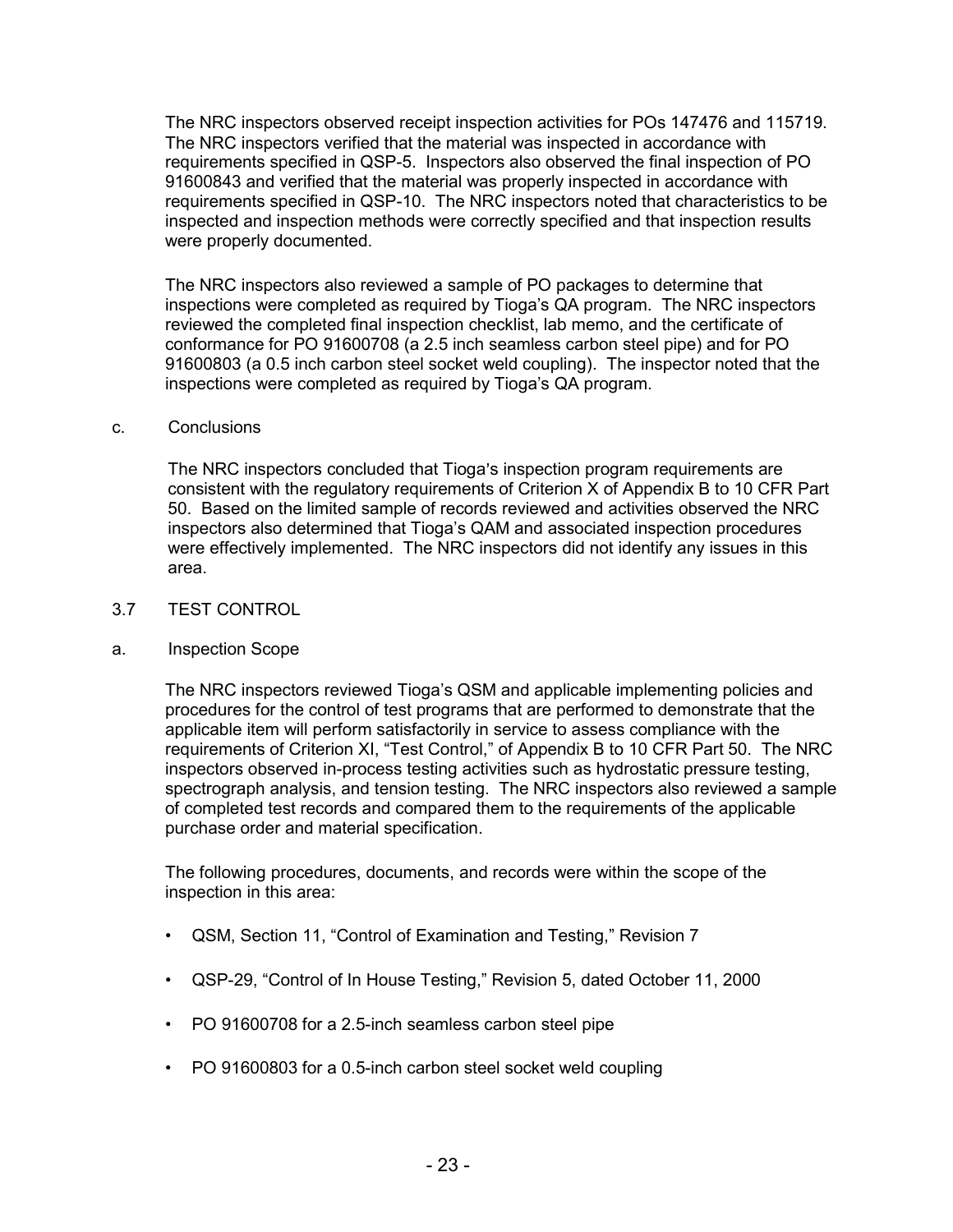- PO 100066 for a 3.5-inch seamless, austenitic stainless steel pipe (ASME SA312 TP304)
- TI-1, "Hydrostatic Pressure Testing," Revision 1
- b. Observations and Findings

QSP-29 and Section 11 of Tioga's QSM provide the requirements for test control under Tioga's QA program. Based on the review of a sample of PO packages, the NRC inspectors determined that completed tests were accomplished in accordance with material and customer design specifications. The NRC inspectors also found that POs 91600708 and 91600803 were complete with the required documentation (completed final inspection checklist, laboratory memo, and the certificate of conformance).

The NRC inspectors observed Tioga personnel performing a hydrostatic pressure test, a spectrograph chemical analysis test, and a tension test for PO 100066. The piping material for this PO was procured as ASME Section III, nuclear grade. The NRC inspectors identified that the vendor maintained proper test control over the conduct of tension testing and spectrograph analysis activities; however, the NRC inspectors identified the following issues with the test control program for hydrostatic pressure testing.

b.1 Water Used For Hydrostatic Pressure Test

During the hydrostatic pressure test, the NRC inspectors observed that the water used to pressurize the pipe was supplied by two uncontrolled and unanalyzed sources. One source of the water was from the potable city water system and the other source came from a tank of recycled water that appeared to be contaminated with oils and solid debris. Tioga had never analyzed this water to ensure that austenitic stainless steel material is not exposed to contaminants that may lead to stress corrosion cracking. The NRC inspectors noted that PO 100066 references an ASME Section III customer design specification that strictly prohibits austenitic stainless steel materials from coming into contact with elements such as chlorides, fluorides, cadmium, tin, antimony, bismuth, sulfur, copper, aluminum, mercury, lead, zinc and any low melting alloys. The guidance specified in Regulatory Guide (RG) 1.44, "Control of the Use of Sensitized Stainless Steel," dated May 1973, recommends that all cleaning solutions, processing compounds, degreasing agents, and other foreign materials should be completely removed at any stage of processing prior to any elevated temperature treatment and prior to a hydrostatic test.

Criterion XI of Appendix B to 10 CFR Part 50 requires, in part, that the test be performed under suitable environmental conditions. The NRC inspectors identified that the use of this unanalyzed water supply for the conduct of hydrostatic testing activities at Tioga is contrary to the above requirements. The environmental conditions of the hydrostatic test may have been detrimental to the piping material, in that austenitic stainless steel pipe may be more susceptible to stress corrosion cracking after the inside diameter was exposed to prohibited contaminants. Upon the NRC's identification of this issue, the vendor immediately suspended all hydrostatic testing activities and entered the issue in its corrective action program as CAR 279. The vendor has taken action to analyze the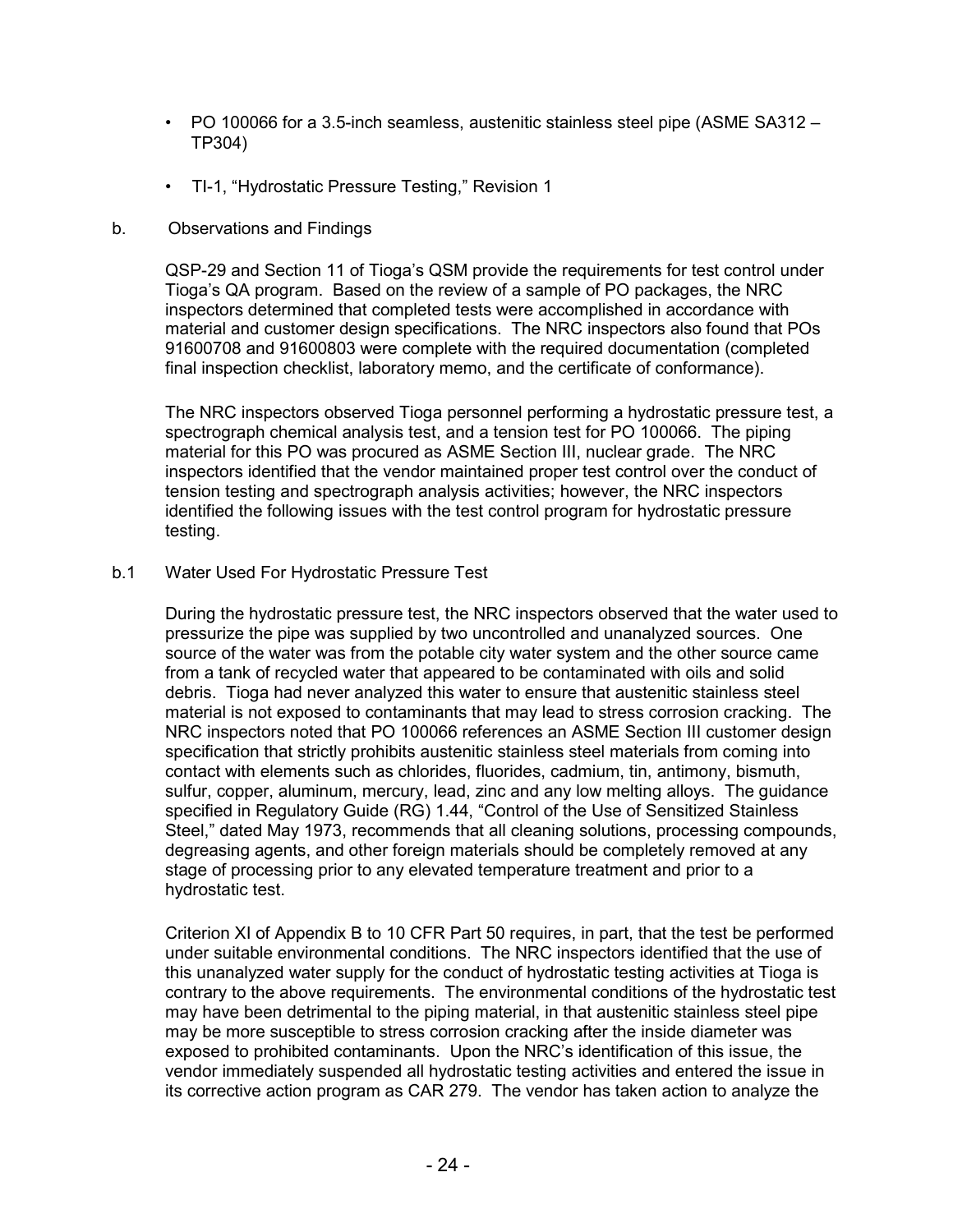water and determine if the austenitic stainless steel piping was exposed to prohibited elements. This issue is identified as Nonconformance 99900879/2008-201-02.

### b.2 Maximum Pressure And Minimum Hold Time For Hydrostatic Pressure Test

The NRC inspectors noted that the hydrostatic testing procedure, TI-1, required the calculation of the maximum allowable pressure and a minimum holding time within the allowable pressure range for hydrostatic testing activities.

Criterion XI of Appendix B to 10 CFR Part 50 requires in part that "test procedures shall include provisions for assuring that all prerequisites for the given test have been met, and that adequate test instrumentation is available and used." Additionally, Criterion XI requires that, "test results shall be documented and evaluated to assure that test requirements have been satisfied." Contrary to the above, TI-1, Revision 1, did not adequately control hydrostatic pressure testing activities, in that the hydrostatic testing inspector was not required to document the maximum allowable test pressure or use an appropriate time measuring device to record the start and stop time of the test. The test control for hydrostatic testing does not require the test inspector to record the calculated maximum pressure. Exceeding this pressure would be reason to declare the test specimen nonconforming. Additionally, the acceptance criteria for the hydrostatic test requires that the static pressure be maintained for a minimum amount of time, but test controls did not provide for the use of a timing instrument such as a stop watch or timer.

Maximum and minimum test pressures may vary with pipe materials and different wall thicknesses, and the minimum hold time may vary depending on purchase order requirements. Holding the hydrostatic pressure between the minimum and maximum pressure for the specified minimum hold time is part of the formal acceptance criteria of a successful hydrostatic test. This issue is identified as another example of an inadequate test control program as described in Nonconformance 99900879/2008-201-02.

#### c. Conclusions

Except for the issues identified in Nonconformance 99900061/2007-201-02, the NRC inspectors concluded that Tioga's test control program requirements are consistent with the regulatory requirements of Criterion XI of Appendix B to 10 CFR Part 50. Based on the limited sample of test control documents and activities reviewed, the NRC inspectors also determined that Tioga's QSM and associated test control procedures were effectively implemented.

# 3.8 MEASUREMENT AND TESTING EQUIPMENT

#### a. Inspection Scope

The NRC inspectors reviewed Tioga's QSM and implementing policies and procedures that govern the control of the measurement and testing equipment (M&TE) process to assess compliance with Criterion XII, "Control of Measuring and Test Equipment," of Appendix B to 10 CFR Part 50. The NRC inspectors also evaluated a limited sample of calibration records and reviewed the controls established within the vendor's calibration laboratory. Additionally, the NRC inspectors observed a sample of testing activities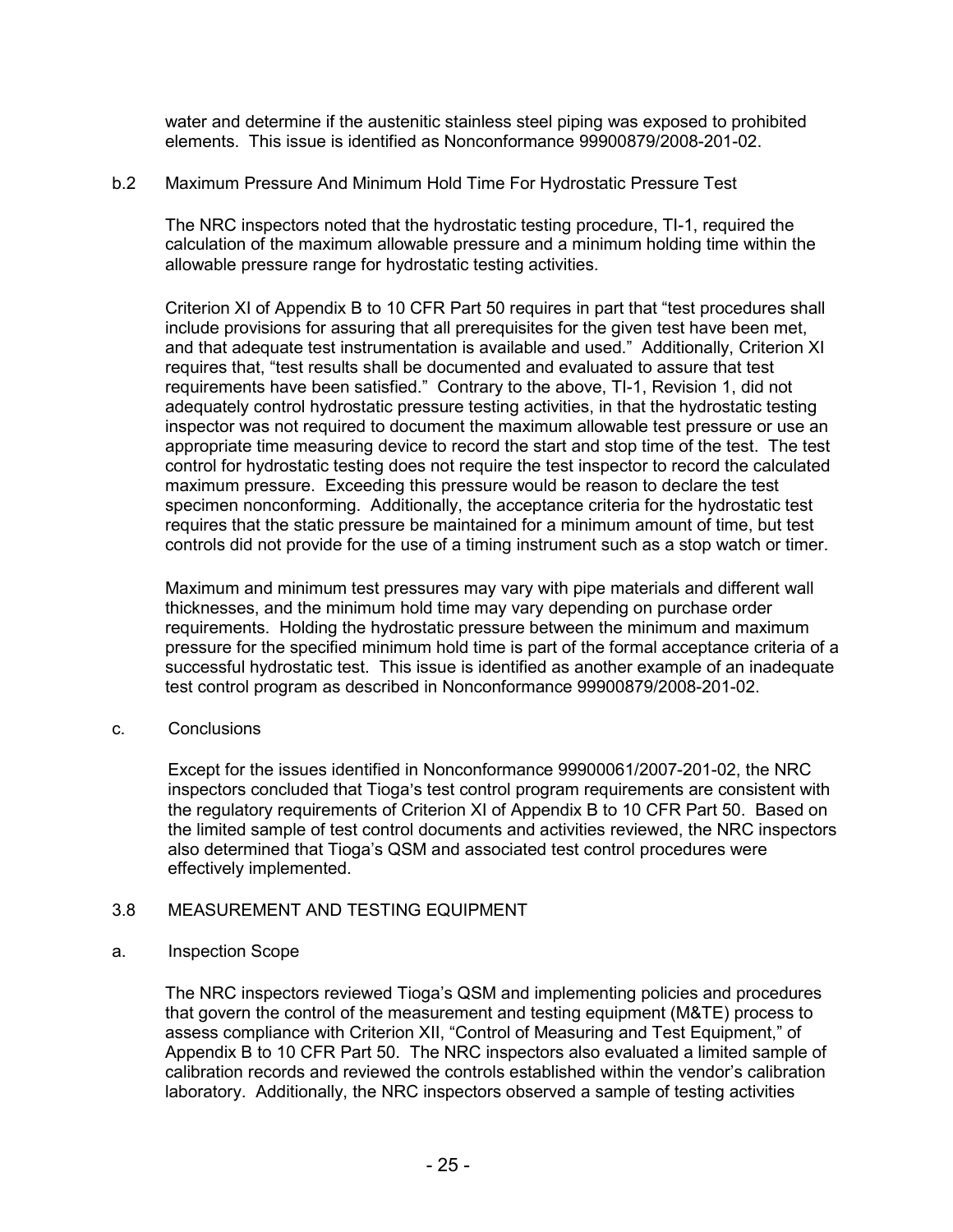performed by Tioga to verify compliance with test program requirements and adequate implementation of those requirements.

The NRC inspectors reviewed the following Tioga documents used to implement policies and procedures that govern the control of Tioga's M&TE:

- QSP-28, "Calibration of Test Equipment Procedure," Revision 6, dated April 30, 2004
- QSP-29, "Quality System Procedure Control of In-House Testing," Revision 5, dated October 11, 2000

The NRC inspectors reviewed limited samples of calibration records for Tioga's subcontractors, LTI and Tinius Olsen Testing Machine Incorporated (Tinius). Within these records, the NRC inspectors reviewed LTI calibration certificates for 1) pressure gauges, 2) a temperature indicator, 3) a hygrometer or humidity monitor, 4) a dial caliper, 5) length gauges, 6) calibrators, 7) strain sensors, and 8) extension testing machine with recorders. The NRC inspectors also reviewed M&TE controls established within Tioga's facilities for hydrostatic pressure testing, flatness testing, and tension testing:

- Laboratory Testing Incorporated (LTI) Calibration Certificate TPS001-07-01-00311-6, dated January 5, 2007
- LTI Calibration Certificate TPS001-07-08-22472-1/2, dated August 6, 2007
- LTI Calibration Certificate TPS001-06-01-00874-9, dated January 16, 2006
- LTI Calibration Certificate TPS001-04-12-31595-19, dated December 23, 2004
- LTI Calibration Certificate TPS001-04-05-13495-7, dated June 1, 2004
- LTI Calibration Certificate TPS001-03-05-11748-5, dated May 23, 2003
- LTI Calibration Certificate TPS001-06-03-08991-1, dated April 21, 2006
- LTI Calibration Certificate TPS001-06-03-08991-2, dated April 21, 2006
- LTI Calibration Certificate TPS001-07-03-08807-17, dated April 3, 2007
- Tioga Pipe Supply Inc Hydrostatic Test Reports
- Tioga Pipe Supply Inc Tension Test Reports
- Tinius Olsen Testing Machine Incorporated; Instrument Verification Reports & Certificate Specifications per ASTM E 83, Extension Testing Machine with Recorders, S/N 88550-S-1000-2A, dated March 19, 2007
- b. Observation and Findings
- b.1 M&TE Items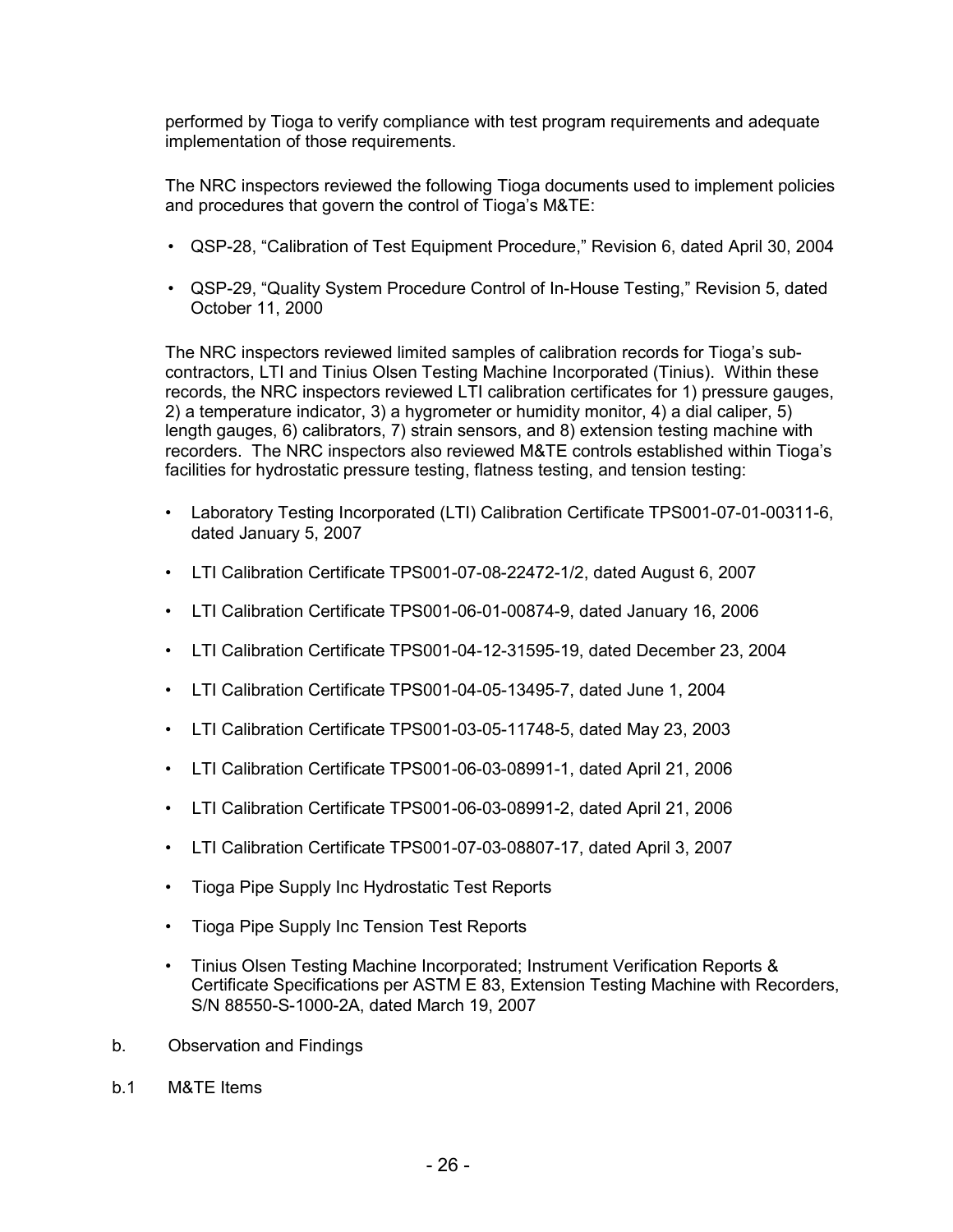In accordance with QSP-28 and QSP-29, the NRC inspectors observed controls on M&TE used to complete a hydrostatic pressure test and a tension test on nuclear grade stainless steel piping. The NRC inspectors observed a sample of testing activities performed by Tioga to verify compliance with test program requirements and adequate implementation of those requirements. The NRC inspectors also observed use of 1) calibrated instruments and pressure gauges while Tioga performed a hydrostatic pressure test on a stainless steel pipe, 2) a calibrated chemical spectrograph used to perform chemical analysis on a stainless steel pipe sample, and 3) calibrated extension measuring devices (a force gauge, recorders and a tension testing machine) used to perform tension tests on a stainless steel pipe sample.

During the hydrostatic pressure test, the NRC inspectors observed that one of two water sources used to pressure test the stainless steel pipe appeared to be contaminated. The NRC inspectors questioned the test engineer concerning this issue. The test engineer proceeded with the hydrostatic pressure test. For additional details, see Section 3.7 of this inspection report.

For the sample of LTI pressure gauge calibration certificates reviewed, the NRC inspectors found that pressure gauge stickers and the calibration certificates contained control numbers, the last calibration date, calibration due dates, pressure gauge range (0-5000 psig), and gauge adjustments. The NRC inspectors did not find any gauges that were past their calibration due dates based on the calibration frequency requirements (12 months) and calibration testing history on the certificates over the past 5 years.

The NRC inspectors chose to review a number of pressure gauge calibration certificates for Pressure Gauge 89 because the test engineer indicated that the gauge appeared to have drift problems. The NRC inspectors found that the Tioga Test Engineer identified one pressure gauge (Instrument Serial Number 1240098, Pressure Gauge 89) that was sent to LTI for recalibration due to overpressure and underpressure drift indications outside its normal delta pressure range (plus or minus 50 psig). This gauge was compared to other pressure gauges used in parallel on the hydrostatic pipe pressure testing station. The test engineer did not write a non-conformance on this issue since the pressure gauge had not fallen outside its allowable delta pressure rating. However, the test engineer suspected wear in the gauge and a potential failure in the near future to outside its allowable range. Therefore, he tagged and segregated the instrument and sent it back to LTI for adjustment, repair, and recalibration.

The subcontracted calibration laboratory, LTI, completed adjustments, a post adjustment calibration test data, and the calibration certificate on the gauge and sent it back to the Tioga test engineer. The engineer then placed the gauge back into service on the hydrostatic pipe pressure testing station. The NRC inspectors determined that this was a proactive approach to repairing the instrument before the pressure gauge fell outside its calibrated range.

The NRC inspectors also reviewed spectrograph calibration certificates, a LTI calibration certificate on a temperature indicator in the spectrograph lab, and a LTI calibration certificate on a hygrometer used as a humidity monitor in the lab. The NRC inspectors also reviewed two LTI calibration certificates provided to Tioga Pipe Supply for the temperature indicator and the humidity monitor. These certificates indicated that these devices were calibrated to standards traceable to National Institute of Standards and Technology (NIST).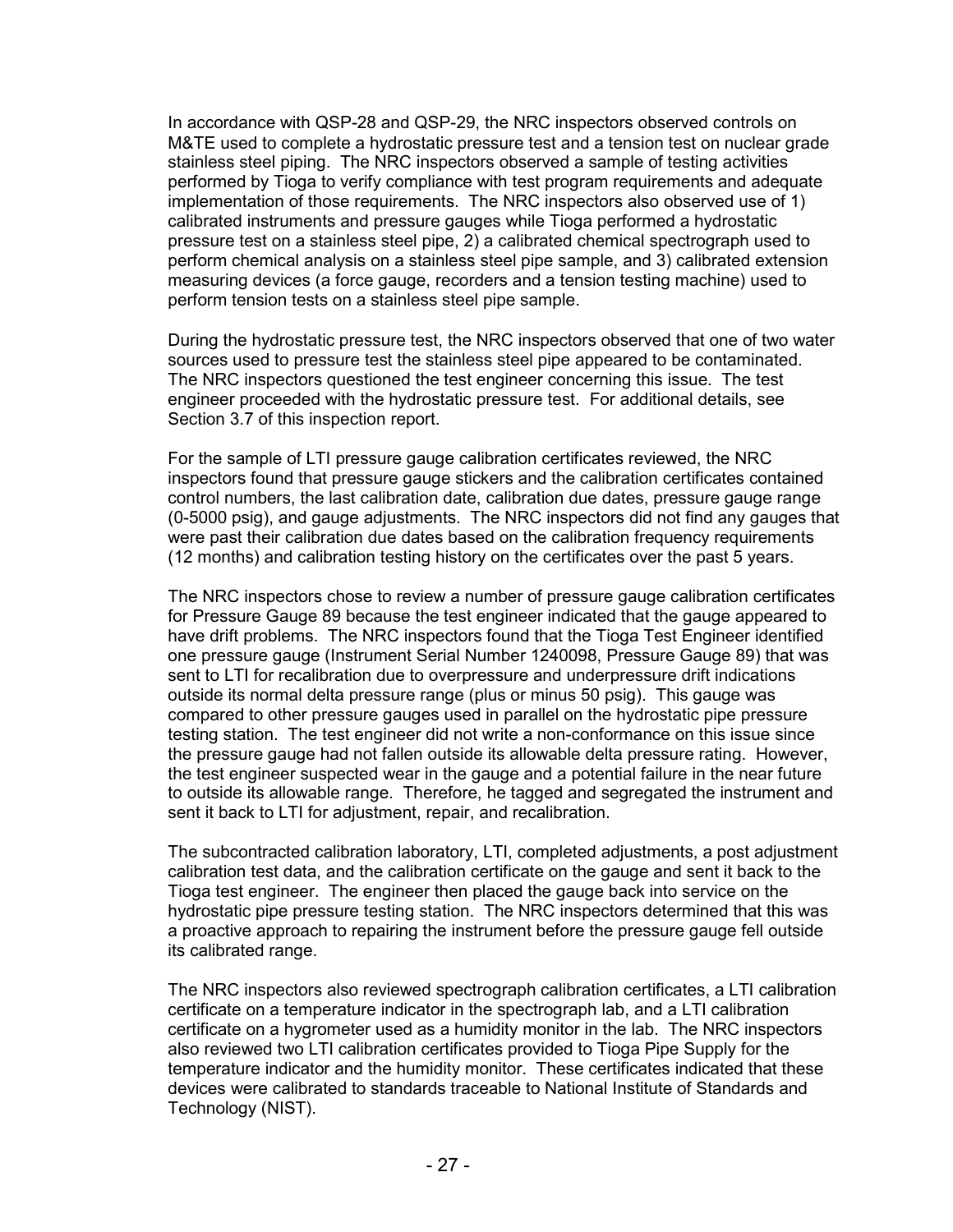The NRC inspectors reviewed a sample of calibration records and did not identify any issues associated with 1) calibration data ("as found" and "as left" data), 2) measurement uncertainty, and 3) past due dates for these instruments. The NRC inspectors did not find any out of calibration M&TE devices. Therefore, it was not necessary to review and evaluate previous inspection and test results of pipe testing that were affected.

#### c. Conclusions

The NRC inspectors concluded that Tioga's M&TE program requirements are consistent with the regulatory requirements of Criterion XII of Appendix B to 10 CFR Part 50. Based on the limited sample of calibration records reviewed, evaluation of controls established within the vendor's calibration laboratory, and observation of a sample of testing activities performed by the vendor, the NRC inspectors also determined that Tioga's QSM and associated M&TE procedures were being effectively implemented. The NRC inspectors did not identify any issues in this area.

### 3.9 IDENTIFICATION AND CONTROL OF MATERIALS, PARTS, AND COMPONENTS

### a. Inspection Scope

The NRC inspectors reviewed Tioga's QSM and applicable implementing policies and procedures for the identification and control of purchased items to assess compliance with the requirements of Criterion VIII, "Identification and Control of Materials, Parts, and Components," of Appendix B to 10 CFR Part 50. The NRC inspectors observed a sample of receipt inspections performed and verified that only specified and accepted items were received into inventory at Tioga. The NRC inspectors reviewed a sample of Certified Material Test Reports and verified that markings are maintained on the item or in documents traceable to the item.

The NRC inspectors reviewed sections of the Tioga QSM and associated QSPs to verify that Tioga maintains a program that effectively identifies and controls purchased materials. The NRC inspectors reviewed the following sections of the Tioga QSM and QSPs:

- QSM Section 8.0, "Identification and Control of Materials," Revision 8, dated 10-10-03
- QSP-5, "Material Receiving Inspection Procedure," Revision 11, dated 12-12-06
- QSP-8, "Material Identification and Marking Procedure," Revision 8, dated 10-11-00

In addition, the NRC inspectors reviewed the following POs that were checked and verified to be in accordance with the material and the CMTR on file for each material:

- Purchase Order Number 617413, Manufacturer: Taylor Forge Stainless Inc, (TF), Heat Number: MNHS-1
- Purchase Order Number 129376, Manufacturer: Alloy Stainless Products Company Inc, (ASP), Heat Number: XJM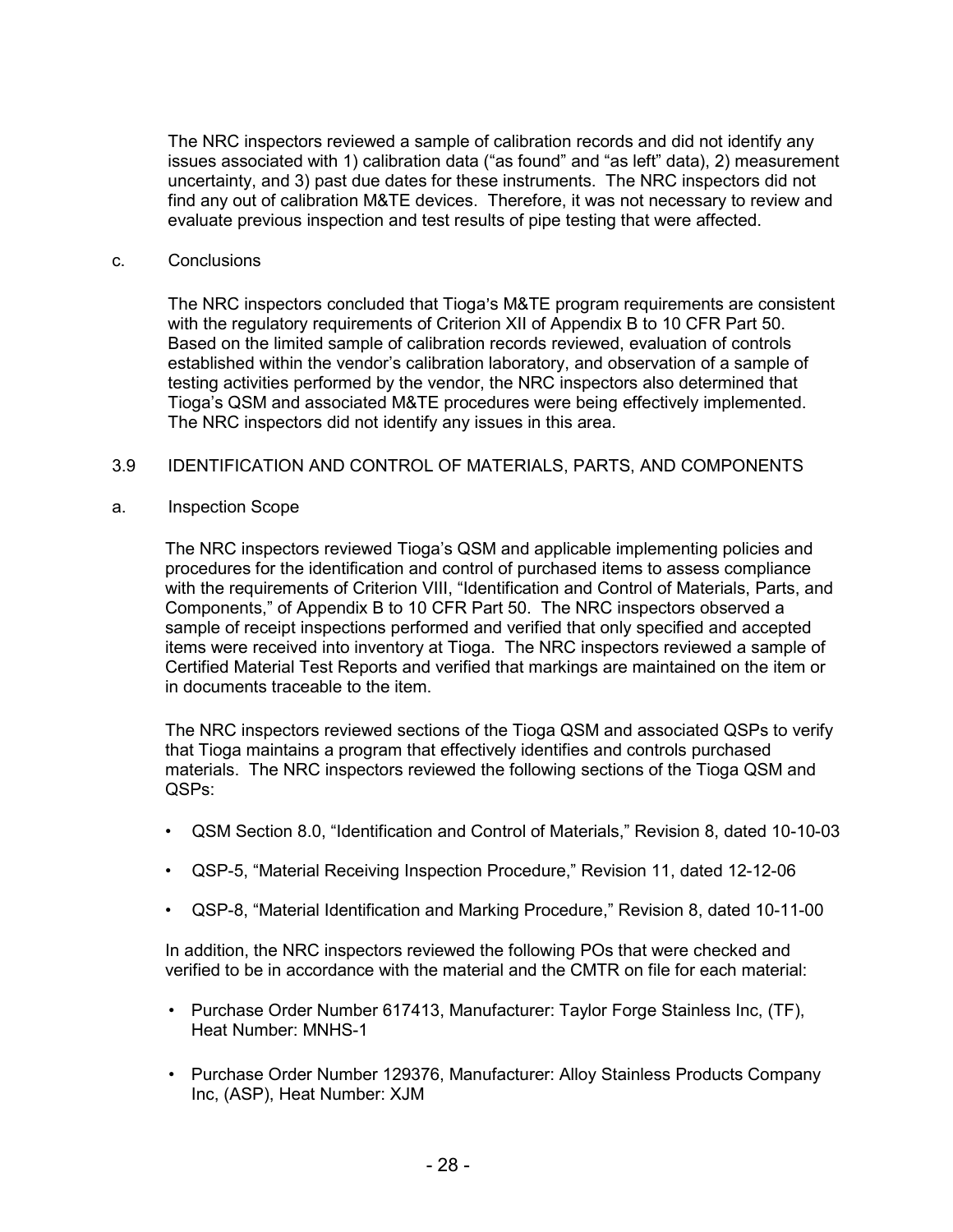• Purchase Order Number 115719, Manufacturer: Western of Texas Forge & Flange, Heat Number: B5476

### b. Observation and Findings

The NRC inspectors observed the receipt inspection activities for PO 147476 and PO 115719. The NRC inspectors verified that the material was inspected in accordance with the requirements specified in QSP-5. For each PO, the material received was verified to be the material specified on the PO, that it was acceptable, and that the materials were identified and marked in accordance with the requirements specified in QSP-8. Specifically, the NRC inspectors observed that identification markings (Manufacturer and Heat Number), were verified and recorded on the appropriate Tioga inspection report in accordance with QSP-5 and that the identification was applied to the materials in a manner that provided a clear, legible identification that did not adversely affect the function or service life of the item. Physical identification was used to the maximum extent possible for both receipt inspections that were observed.

The NRC inspectors also reviewed the CMTRs for POs 617413, 129376, and 115719 and verified that markings, specifically Manufacturer and Heat Number, were maintained on the item and in documents traceable to the item.

### c. Conclusions

The NRC inspectors concluded that Tioga's procedures and processes for the identification and control of materials, parts, and components are consistent with the regulatory requirements of Criterion VIII of Appendix B to 10 CFR Part 50. Based on the limited sample of CMTRs and POs reviewed, the NRC inspectors also determined that Tioga's QSM and associated QSPs for identification and control of materials, parts, and components were being effectively implemented. The NRC inspectors did not identify any issues in this area.

# 3.10 HANDLING, STORAGE, AND SHIPPING

#### a. Inspection Scope

The NRC inspectors reviewed Tioga's QSM and applicable implementing policies and procedures for the identification and control of purchased items to assess compliance with the requirements of Criterion XIII, "Handling, Storage and Shipping," of Appendix B to 10 CFR Part 50. The NRC inspectors reviewed sections of the Tioga QSM and associated QSPs to verify that Tioga maintains a program that effectively controls the handling, storage and shipping of materials to prevent damage or deterioration. The NRC inspectors reviewed the following sections of the Tioga QSM and QSPs:

- QSM Section 13.0, "Control of Handling, Storage, Preservation and Shipping," Revision 6, dated November 27, 2006
- QSP-10, "Final Material Inspection Procedure," Revision 10, dated October 10, 2003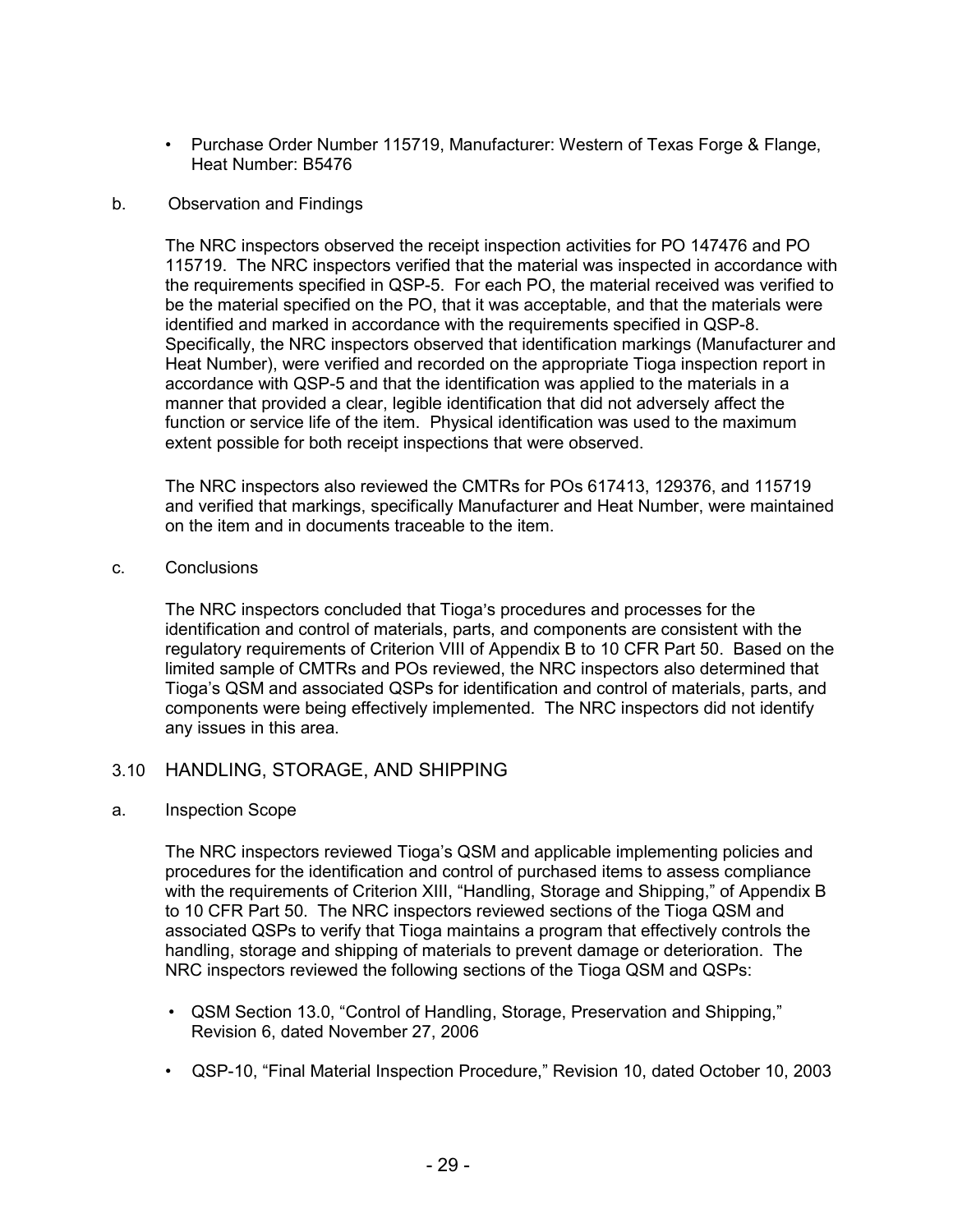- QSP-9, "Material Packaging and Shipping Procedure," Revision 6, dated October 11, 2000
- QSP-6, "Handling and Storage Procedure," Revision 5, dated October 11, 2000
- QSP-24, "Cleaning and Preservation Procedure," Revision 3, dated October 11, 2000
- QSP-7, "Final Cleaning and Preservation Procedure," Revision 6, dated October 11, 2000
- b. Observations and Findings

Tioga's QSM, Section 13, Subsection 13.3.2A-C states, "austenitic stainless steel and nickel alloy steel material is to be stored in a manner which prevent their coming in contact with carbon or low alloy material and any other material that could cause contamination of the austenitic stainless steel or nickel alloy steel material". The NRC inspectors inspected the storage area for nuclear grade stainless steel material. During the inspection, the NRC inspectors identified four examples of austenitic stainless steel coming in direct contact with non-stainless steel metal pins and unqualified tape. All four of the following items had both the non-stainless steel metal pins and the unqualified tape in direct contact with austenitic stainless steel.

- Manufacturer: ASTRO, Heat # M2882BG, Description:  $\frac{1}{2}$ " Outside Diameter (O.D.) X 0.049 316L SML
- Manufacturer: Sandvik, Heat # 473849, Description: 3<sup> $\chi$ </sup>" O.D. X 0.083 304 SML
- Manufacturer: ASTRO, Heat # 102683, Description: 3/8" O.D. X 0.035 304/L SML
- Manufacturer: ASTRO, Heat # 3708H, Description: 3/8" O.D. X 0.065 CL1 304/L SML

After discussions with Tioga, the NRC inspectors discovered that the pins were "probably carbon material" and used for inventory purposes by Tioga. The tape remained unidentified, but did not match the physical appearance of Tioga's "Approved for Nuclear Material use" tape. These two materials do not comply with Tioga's policies and procedures. This is also contrary to Criteria XIII of Appendix B to 10 CFR Part 50, in that measures are to be established to control the handling, storage, shipping, cleaning and preservation of material and equipment in accordance with work/inspection instructions in order to prevent damage or deterioration. This issue is identified as Nonconformance 99900879/2008-201-03.

The NRC inspectors reviewed a sample of three items that were ready to be shipped to verify that procedures were implemented and all documentation was complete. The three POs reviewed were PO 147476, PO 916847, and PO 100138. The NRC inspectors verified that PO 147476 and PO 100138 had the correct material and associated paperwork and that all Tioga procedures had been followed and met. However, during the inspection, the NRC inspectors discovered that PO 916847 was shipped to Tioga's customer with the wrong document package. QSP-10, Section 6.0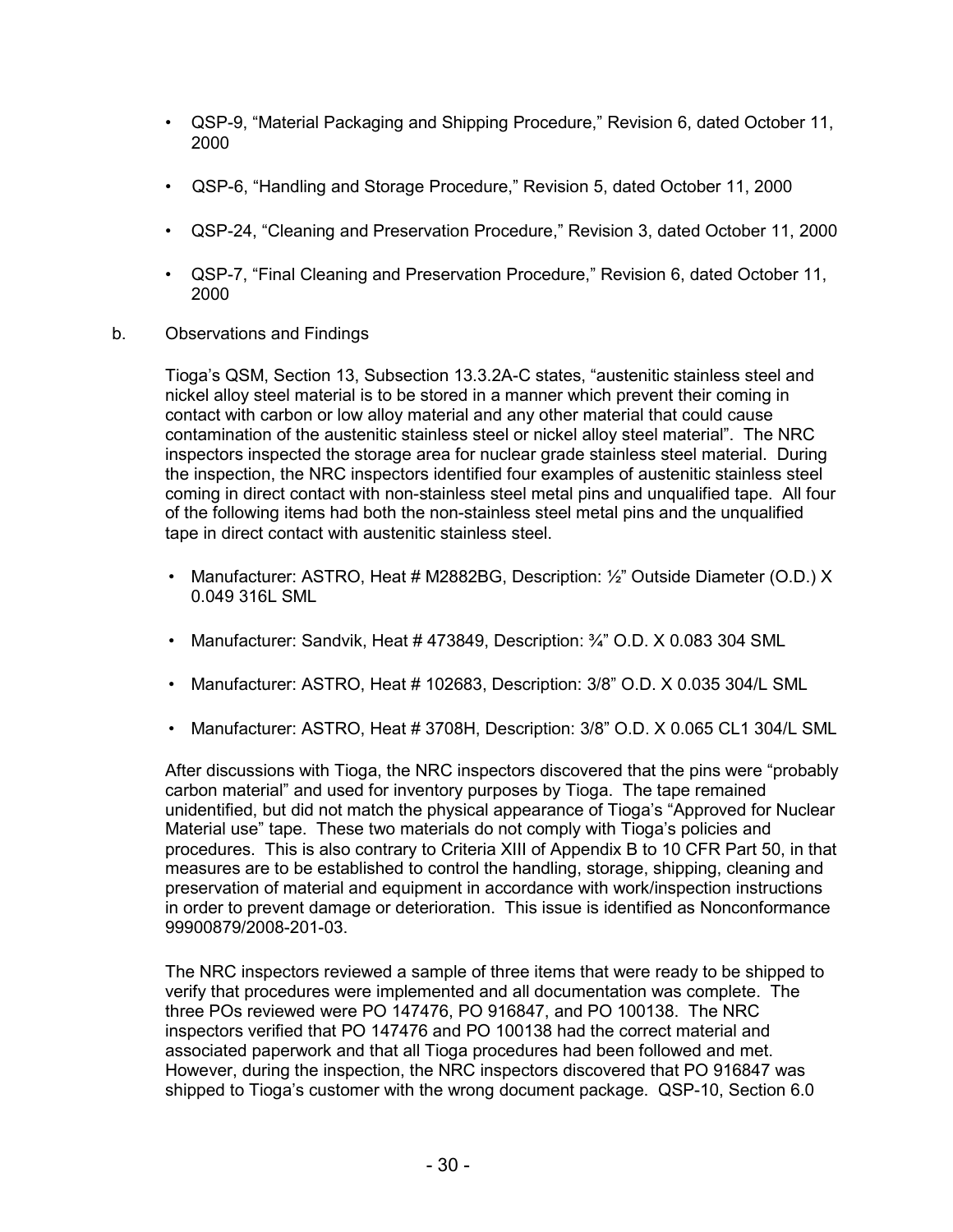describes Tioga's process for shipping material. Tioga did not follow its policies and procedures during shipping of the item. This issue is an example of a failure to follow a shipping procedure affecting quality and is included as an example of Nonconformance 99900879/2008-201-03.

### c. Conclusions

Except for the issues identified in Nonconformance 99900061/2007-201-03, the NRC inspectors concluded that Tioga's handling, storage, and shipping controls are consistent with the regulatory requirements of Criterion XIII of Appendix B to 10 CFR Part 50. Based on the limited sample of documents and activities reviewed, the NRC inspectors determined that Tioga's QSM and associated handling, storage, and shipping procedures were effectively implemented.

# 3.11 CORRECTIVE ACTIONS AND NON-CONFORMANCES

### a. Inspection Scope

The NRC inspectors reviewed Tioga's QSM and implementing policies and procedures that govern the corrective action process. The NRC inspectors also evaluated a limited sample of Tioga's nonconformance reports (NCRs) and CARs initiated during the past 36 months to verify compliance with the program requirements and adequate implementation of those requirements. The inspections were conducted to assess compliance with Criterion XV, "Nonconforming Materials, Parts, or Components," and Criterion XVI, "Corrective Actions," of Appendix B to 10 CFR Part 50.

The following procedures, documents, and records were within the scope of the inspection in this area:

- QSM Section 15, "Control of Nonconformance," Revision 6, dated October 10, 2003
- QSM Section 16, "Corrective Action," Revision 7, dated October 10, 2003
- QSP-17, "Nonconformance Procedure," Revision 7, dated December 12, 2007
- QSP-26, "Corrective Action Procedure," Revision 8, dated October 10, 2003
- b. Observations and Findings
- b.1 Control of Non-Conformances

QSM Section 15 defines the methods used by Tioga's QA personnel to control identified material non-conformances. The NRC inspectors found that QSM Section 15 appears to apply only to QA department personnel's identification of nonconforming materials or documentation. The NRC inspectors noted that the document contained very little guidance with respect to the identification and reporting of nonconformances by others within Tioga's organization. The NRC inspectors also noted that QSM Section 15 describes activities such as repair, rework, "use-as-is" nonconformance, corrective action, and use of nonconformance reports by QA personnel upon discovery of a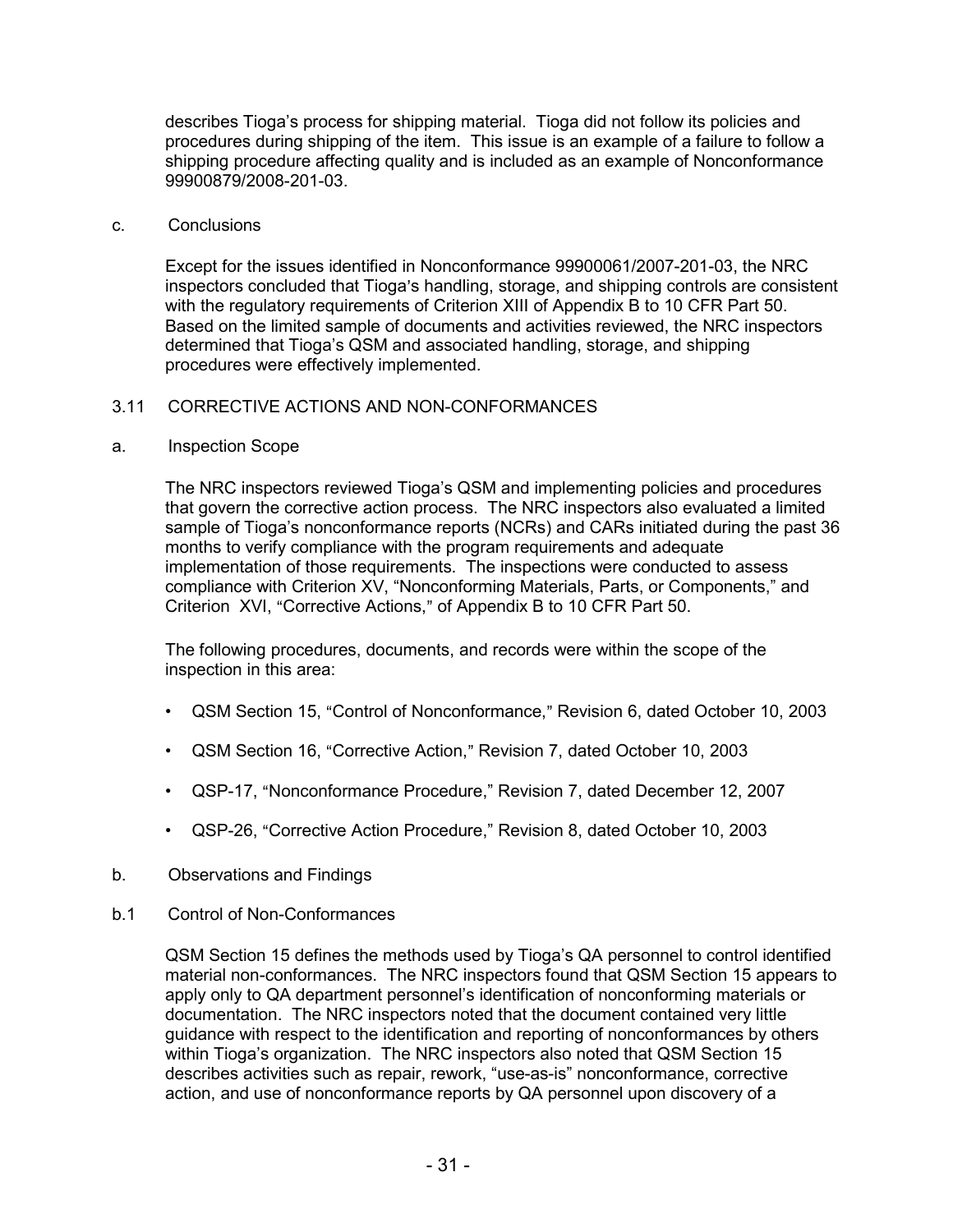nonconformance. This was applicable to non-conformances found during receipt, in process, or final inspection.

QSP-17 outlines the method of documentation and resolution of non-conformances. The NRC inspectors noted that, as with QSM Section 15, QSP-17 appears to be mainly applicable to the QA department's identification and resolution of nonconforming materials or documentation. The NRC inspectors also noted that the NCRs were used by Tioga's QA personnel for reporting nonconformances found during receipt and inprocess inspections associated with material provided to the nuclear industry under Tioga's QA program. The NRC inspectors found that the NCRs provided the mechanism to document review of deviations identified during the receipt, in process, and shipping processes.

### b.2 Initiation of Nonconformance Reports

Tioga's process for identifying and documenting non-conformances was implemented via NCRs. The NRC inspectors reviewed Tioga's log of NCRs for 2005, 2006, 2007 and 2008 and sampled several NCRs concerning subcontractors that supplied materials to Tioga for subsequent distribution to various nuclear industry customers. The NRC inspectors noted that the majority of the NCRs produced by the Tioga involved receipt of wrong materials or packaging/shipping defects. The NRC inspectors verified that the NCRs included the appropriate review and signoff and, when applicable, verified that corrective actions were identified and signed as completed, as required by QSP 17.

During the review of corrective actions, the NRC inspectors determined that during the last 3 years, only one identified NCR had an associated CAR. The NRC inspectors concluded that the low number of CARs produced associated with an NCR was based on the guidance contained in QSP-17. QSP-17 provides the QA manager with the sole discretion to determine whether an identified NCR will result in a CAR. The NRC inspectors found that the QA manager would routinely determine that a CAR was not necessary because the supplier of the material had already initiated its own corrective action. As such, Tioga found no real need to initiate its own corrective actions. For example, Tioga failed to fully adhere to the requirements of QSP-17, in that upon notification by a customer of a problem with a product provided by Tioga, it failed to initiate an NCR and an associated CAR, as required by Step 4.5 of QSP-17 (see Section 3.16.b.2 of this report for more information). Tioga determined that since the customer had initiated its own corrective actions, an NCR and associated CAR were not required to be initiated by Tioga.

Criterion XV of Appendix B to 10 CFR Part 50, states, in part, that measures shall be established to control materials, parts, or components which do not conform to requirements in order to prevent their inadvertent use or installation. Contrary to this requirement, the NRC inspectors determined that an NCR was not initiated by Tioga and, therefore, measures to prevent an inadvertent use of identified defective parts were not fully implemented by Tioga. This issue is identified as an example of Tioga failing to initiate its established nonconforming material controls upon discovery of defective parts and is included in Nonconformance 99900879/2008-201-04.

b.3 Initiation of Corrective Action Program Reports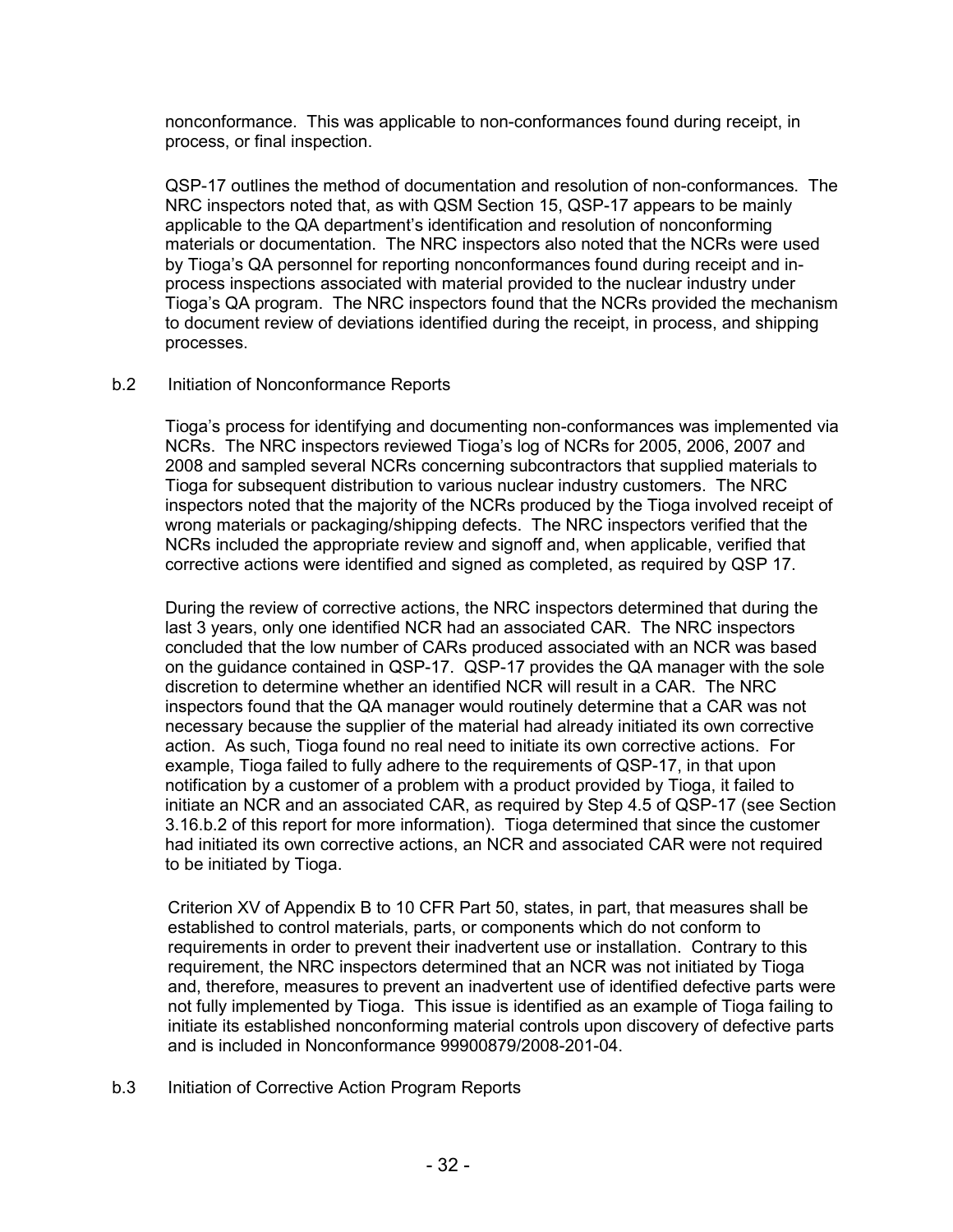QSM Section 16 defines the methods used by Tioga QA personnel to control identified corrective actions. Similar to the requirements associated with NCRs, the NRC inspectors found that the requirements associated with the development, issuance, and resolution of CARs appeared to apply only to Tioga's QA department personnel. The NRC inspectors found that QSM Section 16 contained very little guidance with respect to the identification of conditions adverse to quality and subsequently reporting these conditions for corrective actions by any other personnel within Tioga's organization.

QSP-26 stated that its purpose was to assure that issues affecting quality are promptly identified and corrected to preclude recurrence. All corrective and preventive actions in this procedure pertained to Tioga's sub-suppliers and customers, as well as personnel conducting in-process operations within Tioga. Guidance within QSP-26 further stated that a request for action would be generated when conditions adverse to quality were identified. The QSP further stated that the following were examples of issues that should generate requests for action:

- Repetitive non-conformances Deviations from Tioga's quality program
- A significant nonconformance that reflects a possible programmatic failure or an evaluation under the rules of 10 CFR Part 21

The NRC inspectors concluded that guidance for the corrective action program - QSM Section 16 and QSP-26 – was focused toward Tioga's QA department personnel and that they were mainly responsible for the identification of any need to initiation corrective actions. As with Tioga's process for determining a need for an NCR, both the QSM, Section 16 and QSP-26 relied on the QA manager's final decision for any initiation of formal corrective actions.

During the review of Tioga's corrective action records, the NRC inspectors found that the corrective action form used to track corrective actions, as referenced in QSP-26, had rarely been used at Tioga. Further, the NRC inspector noted that two sub-suppliers had numerous repetitive non-conformances documented by Tioga over the last three years. However, only one CAR had been generated by Tioga personnel.

Criterion XVI of Appendix B to 10 CFR Part 50, states that measures shall be established to assure that conditions adverse to quality, such as nonconformances, are promptly identified and corrected. Contrary to this requirement, the NRC inspectors identified that although Tioga had identified repetitive nonconformances at two different sub-suppliers, Tioga's corrective action program was not used to promptly identify and correct these identified nonconformances. This issue is an example of Tioga failing to initiate its corrective action program upon discovery of repetitive nonconformances and is another example of Nonconformance 99900879/2008-201-04.

c. Conclusions

In the area of promptly identifying and resolving nonconformances or conditions adverse to quality, the guidance provided in Tioga's QSM and associated QSPs was not in compliance with the requirements of Criteria XV and XVI of Appendix B to 10 CFR Part 50. Further, implementation of specific requirements in Tioga's QSM and associated QSPs for documenting non-conformances or conditions adverse to quality were not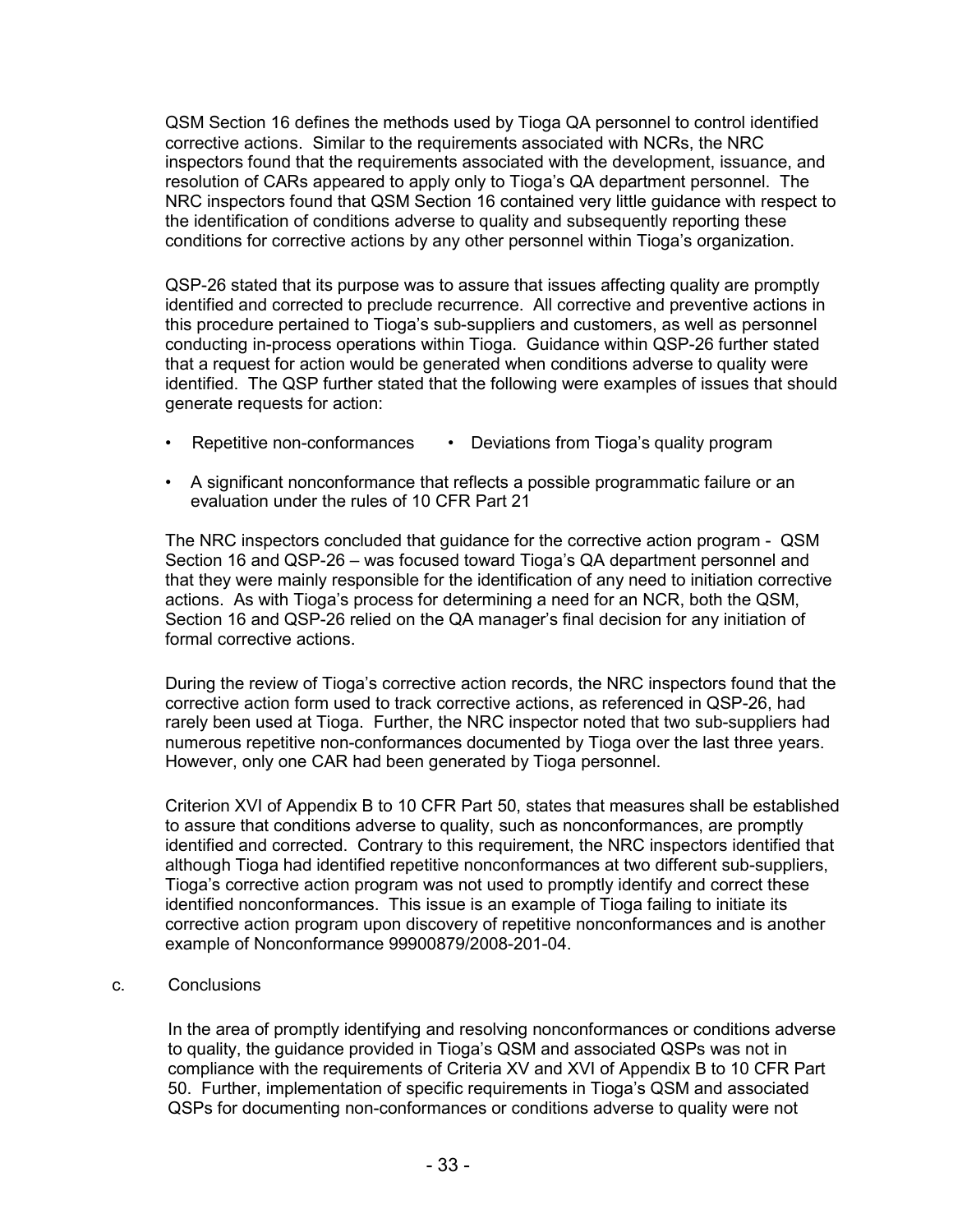satisfied. These issues are identified in Nonconformance 99900061/2007-201-04. Based on the limited sample reviewed, no other issues were identified with the guidance provided in Tioga's QSM, QSP-17, and QSP-26 or its implementation regarding compliance with Criteria XV and XVI of Appendix B to 10 CFR Part 50.

# 3.12 QUALITY ASSURANCE RECORDS AND RECORDS CONTROL

# a. Inspection Scope

The NRC inspectors reviewed Tioga's QSM and applicable implementing policies and procedures for the maintenance of records that furnish evidence of the quality of items and/or activities affecting quality to assess compliance with Criterion XVII, "Quality Assurance Records," of Appendix B to 10 CFR Part 50.

The following procedures, documents, and records were within the scope of the inspection in this area:

- QSM Section 17, "Quality Assurance Records," Revision 8
- QSP-16, "Record Maintenance Procedure," Revision 10, dated November 27, 2006
- b. Observations and Findings

The NRC inspectors compared QSM Section 17 and QSP-16 to the requirements of Criterion XVII of Appendix B to 10 CFR Part 50 and NQA-1-1989 Basic Requirement 17 and Supplement 17S-1. Criterion XVII of 10 CFR Part 50 Appendix B, states, in part, "requirements shall be established concerning record retention, such as duration and location." Basic Requirement 17 of NQA-1-1989 states that records shall be protected against damage, deterioration, or loss. Additionally, Section 4 of NQA-1-1989 supplement 17S-1, "Storage, Preservation, and Safekeeping," states that records shall be stored in facilities constructed and maintained in a manner in which minimizes the risk of damage or destruction from the following: natural disasters such as winds, floods, or fires. The NRC inspectors noted that the vendor's procedure regarding QA records did not specify any requirements for the storage and preservation of records.

The NRC inspectors toured the areas where QA records were stored and held discussion with the QA manager. The NRC inspectors observed that some single copy QA records were stored in 1-hour fire-rated cabinets, and other single copy QA records were only stored in regular metal file cabinets.

The NRC inspectors determined that Tioga had failed to meet the requirements for QA record storage and maintenance as required by 10 CFR Appendix B and NQA-1-1989, since single copies of QA records were not stored in the appropriate fire-rated cabinets. Additionally, the vendor was unable to retrieve some calibration and certification records for ultrasonic testing equipment used for QA related material thickness inspections when requested by the NRC inspectors. The requirements for QA record storage were not appropriately specified in the vendor's QSM or associated QSPs. The vendor entered this issue in its corrective action program as CAR 280. This issue has been identified as Nonconformance 99900879/2008-201-05.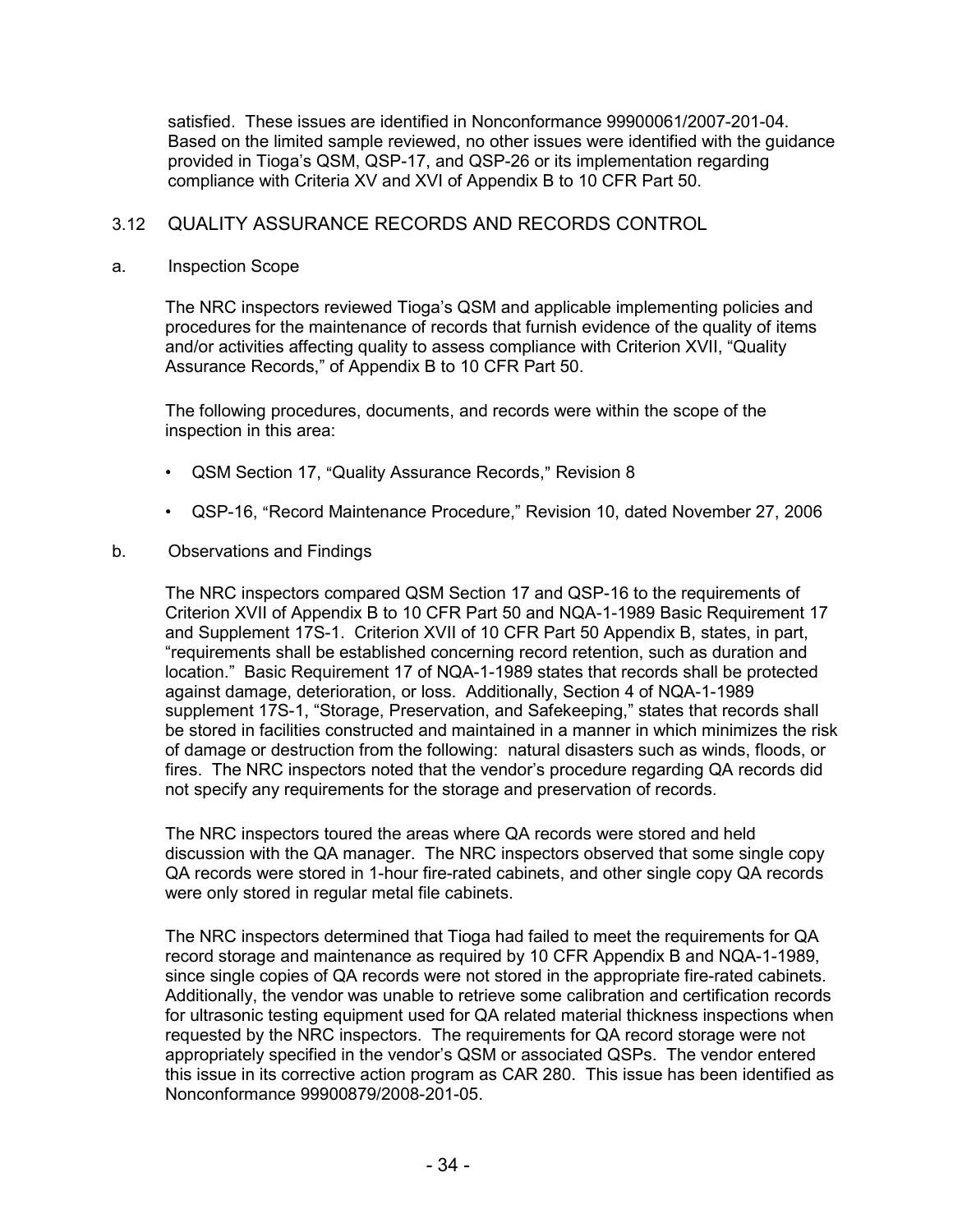### c. Conclusions

Except for the issue identified in Nonconformance 99900061/2007-201-05, the NRC inspectors concluded that Tioga's control of QA records are consistent with the regulatory requirements of Criterion XVII of Appendix B to 10 CFR Part 50. Based on the limited sample of documents and activities reviewed, the NRC inspectors determined that Tioga's QAM and associated quality assurance records and records control procedures were effectively implemented.

# 3.13 AUDITS

a. Inspection Scope

The NRC inspectors reviewed Tioga's QAM and implementing policies and procedures that govern the audit process. The NRC inspectors also evaluated a limited sample of internal audit reports and audit training and qualification records to verify compliance with the program requirements and adequate implementation of those requirements.

The NRC inspectors reviewed the following Tioga audit-related documents used to implement policies and procedures that govern the Tioga audit process:

- QSM-1, Revision 10, dated November 27, 2006
- QSP-19, "Internal Audit Procedure," Revision 7, dated November 27, 2006
- QSM-1, "Quality System Program," Revision 10, dated November 27, 2006
- QSP-21, "Auditor Training and Qualification Procedure," Revision 4, dated October 11, 2000
- QSP-26, "Corrective Action Procedure," Revision 8, dated October 10, 2003

The NRC inspectors also evaluated the following limited sample of internal audits and CARs:

- Tioga ASME QA Survey of IBF, SpA dated October 23, 2007
- Management System Analysis, Inc Internal Annual QA Audit Report of Tioga Pipe Supply, Inc QA Program, dated November 19, 2007
- Management System Analysis, Inc Internal Annual QA Audit Report of Tioga Pipe Supply, Inc QA Program, dated November 9, 2006
- Tioga ASME QA Survey of IBF, SpA dated October 23, 2007
- Tioga CAR Number 272, dated November 10, 2006
- Tioga CAR Number 273, dated November 10, 2006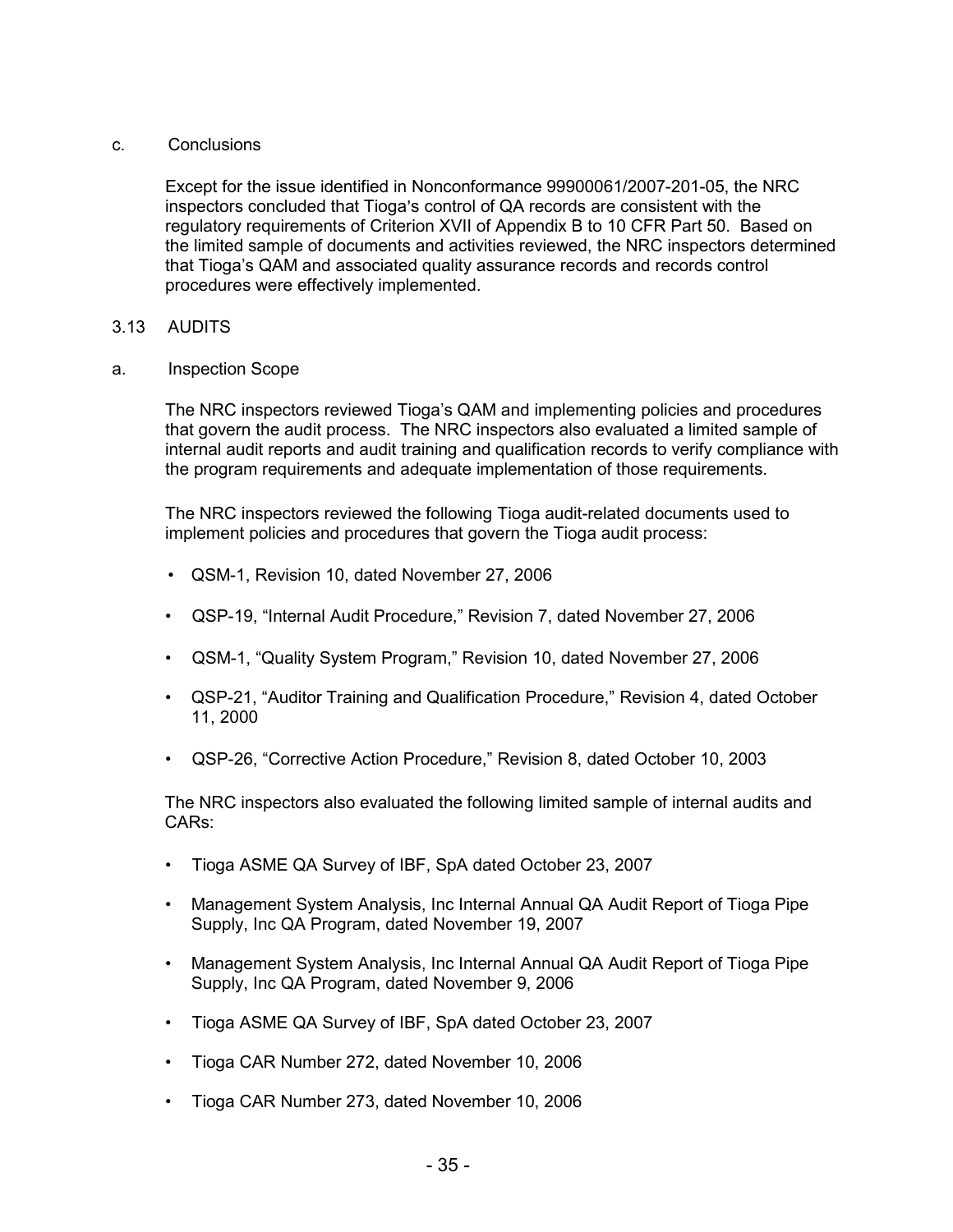- Tioga CAR Number 274, dated November 10, 2006
- Tioga CAR Number 277, dated April 20, 2007
- Tioga CAR Number 278, dated November 19, 2007

The NRC inspectors also reviewed audit training and qualification records to verify compliance with audit program requirements. For additional details on training records, see Section 3.15, "Training and Qualification," of this report.

- b. Observations and Findings
- b.1 Procedures and Policies Governing the Audit Process

QSP-19 governs the Tioga process for conducting internal audits of Tioga's QA program. QSP-21 governs training of Tioga audit staff and independent audits by Management System Analysis (MSA) staff of the Tioga QA program. The NRC inspectors determined that the QSP-19 adequately covered audit plans, performance of audits using audit checklists, frequency of audits, and evaluation of audit results. Corrective actions taken to address the audit findings identified by the Tioga QA manager were found in the Tioga QA program and audit records.

b.2 Tioga Audit of IBF, SpA in Milan, Italy

The NRC inspectors reviewed Tioga Pipe Supply QA survey of IBF, SpA in Milan, Italy. On September 18-20, 2007, Tioga performed an ASME QA survey of IBF, SPA, to verify compliance with ASME Section III, NCA-3800, "Quality Assurance," and 10 CFR Part 50, Appendix B for all ASME Code Class piping. This was the first ASME QA survey of IBF, SpA.

The NRC inspectors found that the QA requirement for the frequency of re-qualification of IBF is every three years or annually, depending on the results of Tioga's QA audit. Based on the audit, the Tioga auditors recommended a number of improvements to IBF's processes in the control of suppliers, internal test lab, inspection abilities, and procedures. One recommended procedural improvement to the IBF QA program included adding 10 CFR Part 21 reporting requirements to the nonconforming material procedures and the corrective action program. Tioga found that the IBF QA program met ASME Section III, NCA-3800 and 10 CFR Part 50, Appendix B requirements. Tioga plans to perform QA audits of this sub-supplier on an annual basis to verify that IBF continues to comply with the requirements in ASME Section III, NCA-3800, 10 CFR Part 21, and 10 CFR Part 50, Appendix B.

b.3 Management Systems Analysis (MSA) Independent Audit of Tioga QA Program

Tioga uses MSA Inc as an independent contractor to perform internal audits of Tioga's QA program. On August 20-22, 2007, MSA performed an independent audit of Tioga's QA program against the QA standards in ASME Section III, 2004 edition with 2006 Addenda; 10 CFR50, Appendix B; NQA-1-1989; and ANSI N45.2-1977.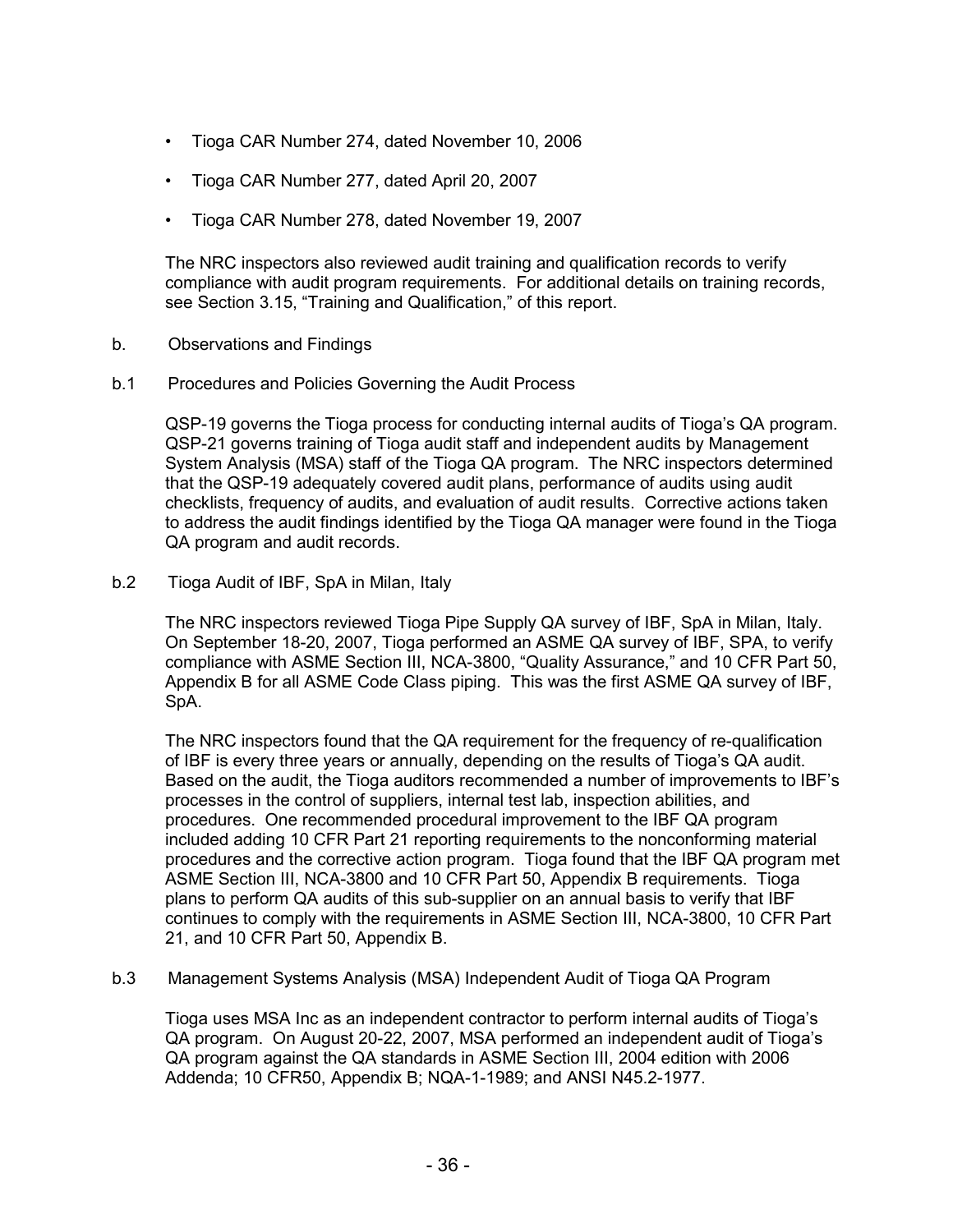The objectives of the MSA QA audit was to verify that Tioga's manufacturing, procurement, and quality functions comply with the requirements specified in Tioga's QSM. The MSA QA audit covered activities relating to general administration, QA program, procurement, document control, control of special processes, inspections, tests, calibrations, non-conformances, corrective action, records, training, and audits.

QSP-26, Revision 8, requires a response to corrective action requests within 30 days for CARs for which the corrective action may be extended for 90 days. MSA also found that CAR No. 277 to Sandvik, dated April 20, 2007 covered numerous non-conformances with due dates past the 90 days with no responses received from Sandvik. Sandvik is a sub-supplier of tubing to Tioga.

The Sandvik QA manager responded to the seven non-conformances where minimum wall thicknesses were found; the wrong material, 304/304L steel, was shipped versus 316/316L steel ordered; ordered nuclear but shipped commercial; and material that was not marked with SA213 steel. The Tioga QA manager called Sandvik, the tube subsupplier for Tioga, to provide corrective action for these non-conformances. On September 28, 2007, Tioga documented acceptance of Sandvik response and closure of CAR 277. On November 20, 2007, Tioga also documented CAR 278 that implemented internal training to remind Tioga staff to follow QSP-26 on time constraints for subsupplier responses for closing nonconformances.

On August 15-17, 2006, MSA found three audit findings related to storage of nuclear piping in storage racks at the Easton, PA Tioga Forks facility. On November 9, 2006, MSA issued this QA audit report and sent it to Tioga. The audit contained three findings related to handling and storage issues:

- Audit Finding No 2: Materials placed in the hold area at the Fork's facility were not identified by a hold tag, an I.D. of the materials, a reason for hold, and the name and date, as required.
- Audit Finding No 3: Tioga's auditors toured the nuclear storage racks in Tioga's Easton, PA facility. There are numerous places where stainless steel is in direct contact with sources of contamination including carbon steel materials, painted rack surfaces, dunnage, and wood with less than adequate cleanliness, and banding materials. Stainless steel and carbon steel materials were not segregated in the storage racks, which could cause cross contamination. Some carbon steel nuclear pipe was observed in direct contact with the ground, whether in storage or in a temporary location.
- Audit Finding No 4: Carbon steel materials are coated with lacquer and stored outdoors and indoors on pipe racks. Plate materials were being stored indoors in vertical racks. Stainless steel pipe and tube was being stored in pipe racks, but required improvement based on a finding 12.1.b, "Instructions or procedures established to prevent damage loss of identification and deterioration of materials (NCA-3857.4, 10CFR50 B-III, b. storage)."

The NRC inspectors found that Tioga completed three CARs, 272, 273 and 274, associated with resolving these issues. The causes for these issues were; 1) new personnel were not aware of the requirements to tag material placed in the designated hold areas; 2) some personnel were not aware of the requirements to prevent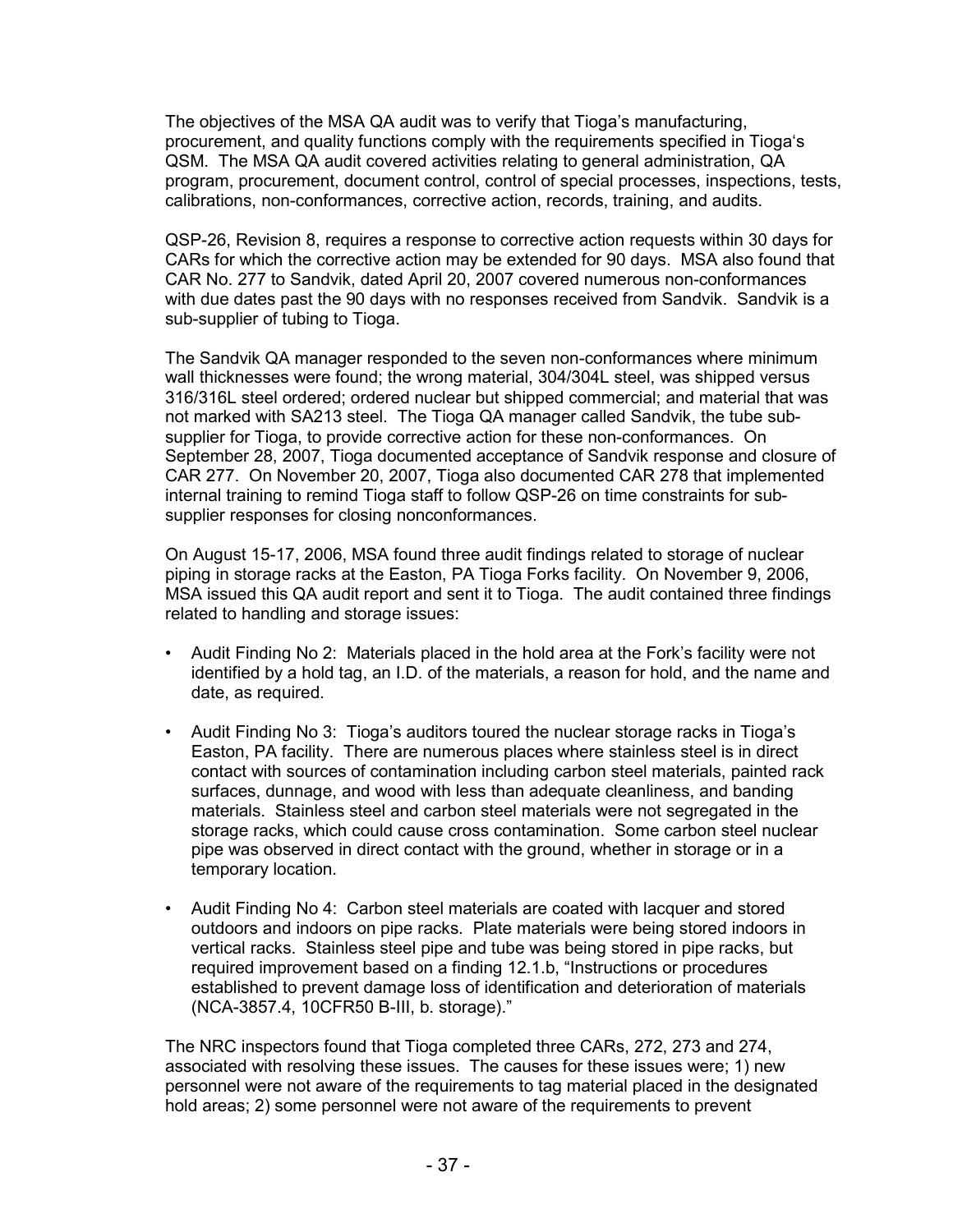contamination of stainless and nickel steel; 3) material handling personnel were not aware of the need to keep carbon steel materials from direct contact with the ground.

On January 23, 2007, Tioga stated that these CARs were resolved. On March 5 and 6, 2008, the NRC inspectors visually examined nuclear and stainless steel and carbon steel piping storage rack and found that, except for the tape contamination and "non-stainless steel pin" issues, Tioga resolved the storage rack issues noted above. For additional details on tape contamination and "non-stainless steel pin" issues, see Section 3.10 of this report.

#### c. Conclusions

The NRC inspectors concluded that Tioga's audit program requirements are consistent with the regulatory requirements of Criterion XVIII of Appendix B to 10 CFR Part 50. Based on the limited sample reviewed, the NRC inspectors also determined that Tioga's QSM and associated audit procedures were effectively implemented. The NRC inspectors did not identify any issues in this area.

# 3.14 COMMERCIAL GRADE DEDICATION

### a. Inspection Scope

The NRC inspectors reviewed Tioga's QSM and implementing policies and procedures that govern its commercial grade dedication process. The NRC inspectors also evaluated Tioga's commercial grade dedication program and procedures to verify compliance with program requirements and adequate implementation of those requirements.

The inspectors reviewed the following documents and procedures related to Tioga's commercial grade dedication program:

- QSP-27, "Qualification/Dedication Procedure for Category A-E Materials," dated January 15, 2008
- Tioga Pipe Supply Company, Inc. Commercial Grade Dedication Packages
- b. Observations and Findings

The NRC inspectors questioned Tioga staff on the percentage of carbon steel and stainless steel piping that originated as commercial grade items (CGI) that were upgraded to basic components used in nuclear applications. Tioga staff stated that for 100 CGI pipes that are stored in Tioga Forks Distribution Center, about 25% were upgraded to either ASME Section III, NCA-3800, or 10 CFR Part 50, Appendix B. Roughly, 90% were upgraded to ASME Section III, while 10% were upgraded to 10 CFR 50, Appendix B.

The NRC inspectors questioned Tioga on the critical characteristics that Tioga verifies in its dedication process. In accordance with QSP-27, Tioga uses Method 1, Inspections and Tests, to identify critical characteristics for CGI piping being upgraded to basic components used in nuclear applications. The Tioga QA manager stated that Tioga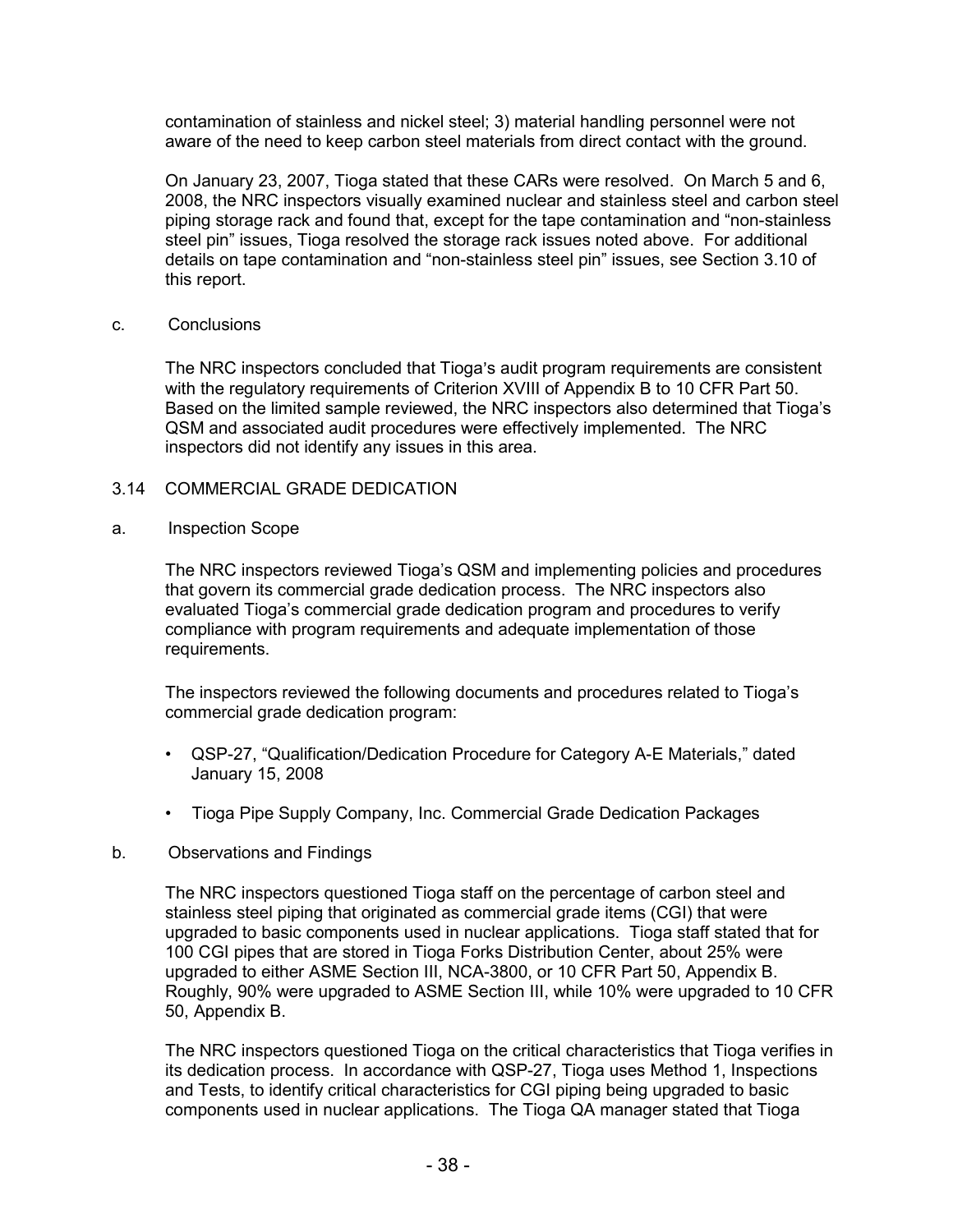performs 100% inspections and tests of CGI piping being upgraded to nuclear applications and that if any critical characteristics are not met, the items are rejected and sent back to inventory in the Tioga storage racks. The NRC inspectors noted that QSP-27 could be updated to state that Tioga performs a 100% sample of critical characteristics for all CGI piping upgraded to nuclear applications.

The NRC inspectors sampled four dedication packages provided by Tioga for CGI piping upgraded to basic components for use in nuclear applications. Tioga identified hydrostatic, chemical, tensile, and flatness tests of piping material and inspection of piping dimensions as critical characteristics that Tioga verifies to upgrade CGI piping to basic components used in nuclear applications. The NRC inspectors found that the sample of CGI dedication packages identified the critical characteristics needed to dedicate the items; therefore, the dedication packages were acceptable.

#### c. Conclusions

The NRC inspectors concluded that Tioga's commercial dedication program requirements are consistent with regulatory requirements. Based on the limited sample of documents reviewed, the NRC inspectors also determined that Tioga's commercial grade dedication procedures were effectively implemented. The NRC inspectors did not identify any issues in this area.

- 3.15 TRAINING AND QUALIFICATIONS
- a. Inspection Scope

The NRC inspectors reviewed Tioga's policies and procedures for the indoctrination and training of personnel performing activities affecting quality to assess compliance with the requirements of Criterion II, "Quality Assurance Program," of Appendix B to 10 CFR Part 50 and to assure that proficiency was achieved and maintained. Specifically, The NRC inspectors reviewed the following controls Tioga has in place for the training and qualification of QA inspection, test, and audit personnel at Tioga's facilities:

- QSP-13, "Training and Qualification of Inspection and Test Personnel," Revision 7, dated October 11, 2000
- QSP-21, "Auditor Training and Qualification Procedure," Revision 4, dated October 11, 2000
- b. Observations and Findings
- b.1 Inspection and Test Personnel

QSP-13 defines the guidelines for training, education, and experience for QA inspection and test personnel. The procedure qualifies personnel to three levels of functionality: levels I, II, and III. Level I personnel are capable of performing and documenting inspection and tests in accordance with documented procedures and acceptance standards. Level II personnel can perform Level I functions in addition to; 1) evaluating and accepting inspection and test activities, 2) performing surveillance over inspections and tests, and 3) supervising and certifying lower level personnel. Level III personnel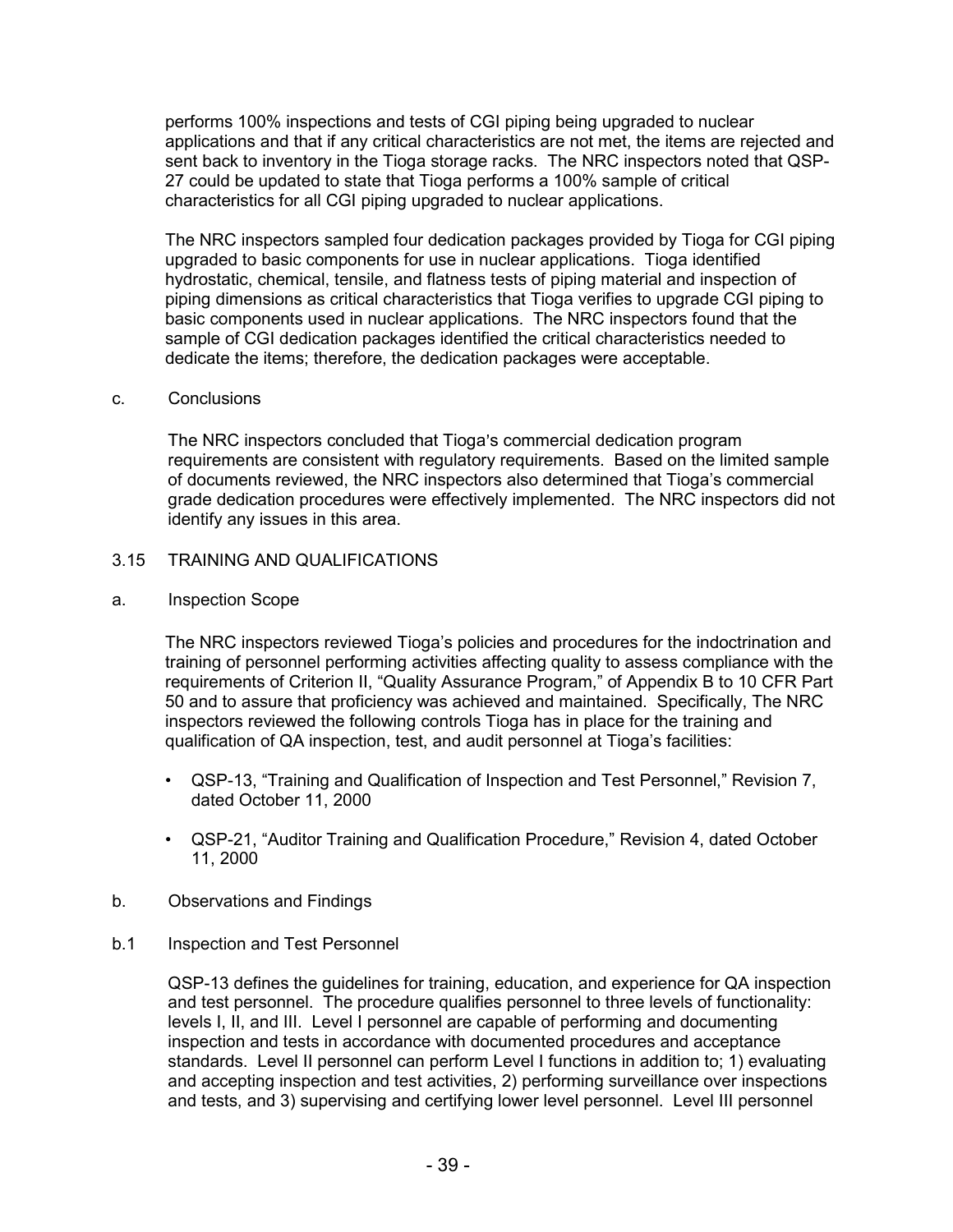can perform the functions of Level II personnel and are able to evaluate the adequacy of programs used to train and qualify inspection and test personnel. Qualification levels are based on a combination of experience, education, and training. The QSP also identifies suggested minimum training requirements for 15 activities, such as; 1) receipt inspection, 2) CMTR acceptance, 3) performance of a shop order review, 4) performance of tension testing, 5) performance of hydrostatic testing, and 6) evaluation of test results. These qualifications are captured on Form QSP 13.3. Education and experience for inspection and test personnel is documented on Tioga Form QSP 13.2, and training records are captured on Form QSP 13.1.

The NRC inspectors reviewed eight files for QA inspection and test personnel with a broad range of qualifications (Levels I, II, and III; different qualification activities) and found that the records included; 1) the employer's name, 2) identification of the person being certified, 3) activities certified to be performed, 4) basis for certification, 5) results of periodic evaluation, 6) results of physical examinations, as required, 7) signature of approving authority, 8) examination results, and 9) date of certification and certification expiration. The NRC inspectors observed that inspection and test personnel qualifications were verified annually to ensure that personnel maintain involvement and proficiency in the areas to which they are qualified.

The NRC inspectors also reviewed the qualifications of the QA manager to ascertain if he met the qualification criteria identified in NUREG 0800, "US NRC Standard Review Plan," dated March 2007. The NRC inspectors verified that the QA manager, who is responsible for managing and implementing the QA plan, had at least a baccalaureate in engineering or related science, at least four years of experience, management and supervisory skills, and at least one year of experience performing quality verification activities.

#### b.2 Internal Audit Personnel

QSP-21 outlines the requirements for the indoctrination, training, qualification, and certification of QA Auditors. The procedure recommends a minimum of two years of QA experience, successful completion of a written examination (80%), and participation in at least one audit under the direction of a Lead Auditor.

For the lead auditor qualification, QSP-21 recommends a minimum of five years of QA experience, a score of 90% on a written examination, and participation in at least five audits within three years preceding the date of qualification, one of which must be a nuclear audit occurring within one year prior to qualification. Tioga also requires candidates for lead auditor to have a minimum of ten credits accumulated on the lead auditor credit scoring system, which assigns credits based on previous experience, education, and credentials. Additionally, the QSP sets forth requirements for Lead Auditors to maintain their qualifications and asserts that the QA manager will perform an annual review of each Lead Auditor.

The NRC inspectors reviewed the QA records for Tioga auditors and lead auditors. At the time of the inspection, Tioga had only one qualified Lead Auditor and no auditors, although additional qualification activities were underway. The NRC inspectors reviewed the qualifications of Tioga's lead auditor and observed that; 1) the qualifications were in accordance with the QSP and NQA-1, 2) the annual reviews were performed and documented, and 3) the certification documented the required information (i.e.,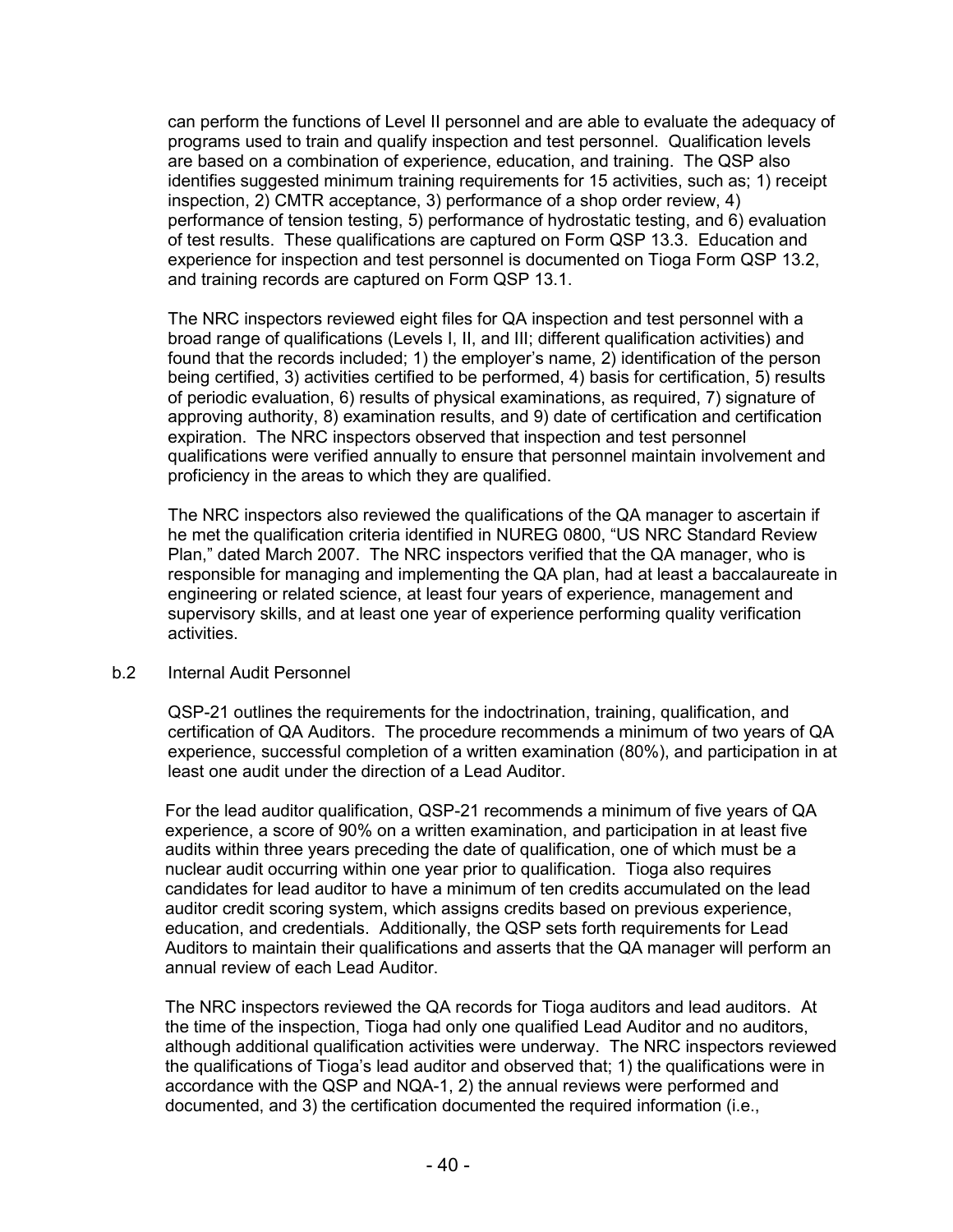employer's name, auditor's name, date of certification, basis of qualification, and signature of approving authority).

The NRC inspectors noted two (2) procedural issues associated with training and qualification that were addressed under the discussion in Section 3.2 of this report regarding compliance with Criterion V of 10 CFR 50, Appendix B, Criterion V.

### b.3 External Audit Personnel

Tioga QSP-21 includes provisions for the use of subcontracted audit personnel as long as the source is approved by the QA manager. Tioga requires subcontracted audit personnel to; 1) meet the requirements of QSP-21, 2) pass an examination (or furnish evidence of the equivalent level of proficiency), and 3) use a checklist approved by the QA manager. The QA manager must also review and approve the qualifications of subcontracted audit personnel and place them on the Approved Vendors List.

The NRC inspectors reviewed Tioga's subcontracted audit personnel, which was limited to one lead auditor from Management Systems Analysis, Inc., and verified that the party had passed an examination, met the procedural requirements of QSP-21, and was included on the Approved Vendors List. The NRC inspectors also observed that QA acceptance of the individual was documented in writing, and the individual's qualifications were reviewed annually by the QA manager.

#### c. Conclusions

The NRC inspectors concluded that Tioga's training and qualification program elements are consistent with regulatory requirements. Based on the limited sample reviewed, the NRC inspectors also determined that Tioga's QSM and associated training and qualification procedures were effectively implemented. The NRC inspectors did not identify and issues in this area.

# 3.16 10 CFR PART 21 PROGRAM

#### a. Inspection Scope

The NRC inspectors reviewed Tioga's QSM and implementing policies and procedures that govern the 10 CFR Part 21 process. The NRC inspectors also evaluated a limited sample of the vendor's Part 21 program implementation activities to verify compliance with the program requirements and adequate implementation of those requirements.

The NRC inspectors reviewed the following Tioga documents used to implement the policies and procedures that govern their 10 CFR Part 21 process.

- QSM, Section 17, Quality Assurance Records, Revision 8, dated October 17, 2005
- QSP-16, , "Records Maintenance Procedure, Revision 10, dated November 27, 2006
- QSP-17, "Nonconformance Procedure," Revision 7, dated December 12, 2006
- QSP-20, "10 CFR Part 21," Revision 5, dated October 11, 2000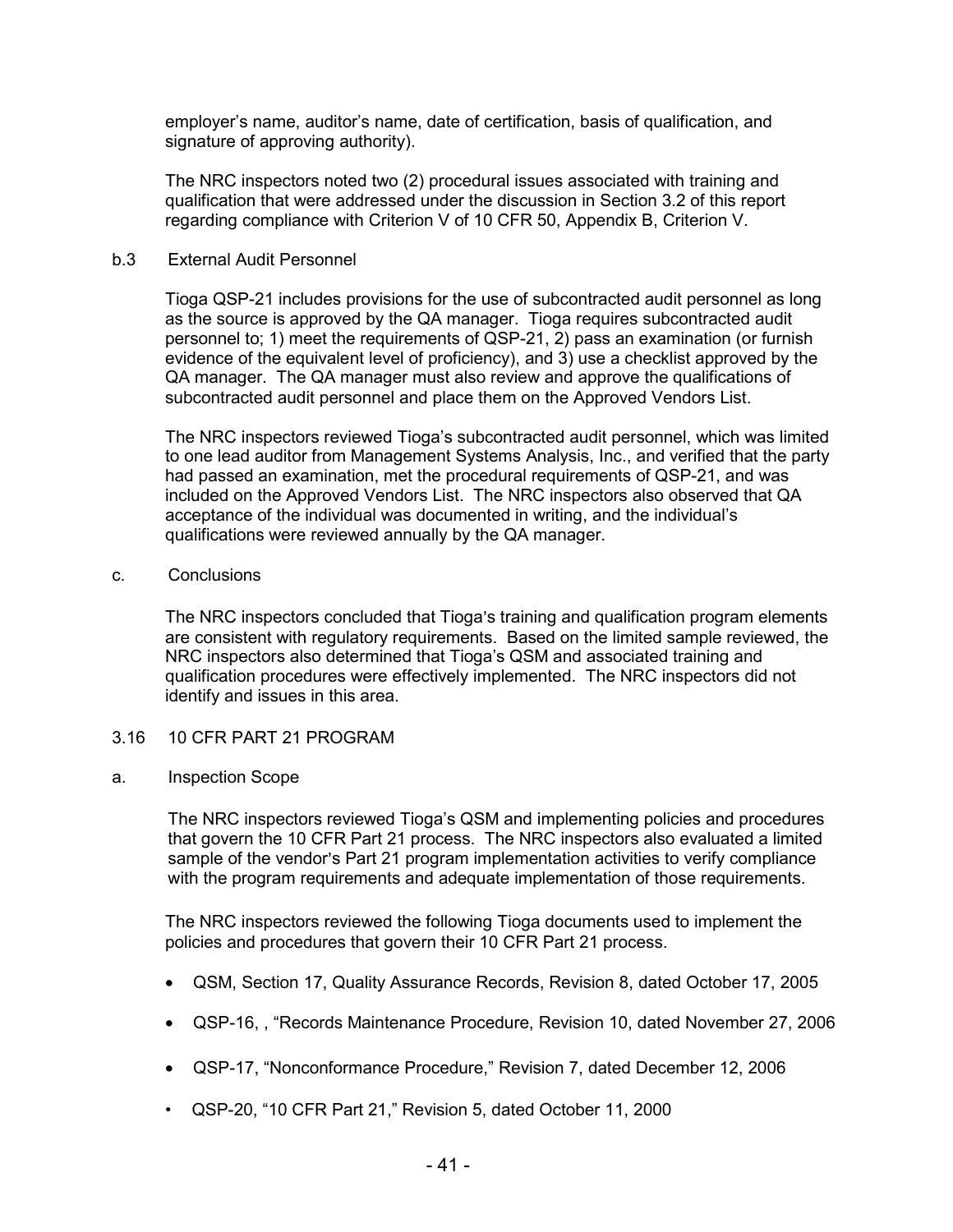- QSP-27, "Qualification/Dedication Procedure for Category A-E Materials," Revision 9, dated January 15, 2008
- Tioga Pipe Supply Company, Inc. Commercial Grade Dedication Packages
- Arizona Public Service (APS) Company's Vendor Corrective Action Report (VCAR) #VC-TAS1-07-025, dated May 17, 2007
- Taylor Forge Stainless Steel, Inc Corrective Action Report No: N150, dated September 28, 2007
- b. Observations and Findings
- b.1 10 CFR Part 21 Specific Procedural Items

The NRC inspectors found that QSP-20 contains proper definitions for defects, deviations, substantial safety hazards, proper reporting responsibilities of Tioga officers, and reporting requirements. In response to a third-party audit, Tioga added step 4.6 of QSP-17, "Non-Conformances," Revision 7. This step provided guidance on identifying non-conformances that should be evaluated under the requirements in 10 CFR Part 21 for potential corrective actions.

In accordance with 10 CFR 21.21, the NRC inspectors requested copies of 10 CFR Part 21 records of evaluations and reports that Tioga had completed and sent to the industry and the NRC. Tioga had not issued any evaluations or deviations from technical requirements or reports of defects or deviations from technical requirements associated with substantial safety hazard (SSH) in 14 years.

The NRC inspectors reviewed Tioga's record control procedures (QSM Section 17.0, QSP 16 and QSP-20) and found that they did not describe the retention requirements for records in 10 CFR 21.51, "Maintenance and Inspection of Records." This issue is identified as an example of the vendor's procedures being inadequate for 10 CFR Part 21 records control activities and is cited as Violation 99900879/2008-201-01.

The NRC inspectors also found that QSP-27, Tioga's commercial grade dedication procedure, did not describe the following terms used to define an adequate commercial grade dedication program in accordance with 10 CFR 21.3, "Definitions." :

- Basic Component Dedicating Entity
- Commercial Grade Item (CGI) Dedication
- Critical Characteristics

While not explicitly required, the NRC inspectors consider that defining these terms in QSP-27 could be a contributing factor to the effectiveness of Tioga's commercial grade dedication program for dedicating CGIs as basic components used in nuclear applications.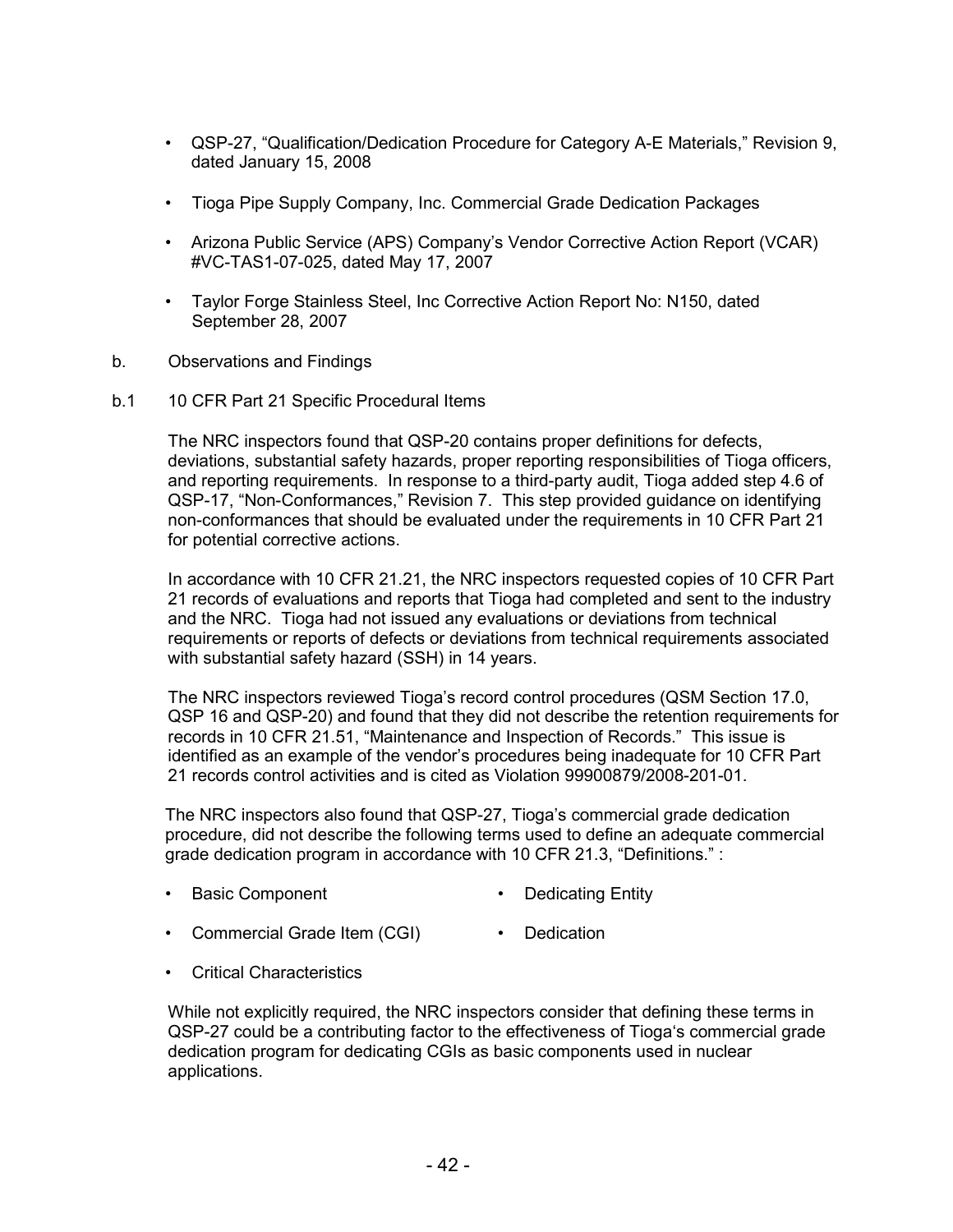### b.2 10 CFR Part 21 Implementation

The NRC inspectors reviewed the 10 CFR Part 21 posting at Tioga's facilities to verify compliance with 10 CFR 21.6. The postings contained a copy of the NRC Part 21 requirements from the NRC web page and Section 206 of the Energy Reorganization Act on one bulletin board at the Philadelphia facility and two bulletin boards at the Easton, PA facility. All bulletin boards were located in conspicuous locations at each facility. The 10 CFR Part 21 postings also contained the names of QA contact personnel and a note that stated, "The Tioga Pipe Supply Incorporated implementing procedure, QSP-20, is available for review in the Tioga Pipe Supply QSM."

The NRC inspectors reviewed a number of Tioga purchase orders (PO) and Tioga customer PO certificate of conformances to verify compliance with 10 CFR 21.31. The NRC inspectors found that these documents invoked PO specifications stating that 10 CFR 21 applied to pipes, pipe supports, tubing and pipe fittings, and other equipment supplied from Tioga Pipe Supply Inc.

The NRC inspectors reviewed Arizona Public Services (APS) Vendor Corrective Action Report VC-TAS1-07-025 dated May 17, 2007. The inspectors found that Tioga supplied two butt-weld elbow fittings (meeting ASME SA 403, WP-304S) to Arizona Public Service (APS) for use at Palo Verde in May 2007. APS identified that one of the two 3" butt weld elbows provided by Tioga was below minimal wall thickness on the elbow's back wall. This condition constitutes a deviation from technical requirements. APS verified that the elbow was under minimum wall thickness using ultrasonic testing (UT). APS rejected the elbow and sent the item back to Tioga. Tioga, along with Taylor Forge Stainless (the sub-supplier that forged the elbows), confirmed that the subject elbow was below minimum wall thickness after it was returned to Tioga. Neither Tioga, nor Taylor Forge Stainless, could find any other elbows with the same problem. In September 2007, Taylor Forge Stainless issued CAR N150 in which it was determined that the elbow minimum wall thickness issue was an isolated event; therefore, Tioga was not required to perform a 10 CFR Part 21 evaluation.

The NRC inspectors determined that Tioga did not follow QSP-17, Steps 4.5 and 4.6 that required Tioga to issue a non-conformance report and initiate corrective action to prevent recurrence of deviations from technical requirements. This is an example of a failure to follow procedures contrary to the requirements of Criterion XV and XVI of Appendix B to 10 CFR Part 50 and is another example of Nonconformance 99900879/2008-201-04.

#### c. Conclusions

The NRC inspectors found that the Tioga's postings of Part 21 requirements met the requirements in 10 CFR 21.6(b) and that QSP-20 adequately incorporated the requirements of 10 CFR 21.21 and 21.31. However, the NRC inspectors found that QSM Section 17.0, QSP-16 and QSP-20 did not adequately incorporate the requirements of 10 CFR 21.51. This is identified as Violation 99900879/2008-201-01.

As noted above, the NRC inspectors also found that Tioga did not follow procedure QSP-17, Steps 4.5 and 4.6, that required Tioga to document a nonconformance and take corrective action on a 3" butt weld elbow sent to APS at Palo Verde that was later rejected by APS due to a failure to meet minimum wall thickness requirements.